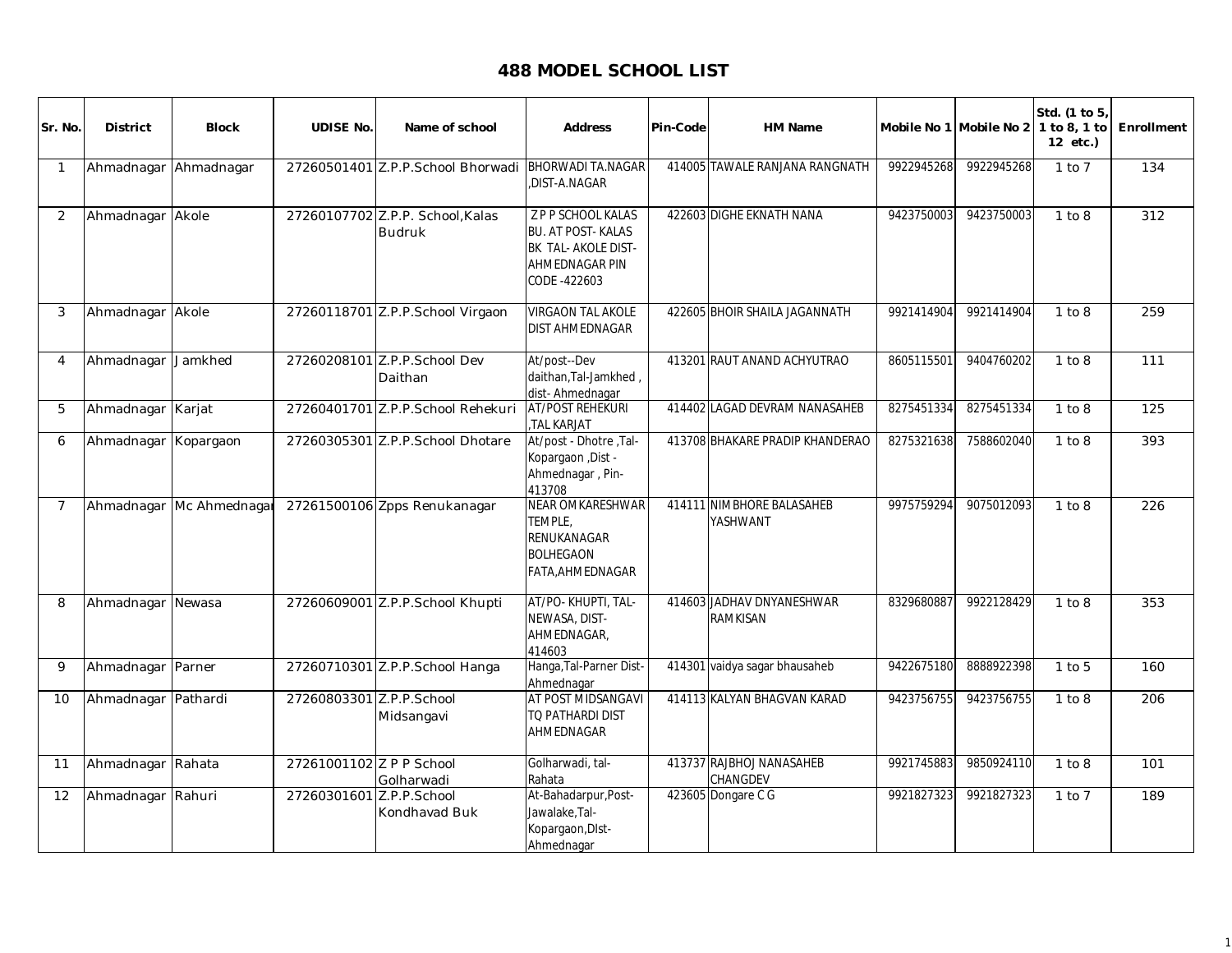| Sr. No. | <b>District</b>        | <b>Block</b> | <b>UDISE No.</b>         | Name of school                                                               | <b>Address</b>                                                                 | Pin-Code | HM Name                                    |            | Mobile No 1 Mobile No 2 | Std. (1 to 5<br>1 to 8, 1 to<br>12 etc.) | Enrollment |
|---------|------------------------|--------------|--------------------------|------------------------------------------------------------------------------|--------------------------------------------------------------------------------|----------|--------------------------------------------|------------|-------------------------|------------------------------------------|------------|
| 13      | Ahmadnagar             | Sangamner    |                          | 27261206301 Z.P.P.School Pimpari<br>Lauki Azampur                            | AP Pimpri Laouki<br>Ajampur Tal<br>Sangamner Dist<br>Ahmednagar                |          | 413738 BHUSAL RAJENDRA<br><b>GANGADHAR</b> | 9623121399 | 9623121399              | $1$ to $5$                               | 103        |
| 14      | Ahmadnagar Shevgaon    |              | 27261101401 Z.P.P.School | Balamtakli                                                                   | Balamtakali Taluka<br>Shevgaon                                                 |          | 414504 VIJAYA SHAMRAV KAVADE               | 9420011762 | 9420011762              | $1$ to $5$                               | 294        |
| 15      | Ahmadnagar             | Shrigonda    | 27261302901 Z.P.P.School | Hangewadi                                                                    | AT POST HANGEWADI<br>.TAL-SHRIGONDA.<br>DIST-<br>AHMEDNAGAR.PIN<br>CODE 414701 |          | 414701 SABALE DIPAK GULABRAO               | 9975371439 | 9657245999              | 1 to 8                                   | 318        |
| 16      | Ahmadnagar Shrirampoor |              | 27261404801 Z.P.P.School | Ukkalgaon                                                                    | at.post.Ukkalgaon<br>Taluka.Shrirampur<br>Dist.Ahmednagar                      |          | 413715 Supekar Punjahari Vitthal           | 9822277846 | 9960456420              | $1$ to $5$                               | 152        |
| 17      | Akola                  | Akola Mc     | 27050802104 Urdu Boys 8  |                                                                              | <b>LAKKAD GANG</b><br>MALIPURA AKOLA                                           |          | 444001 PARVEZ HUSAIN                       | 9767406635 | 7378490452              | 1 to 8                                   | 628        |
| 18      | Akola                  | Akola Ps     |                          | 27050119507 Zp Upper Pri. School<br>Khadan Urdu                              | Akoli Khadan Akola<br>Akola                                                    |          | 444004 Farogh Ahmad Quadri                 | 7066781121 | 7066781121              | 1 to 8                                   | 950        |
| 19      | Akola                  | Akot         |                          | 27050206501 Z P Upper Primary<br>School.Bordi                                | AT POST BORDI TO<br>AKOT DIST AKOLA                                            |          | 444101 UMESH P CHORE                       | 9763302892 | 9763302892              | 1 to 8                                   | 355        |
| 20      | Akola                  | Akot         |                          | 27050207101 ZP UPP Primary school Z.P.UPP.PRI.SCHOOLKI<br>Kinkhed (Purna)    | <b>NKHED PURNA</b>                                                             |          | 444101 SHIWARKAR SIR                       | 9764926075 | 9767700414              | $1$ to $7$                               | 234        |
| 21      | Akola                  | Balapur      |                          | 27050308501 Zphps Wadegaon<br>Boys(Basic School)                             | Po Wadegaon Ta<br>Balapur Di Akola                                             |          | 444502 SAMADHAN SOR                        | 9423259532 | 8830825224              | 1 to 8                                   | 724        |
| 22      | Akola                  | Balapur      |                          | 27050308501 Z.P.H.Primary Marathi<br>School, Wadegaon (Boys Balapur Di Akola | Po Wadegaon Ta                                                                 |          | 444502 SAMADHAN SOR                        | 9423259532 | 8830825224              | 5 to 10                                  | 459        |
| 23      | Akola                  | Barshitakli  |                          | 27050408101 Z. P. U. Pri. Cluster<br>School, Punoti Br.                      | NEAR BUS STOP<br><b>PUNOTI BK</b>                                              |          | 444401 MINAKSHI MADHUKAR GHUDE             | 9028110409 | 9028110409              | $1$ to $7$                               | 149        |
| 24      | Akola                  | Barshitakli  |                          | 27050409501 Z.P. Upper Primary<br>School Sindakhed<br>Moreshwar              | AT POST SINDKHED<br><b>MORESHWAR</b>                                           |          | 444406 ARUN MAHADEO WANKHADE               | 9822551123 | 9822551123              | 1 to 8                                   | 244        |
| 25      | Akola                  | Murtizapur   |                          | 27050500101 Zpps School Anbhora                                              | <b>ANBHORA TO.</b><br>MUTRTIZAPUR                                              |          | 444107 SHRIRAM KALU CHAVHAN                | 8888413776 | 8983279581              | $1$ to $7$                               | 165        |
| 26      | Akola                  | Patur        |                          | 27050608201 Z.P.Cluster School<br>Digras B.K.Tq- Patur<br>Dist-Akola         | At Digras Bk Tq Patur<br>Dist Akola                                            |          | 444501 SURESH KATKHEDE                     | 9011188530 | 9011531531              | 1 to 8                                   | 265        |
| 27      | Akola                  | Telhara      |                          | 27050700101 Zp Upp. Ps Adsul                                                 | AT POST ADSUL TO<br><b>TELHARA DIST AKOLA</b>                                  |          | 444108 AMBADAS BHAGWAN<br><b>WANKHADE</b>  | 8390029111 | 8390029111              | 1 to 8                                   | 187        |
| 28      | Amravati               | Achalpur     | 27070100201 Zpps Haram   |                                                                              | <b>HARAM TO ACHALPUR</b><br><b>DIST AMRAVAATI</b>                              |          | 444806 VINOD RANGRAO UMALE                 | 9923850866 | 9923850866              | 1 to 7                                   | 195        |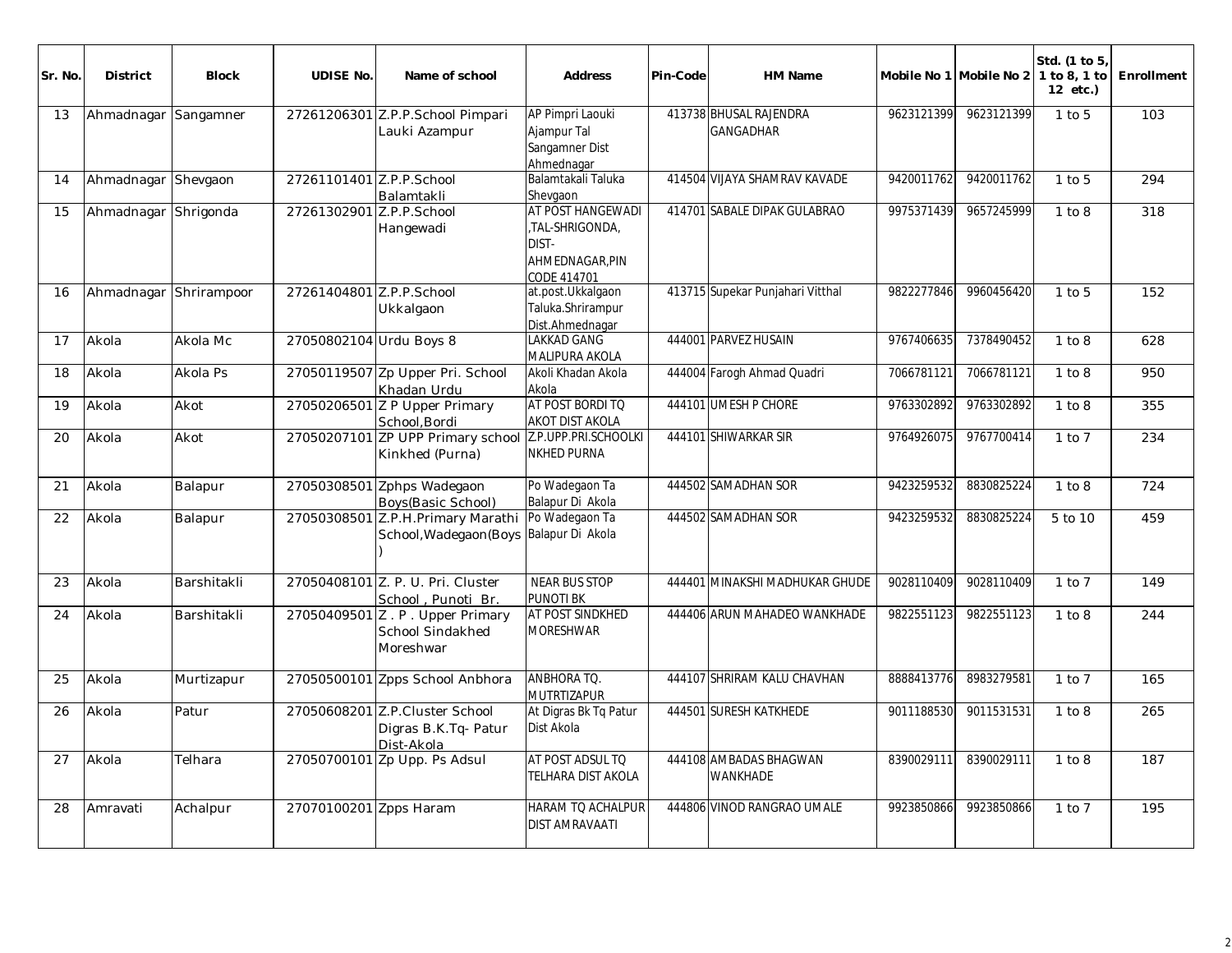| Sr. No. | <b>District</b> | <b>Block</b>   | <b>UDISE No.</b> | Name of school                                            | <b>Address</b>                                                               | <b>Pin-Code</b> | HM Name                                    | Mobile No 1 Mobile No 2 |                        | Std. (1 to 5,<br>1 to 8, 1 to<br>12 etc.) | Enrollment |
|---------|-----------------|----------------|------------------|-----------------------------------------------------------|------------------------------------------------------------------------------|-----------------|--------------------------------------------|-------------------------|------------------------|-------------------------------------------|------------|
| 29      | Amravati        | Amravati       |                  | 27070205401 Z P Pre Mid School<br>Nandura Bk              | Nandura BK Tq.<br>Amravati District<br>Amravati                              |                 | 444801 SANJAY S BABARE                     | 9422356125              | 9422356125             | 1 to 8                                    | 101        |
| 30      | <b>Amravati</b> | Amravati Mc    |                  | 27071502906 Allama Iqbal Mnp<br>lUrdu Sch No 2            | Aleem Nagar,<br>Amravati 444601                                              |                 | 444601 SYED SALIM HUSAIN                   | 9970816142              | 9970816142             | 1 to 8                                    | 746        |
| 31      | Amravati        | Amravati Mc    | 27071504601      | 1 Shaskiya Vidya<br><b>Niketan</b>                        | Infront of Nagpuri<br><b>Gate Police Station</b><br>Walgaon Road<br>Amravati |                 | 444601 PRITAM VIDYADHAR GANGANE            | 9545779645              | 9960733719             | 6 to 10                                   | 98         |
| 32      | Amravati        | Anjangaon Surj |                  | 27070303601 Zpups Pandhari                                | Pandhari<br>Tq.Anjangaon Surji<br>Dist Amravati                              |                 | 444705 SHOBHA MAHENDRA<br><b>DHAMALE</b>   | 7798848841              | 779884884 <sup>-</sup> | $1$ to $7$                                | 280        |
| 33      | Amravati        | Bhatkuli       |                  | 27070405002 Z P Pre Mid Urdu<br>School, Takarkheda        | <b>SAUDAGAR PURA</b><br><b>TAKARKHEDA</b><br><b>SAMBHU</b>                   |                 | 444801 MOHAMMAD AZIM ABDUL<br><b>HAKIM</b> | 9765586786              | 9765586786             | 1 to 8                                    | 102        |
| 34      | Amravati        | Chandur Bz     |                  | 27070507002 ZP Upp Primary school<br>Urdu School Talegaon | TalegaonMohana, Cha<br>ndurBazar                                             |                 | 444723 MOHAMMAD SADIQUE<br>MOHAMMAD AKBAR  | 9421789756              | 9421789756             | $1$ to $7$                                | 137        |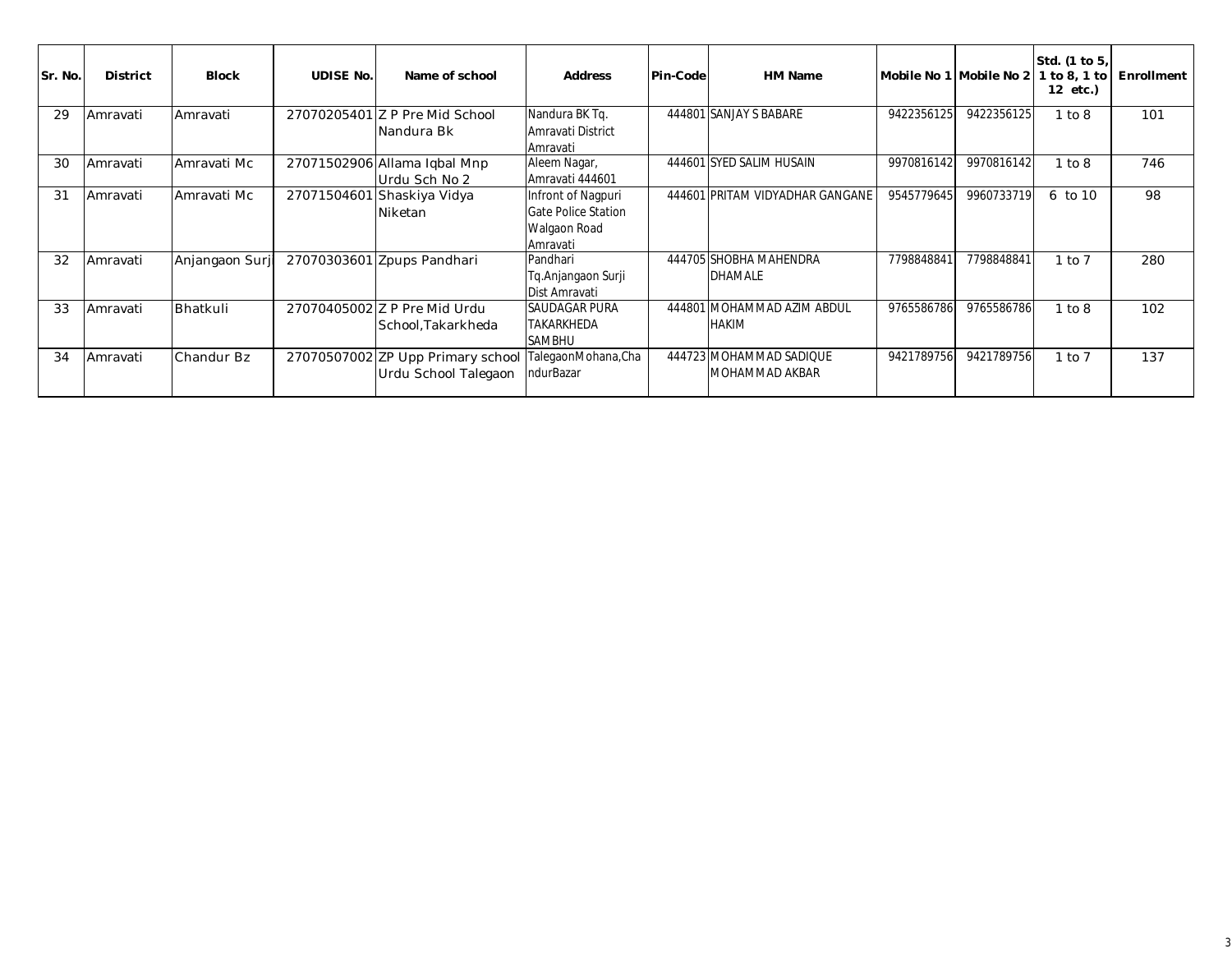| Sr. No | <b>District</b> | <b>Block</b>  | <b>UDISE No.</b>           | Name of school                                      | <b>Address</b>                                                                    | Pin-Code | HM Name                                      |            | Mobile No 1 Mobile No 2 1 to 8, 1 to | Std. (1 to 5)<br>12 etc.) | Enrollment |
|--------|-----------------|---------------|----------------------------|-----------------------------------------------------|-----------------------------------------------------------------------------------|----------|----------------------------------------------|------------|--------------------------------------|---------------------------|------------|
| 35     | Amravati        | Chandur Rly   |                            | 27070702401 Z P pri School Jalka<br>Jaqatap         | Z.p Upper Primary<br>School at post Jalka<br>Jagta Dt. amravatip                  |          | 444904 Rajiv Divakarrao Kadu                 | 9730094742 | 9421824179                           | $1$ to $7$                | 138        |
| 36     | Amravati        | Chikhaldara   |                            | 27070608801 Z P Pre Mid School<br>Gangarkheda       | <b>AT POST</b><br><b>GANGARKHEDA TA -</b><br>CHIKHALDARA DIST-<br><b>AMRAVATI</b> |          | 444807 RAVINDRA GOVINDRAO<br><b>JAWANJAL</b> | 8888501239 | 8888501239                           | 1 to 8                    | 102        |
| 37     | Amravati        | Daryapur      | 27070809907                | Z P Pre Mid Urdu<br>School Yeoda                    | Gandhi Chowk Yeoda<br>Tq daryapur Dist<br>Amravati 444706                         |          | 444706 ABDU FAROOQUE ABDUL<br><b>QAYYUM</b>  | 8459635831 | 9921137182                           | $1$ to $7$                | 176        |
| 38     | Amravati        | Dhamangaon R  |                            | 27071000101 ZP PS Anjansingi                        | Anjansingi teh.<br>Dhamangaoon                                                    |          | 444709 JAGDISHKUMAR SIRSAT                   | 9552219722 | 9552219722                           | 1 to 4                    | 135        |
| 39     | Amravati        | Dharni        | 27070910601 Z P Pri School | Khidkikalam                                         | <b>KHIDAKIKALAM POST</b><br>SAWALIKHEDA<br>TALUKA DHARNI                          |          | 444702 RAKESH KRUPARAM PATEL                 | 9403622870 | 9403622870                           | 1 to 8                    | 142        |
| 40     | Amravati        | Morshi        |                            | 27071107402 Z P Pre Mid Girls<br>School Nerpingalai | TIOSA TO.TIOSA<br><b>DIST.AMRAVATI</b>                                            |          | 444707 VINDO RUPRAOJI GANORKAR               | 7218799083 | 7218799083                           | 1 to 8                    | 365        |
| 41     | Amravati        | Nandgaon Kh   | 27071206401                | Z P Pre Mid School<br>Shivni Rasulapur              | AT.POST-SHELU<br>NATWA, TA.NANDGAO<br>N<br>KHANDESHWAR, DIST-<br><b>AMRAVATI</b>  |          | 444708 B H RATHOD                            | 9403171957 | 8554812013                           | $1$ to $7$                | 225        |
| 42     | Amravati        | Tiosa         |                            | 27071304401 Z.P. Pre. Mid. School<br>Mardi          | AT POST MARDI TA<br>TIOSA DIST AMRAVATI                                           |          | 444903 SHOBHA RAVINDRA JALAMKAR              | 9552554821 | 9552554821                           | $1$ to $5$                | 127        |
| 43     | Amravati        | Warud         |                            | 27071400101 Z P Pri School Benoda                   | at po benoda ta warud<br>dist amravati                                            |          | 444908 rekha mankar                          | 7588965901 | 9359547212                           | $1$ to $4$                | 231        |
| 44     | Amravati        | Chandur Bazar |                            | 27070506301 ZP Pre Mid School<br>Vishroli           | AT VISHROLI TO<br><b>CHANDUR BZ DIST</b><br><b>AMRAVATI</b>                       |          | 444720 DILIP NANAJI THELKAR                  | 9420519695 | 9420519695                           | 1 to 8                    | 207        |
| 45     | Amravati        | Chandur Bazar | 27070507801                | ZP Pri. School<br>Ghatladki                         | At. Ghatladki, Tq.<br>Chandur Bazar, Dist.<br>Amravati                            |          | 444720 SAU RANJANA VIJAY RAUT                | 7507445999 | 7507445999                           | $1$ to $4$                | 182        |
| 46     | Amravati        | Chandur Bazar |                            | 27070505802 ZP Pri Girls School<br>Shirjgaon Kasba  | at. shirajgaon kasba<br>Tg. Chandur Bazar<br>dist. Amravati                       |          | 444810 VRUSHALI SHARADRAO<br><b>DESHMUKH</b> | 9011768795 | 9545658595                           | $1$ to $4$                | 166        |
| 47     | Amravati        | Chandur Bazar |                            | 27070501201 ZP Pre Mid School<br>Rajana Purna       | at post rajana purna t<br>chandur bazar                                           |          | 444806 VILAS PANDURANG VAIDYA                | 9326562018 | 9326562018                           | $1$ to $7$                | 150        |
| 48     | Amravati        | Chandur Bazar | 27070505101                | ZP Pre Mid School<br>Karanja Bahiram                | at post karanja<br>bahiram tq chandur bz<br>dist amaravati                        |          | 444809 DIPAK VASANTRAO GHOGARE               | 7447277382 | 7447277382                           | $1$ to $7$                | 108        |
| 49     | Amravati        | Chandur Bazar |                            | 27070506701 ZP Pre Mid School<br>Tondgaon           | at post tondgaon tq<br>chandur bazar dist<br>amaravati                            |          | 444723 SANJAY MANIKRAO MALASANE              | 7744001766 | 8208645201                           | $1$ to $7$                | 102        |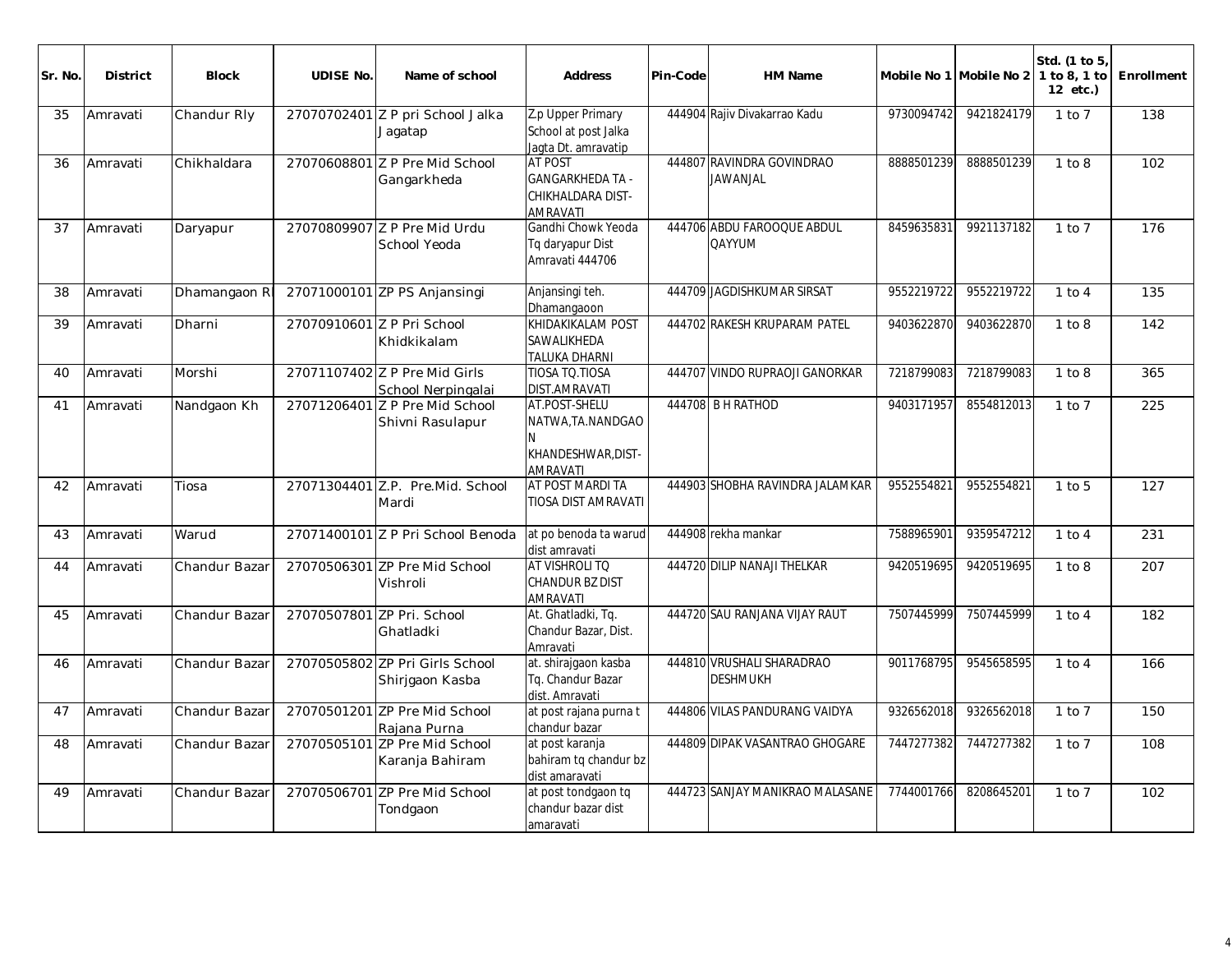| Sr. No. | <b>District</b> | <b>Block</b>  | <b>UDISE No.</b>         | Name of school                                            | <b>Address</b>                                                                                       | Pin-Code | HM Name                                           |            | Mobile No 1 Mobile No 2 | Std. (1 to 5,<br>1 to 8, 1 to<br>12 etc.) | Enrollment |
|---------|-----------------|---------------|--------------------------|-----------------------------------------------------------|------------------------------------------------------------------------------------------------------|----------|---------------------------------------------------|------------|-------------------------|-------------------------------------------|------------|
| 50      | Amravati        | Chandur Bazar |                          | 27070500101 ZP Pre Mid School<br>Belora                   | <b>Z P PRE MID SCHOOL</b><br><b>BELORE TA CHANDUR</b><br><b>BAZAR DIST</b><br>AMRAVATI               |          | 444718 SHEELA KISHOR ULHE                         | 8999837347 | 8999837347              | $1$ to $4$                                | 52         |
| 51      | Amravati        | Chandur Bazar |                          | 27070505803 ZP Pre Mid Urdu<br>School Shirajgaon<br>Kasba | <b>ZILLAH PARISHAD</b><br>URDU MIDDILE<br><b>SCHOOL SHIRAJGAON</b><br>KASBA, CHANDUR<br><b>BAZAR</b> |          | 444810 SHAIKH OSMAN SHAIKH RAHIM                  | 9960014269 | 9860635974              | $1$ to $7$                                | 488        |
| 52      | Amravati        | Chandur Bazar |                          | 27070507603 ZP Pre Mid Urdu<br>School Bramhawada<br>Thadi | BRAMHANWADA<br>THADI CHANDUR<br><b>BAZAR AMRAVATI</b>                                                |          | 444720 ASHFAQUE AHMAD KHAN<br><b>SHABBIR KHAN</b> | 9922017508 | 9922017508              | $1$ to $7$                                | 288        |
| 53      | Amravati        | Chandur Bazar |                          | 27070503703 ZP Pre Mid Urdu<br>School Shirajgaon<br>Band  | Z.P URDU MID<br><b>SCHOOL SIRAJGAON</b><br><b>BAND</b>                                               |          | 444723 RAUF KHAN JABBAR KHAN                      | 9764252478 | 9764252478              | 1 to 8                                    | 209        |
| 54      | Amravati        | Chandur Bazar |                          | 27070504802 ZP Pre Mid Urdu<br>School Deourwada           | Deurwada Tq.Chandur<br>Bazar Dist.Amravati                                                           |          | 444704 ABDUL MABOOD                               | 9326245173 | 9665047544              | 1 to 8                                    | 166        |
| 55      | Aurangbad       | Aurangabad    | 27190105601 Zpps Gadivat |                                                           | AT GADIWAT POST<br>GHARDON TO DIST<br>AURANGABAD                                                     |          | 431007 PADMAKAR BHAGWAN<br>huljute                | 9403414193 | 9763461637              | 1 to 8                                    | 351        |
| 56      | Aurangbad       | Aurangbad     |                          | 27190117509 Shaskiya Vidya<br>Niketan                     | <b>GOVERNENT</b><br><b>VIDYANIKETAN BESIDE</b><br>GOVT. B.ED COLLEGE<br>PADAMPURA<br>AURANGABAD      |          | 431001 smt.bhumkar a.r.                           | 9403757474 | 9403757473              | 8 to 10                                   | 126        |
| 57      | Aurangbad       | Gangapur      |                          | 27190204001 Zppupsg Domegaon                              | ZPPUPSG DOMEGAON<br><b>CLUSTER AMBELOHAL</b><br>Ta GANGAPURDist<br>AURANGABAD                        |          | 423702 Gangarde Haribhau Parasram                 | 9284699606 | 7620025780              | 1 to 8                                    | 174        |
| 58      | Aurangbad       | Kannad        |                          | 27190308301 Zpps Jaitapur                                 | AT POST-<br>JAITAPUR, TAQ-<br>KANNAD, DIST-<br>AURANGABAD                                            |          | 431103 BHAGINATH YADAVRAO<br><b>SAROWAR</b>       | 9921828660 | 9921828660              | 1 to 8                                    | 183        |
| 59      | Aurangbad       | Khultabad     |                          | 27190405502 Zpms Bazar Sawangi                            | at post sawangibazar<br>tq. khultabad                                                                |          | 431111 VIMAL DIVEKAR                              | 9420928106 | 9420928106              | 1 to 10                                   | 384        |
| 60      | Aurangbad       | Paithan       |                          | 27190518701 Zpps Warwandi Tanda                           | AT.VARVANDI TANDA<br>NO.2 CPS NILAJGAON                                                              |          | 431105 SUBHASH MANIKARAO<br><b>BHANUSE</b>        | 9922686186 | 9922686186              | 1 to 8                                    | 202        |
| 61      | Aurangbad       | Paithan       |                          | 27190504202 Zpptosp Dhorkeen                              | Dorkin Taluka Paithan<br>Dist Aurangabad                                                             |          | 431105 SMT. MALEWADIKAR RENUKA<br>G.              | 9850084787 | 9850084787              | 1 to 10                                   | 741        |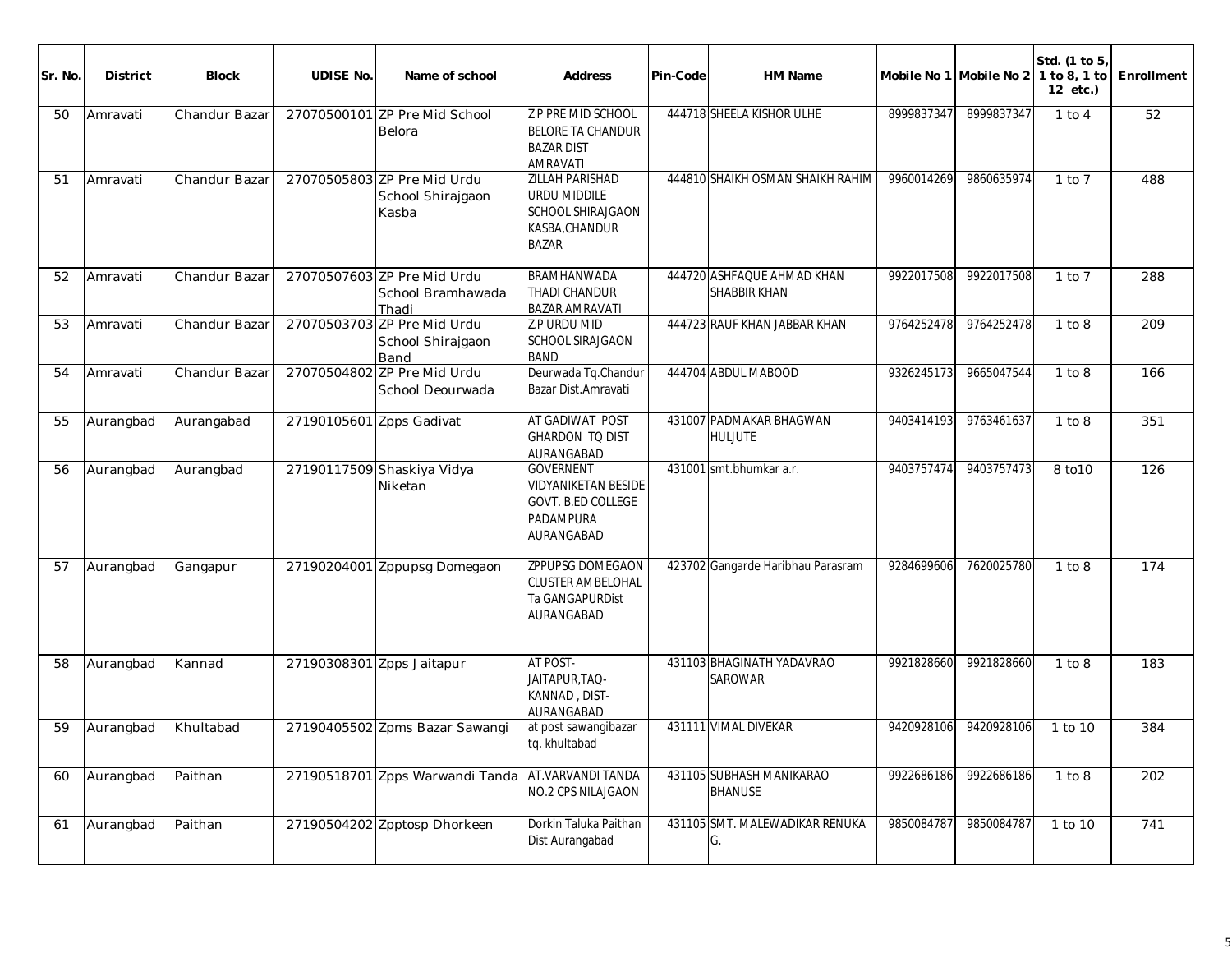| Sr. No. | <b>District</b> | <b>Block</b> | <b>UDISE No.</b>         | Name of school                                   | <b>Address</b>                                                                                                       | Pin-Code | <b>HM Name</b>                             | Mobile No 1 Mobile No 2 |            | Std. (1 to 5,<br>1 to 8, 1 to<br>12 etc.) | Enrollment |
|---------|-----------------|--------------|--------------------------|--------------------------------------------------|----------------------------------------------------------------------------------------------------------------------|----------|--------------------------------------------|-------------------------|------------|-------------------------------------------|------------|
| 62      | Aurangbad       | Phulambri    |                          | 27190905201 Zpps Jalgaon Mete                    | jalgaon post borgaon<br>ta.phulambri                                                                                 |          | 431134 Narayan Bhumanna Jajewar            | 9423707013              | 9423707013 | 1 to 8                                    | 174        |
| 63      | Aurangbad       | Sillod       | 27190607001 Zpps Kerhala |                                                  | Near Bus stand Road<br>Kerhala                                                                                       |          | 431135 MORE RAMCHANDRA<br><b>NAWALSING</b> | 9422204063              | 9422272115 | 1 to 8                                    | 435        |
| 64      | Aurangbad       | Soegaon      |                          | 27190706703 Zpuptohsso Soegaon                   | <b>ZILLA PARISHAD HIGH</b><br><b>SCHOOL SOEGAON AT</b><br><b>POST TA SOEGAON</b><br><b>DIST AURANGABAD</b><br>431120 |          | 431120 Ananda Garbad Ingle                 | 9421404386              | 8600070806 | 1 to 10                                   | 551        |
| 65      | Aurangbad       | Soygaon      | 27190703101 Zpps Kinhi   |                                                  | AT.KINHI<br>POST.HANUMANTKHE<br>DA TAL.SOEGAON<br>DIST.AURANGABAD                                                    |          | 431150 SHRI ASHOK SAHEBRAO PATIL           | 8805526699              | 9970710747 | 1 to 8                                    | 339        |
| 66      | Aurangbad       | Urc1         | 27191002201 Ps Naregaon  |                                                  | Near Darga Masjid<br>Naregaon                                                                                        |          | 431003 ANKUSH LADKE                        | 9158907088              | 9158907088 | 1 to 8                                    | 987        |
| 67      | Aurangbad       | Urc2         | 27191109701 Ps Banewadi  |                                                  | Rahul Nagar<br>AURANGABAD                                                                                            |          | 431005 TINGOTE B H                         | 8275238736              | 9359720767 | 1 to 8                                    | 504        |
| 68      | Aurangbad       | Vaijapur     | 27190801205 Zpms Borsar  |                                                  | <b>BORSAR TAL VAIJAPUR</b><br><b>DIST AURANGABAD</b>                                                                 |          | 423703 ARUN YOHANRAO SHINDE                | 9689187080              | 9689187080 | 1 to 10                                   | 317        |
| 69      | Aurangbad       | Vaijapur     |                          | 27190808602 Zp Girls Primary<br>School Lasurgaon | At Post. Lasurgaon Ta.<br>Vaijapur Dist.<br>Aurangabad                                                               |          | 423702 Shri Bajirao Namdev kalokhe         | 9423704342              | 9423704342 | $1$ to $5$                                | 292        |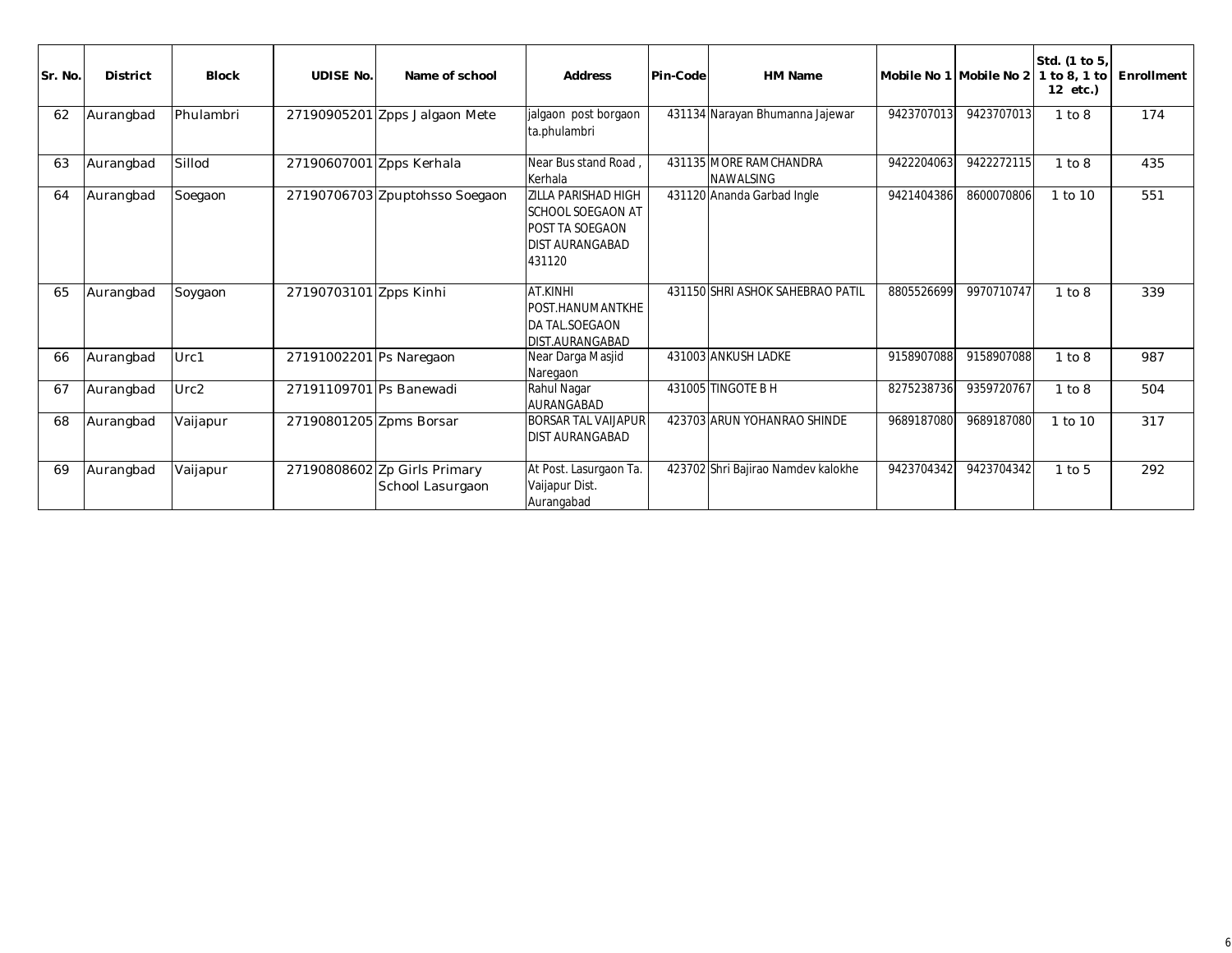| Sr. No | <b>District</b> | <b>Block</b> | <b>UDISE No.</b>          | Name of school                          | <b>Address</b>                                                                                  | Pin-Code | HM Name                                |            | Mobile No 1 Mobile No 2 | Std. (1 to 5<br>1 to 8, 1 to<br>12 etc.) | Enrollment |
|--------|-----------------|--------------|---------------------------|-----------------------------------------|-------------------------------------------------------------------------------------------------|----------|----------------------------------------|------------|-------------------------|------------------------------------------|------------|
| 70     | Aurangbad       | Vaijapur     | 27190812801               | ZP Pri & UP Pri school<br>Sudamwadi     | AT SUDAMWADI POST<br>BORSAR, TAL.<br><b>VAIJAPUR, DIST</b><br><b>AURANGABAD</b>                 |          | 423703 SANJAY EKNATH SHINDE            | 9011584350 | 9403190690              | 1 to 8                                   | 172        |
| 71     | Aurangbad       | Vaijapur     | 27190815501               | ZP Pri & UP Pri school<br>Pokhari       | At Post Pokhari Tq<br>Vaijapur Dist<br>Aurangabad.                                              |          | 431115 Ambadas Sukhadev Kale           | 8275316502 | 8275316502              | 1 to 8                                   | 218        |
| 72     | <b>Beed</b>     | Ambajogai    |                           | 27270100301 Z.P.P.School.Kumbeph<br>lal | <b>KUMBEPHAL</b><br>TO.AMBAJOGAI<br><b>DIST.BEED</b>                                            |          | 431523 Jadhay Lalita                   | 8668404674 | 8668404674              | $1$ to $7$                               | 388        |
| 73     | <b>Beed</b>     | Ashti        | 27270203401               | Zpcps Jamgaon                           | AT POST JAMGAON<br>TA.ASHTI DIST BEED                                                           |          | 414203 Nimbalkar Sanjaykumar Ashok     | 7083139139 | 8275521495              | $1$ to $7$                               | 212        |
| 74     | <b>Beed</b>     | <b>Beed</b>  | 27270327301               | Zpps Hivra Pahadi                       | AT. HIVRAPAHADI<br>POST. DEOLA                                                                  |          | 431122 SASANE SUNANDA DHARMA           | 9922094465 | 9922094465              | $1$ to $7$                               | 334        |
| 75     | <b>Beed</b>     | Dharur       | 27270402801               | Zpps Gawandara                          | AT GAWANDARA POST<br>AMBEWADGAON TA<br><b>DHARUR DIAT BEED</b>                                  |          | 431124 DATTA KARBHARI GHOLAVE          | 9637754523 | 9637754523              | 1 to 8                                   | 323        |
| 76     | <b>Beed</b>     | Dharur       |                           | 27270400118 Kgbv School Dharur          | Nagar Parishad<br>Majalgaon                                                                     |          | 431124 Salunke Sarswati Udhavrao       | 9405671704 | 9860618827              | 6 to 10                                  | 135        |
| 77     | <b>Beed</b>     | Georai       | 27270513901 Zpps Amla     |                                         | at amla post vahegaon<br>tq georai dist beed                                                    |          | 431129 dhanve dnyanoba baburao         | 9421278019 | 9421278019              | $1$ to $7$                               | 194        |
| 78     | <b>Beed</b>     | Georai       |                           | 27270500127 Kgbv School Georai          | Servey No 121<br>Jategaon Road Georai<br>Dist Beed                                              |          | 431127 Pawar Sunita Dagadu             | 7218921112 | 8329611536              | 6 to 10                                  | 82         |
| 79     | <b>Beed</b>     | Kaij         | 27270600201               | Zpps Tabwa                              | ZILLZ PARISHAD<br>PRIMARY SCHOOL<br><b>TAMBVA AT POST</b><br>TAMBVA TQ.KAIJ<br><b>DIST.BEED</b> |          | 431123 Neharkar Mahadev Bhagwan        | 7499759417 | 8975937277              | $1$ to $7$                               | 223        |
| 80     | <b>Beed</b>     | Majalgaon    |                           | 27270714209 Zphs Urdu Pathrud           | Zphs Urdu Pathrud<br>Bazar road Pathrud                                                         |          | 431131 Ovhal sudam rambhau             | 9921622505 | 9921622505              | 5 to 10                                  | 496        |
| 81     | <b>Beed</b>     | Parli        | 27270800201 Zpps Tokwadi  |                                         | AT TOKWADI TO PARLI<br><b>VAIJNATH DIST BEED</b>                                                |          | 431515 YEVTEKAR DINKAR<br>CHINTAMANRAO | 9766989984 | 9766989984              | $1$ to $7$                               | 340        |
| 82     | <b>Beed</b>     | Parli        | 27270808201 Zpcps Sirsala |                                         | AT POST SIRSALA, TO-<br>PARLI.V, DIST-BEED                                                      |          | 431128 Narayan Soma Jadhav             | 9370153707 | 7020310810              | 1 to 8                                   | 496        |
| 83     | <b>Beed</b>     | Patoda       |                           | 27270908801 Zpcps Pimpalwandi           | At Post-Pimpalwandi<br>Ta-Patoda Dist-Beed                                                      |          | 413229 SHAHAJI MARUTI YEOLE            | 9420020003 | 8805840388              | $1$ to $7$                               | 138        |
| 84     | Beed            | Shirur       |                           | 27271000301 Zpps Rakshasbhuvan<br>(T)   | rakshasbhuvan tamba<br>tq shirur kasar dist<br>beed                                             |          | 413249 shinde ganesh shrirang          | 9403167726 | 7588170977              | $1$ to $7$                               | 121        |
| 85     | <b>Beed</b>     | Urc Beed     |                           | 27271200901 Zpcps Ashok Nagar           | Barashi Naga Beed -<br>431122                                                                   |          | 431122 LANDGE MADAN NAMDEV             | 9922536820 | 9766689315              | $1$ to $7$                               | 410        |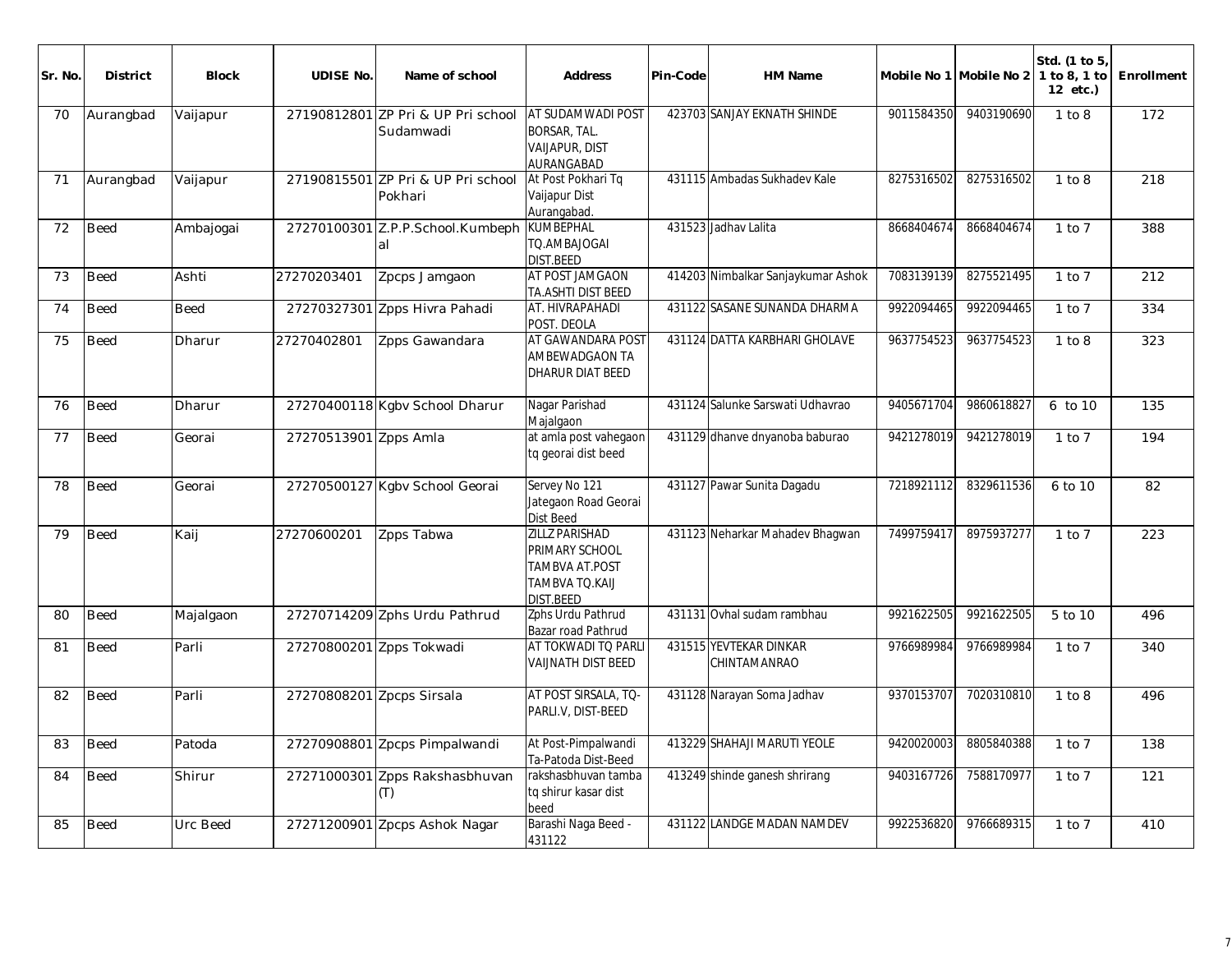| Sr. No. | <b>District</b> | <b>Block</b> | <b>UDISE No.</b>          | Name of school                                               | <b>Address</b>                                                                         | Pin-Code | <b>HM Name</b>                               |            | Mobile No 1 Mobile No 2 1 to 8, 1 to | Std. (1 to 5,<br>12 etc.)        | Enrollment |
|---------|-----------------|--------------|---------------------------|--------------------------------------------------------------|----------------------------------------------------------------------------------------|----------|----------------------------------------------|------------|--------------------------------------|----------------------------------|------------|
| 86      | <b>Beed</b>     | Wadvani      |                           | 27271109001 Zpps Chikhalbid                                  | AT CHIKHAL BEED TO<br><b>WADWANI DIST BEED</b>                                         |          | 431144 KURLE R G                             | 8552939236 | 8552939236                           | $1$ to $7$                       | 270        |
| 87      | <b>Beed</b>     | Wadwani      |                           | 27271100109 Kgbv School wadwani                              | Near Tahsil Wadwani<br>wadwani                                                         |          | 431144 Shinde Manisha Lalasaheb              | 9764633669 | 9764633669                           | 6 to 10                          | 81         |
| 88      | <b>Beed</b>     | Georai       | 27270505301 ZP Pri School | Goundgaon                                                    | Z.P.P.S Goundgaon At<br>Post Rajpimpri Tq.<br>Georai Dist Beed                         |          | 431127 Pawar Shivram Lobha                   | 8605865678 | 9403414865                           | 1 to 8                           | 162        |
| 89      | <b>Beed</b>     | Ashti        | 27270201201 CPS Pargaon   |                                                              | At Po. Pargaon<br>Jogeshvari, Taluka-<br>Ashti                                         |          | 414203 Walke Somnath Waman                   | 9421273830 | 7588535777                           | $1$ to $7$                       | 193        |
| 90      | Bhandara        | Bhandara     |                           | 27100105601 Zpups Surewada                                   | z.p.up.school<br>surewada po.matora                                                    |          | 441924 SHARADKUMAR D. LANJEWAR               | 9423514467 | 9421896768                           | $1$ to $7$                       | 170        |
| 91      | Bhandara        | Lakhandur    |                           | 27100601001 Zpups Chicholi                                   | AT CHICHOLI POST<br><b>BHAGDI TAH</b><br><b>LAKHANDUR DIST</b><br><b>BHANDARA</b>      |          | 441803 CHANDRASHEKHAR RAMTEKE                | 8390183293 | 9421896897                           | $1$ to $7$                       | 243        |
| 92      | Bhandara        | Lakhani      |                           | 27100505001 Z.P. Upper Primary<br>School Mangali             | <b>AT MANGALI POST</b><br><b>KITADI</b>                                                |          | 441903 AT MANGALI POST KITADI                | 7507237325 | 7507237325                           | $\overline{1}$ to $\overline{7}$ | 110        |
| 93      | Bhandara        | Mohadi       |                           | 27100203701 Z.P. Upper Primary<br>School Khamari             | AT KHAMARI PO NERI<br>TH MOHADI DIST<br><b>BHANDARA</b>                                |          | 441905 KIRAN SADASHIV MESHRAM                | 9561445660 | 9527275776                           | $1$ to $7$                       | 188        |
| 94      | Bhandara        | Pauni        |                           | 27100708601 Zpups Chichala                                   | AT POST CHICHAL TAH<br><b>PAUNI DIST</b><br><b>BHANDARA</b>                            |          | 441903 VENU UTTAMRAO ANERAO                  | 9420865489 | 9561123696                           | $1$ to $7$                       | 135        |
| 95      | Bhandara        | Sakoli       |                           | 27100401201 Z.P. Upper Primary<br>School Pindkepar           | At.Post-Pindkepar,<br>Tah-Sakoli, Dist-<br>Bhandara                                    |          | 441802 PURUSHOTTAM BHAURAO<br><b>BBOKADE</b> | 9403072698 | 9403072698                           | $1$ to $7$                       | 248        |
| 96      | Bhandara        | Tumsar       |                           | 27100300301 Z.P. Upper Primary<br>School Dewnara             | <b>DEONARA POST-</b><br><b>DONGRI/BK TA-</b><br><b>TUMSAR DIST-</b><br><b>BHANDARA</b> |          | 441902 NARESH VITHOBA PARDHI                 | 9764021399 | 9764021399                           | $1$ to $7$                       | 124        |
| 97      | Buldhana        | Buldana      |                           | 27040106502 Zp Up Pri Sch, Raypur                            | AT POST RAYPUR TO<br><b>DIST BULDANA</b>                                               |          | 443001 SURESH SHENFAD JADHAO                 | 9822477146 | 8830403289                           | $1$ to $7$                       | 306        |
| 98      | Buldhana        | Chikhali     |                           | 27040207701 Zp Cen Up Mar Pri<br>Sch, Shelgaon Atol          | <b>AT POST SHELGAON</b><br>ATOL TA CHIKHALI<br><b>DIST BULDANA</b>                     |          | 443201 Sadhana bhaurao muley                 | 8308194562 | 9405296160                           | 1 to 8                           | 265        |
| 99      | Buldhana        | Chikhali     |                           | 27040211401 Z.P. Upp. School<br>Warkhed                      | at warkhed tq chikhli,<br>dist Buldana                                                 |          | 444301 SHARAD TRAMBAKRAO<br><b>BANGALE</b>   | 8830322918 | 8830322918                           | 1 to 8                           | 582        |
| 100     | Buldhana        | Chikhali     |                           | 27040206401 Z P M Upper Primary<br>School Dhotra<br>Bhangoji | AT DHOTRA BHANGOJI<br>POST SHELSUR TA<br>CHIKHALI DIST<br><b>BULDANA</b>               |          | 443201 VASUDEO JANARDAN MAHALE               | 8308220491 | 8308220491                           | 1 to 8                           | 102        |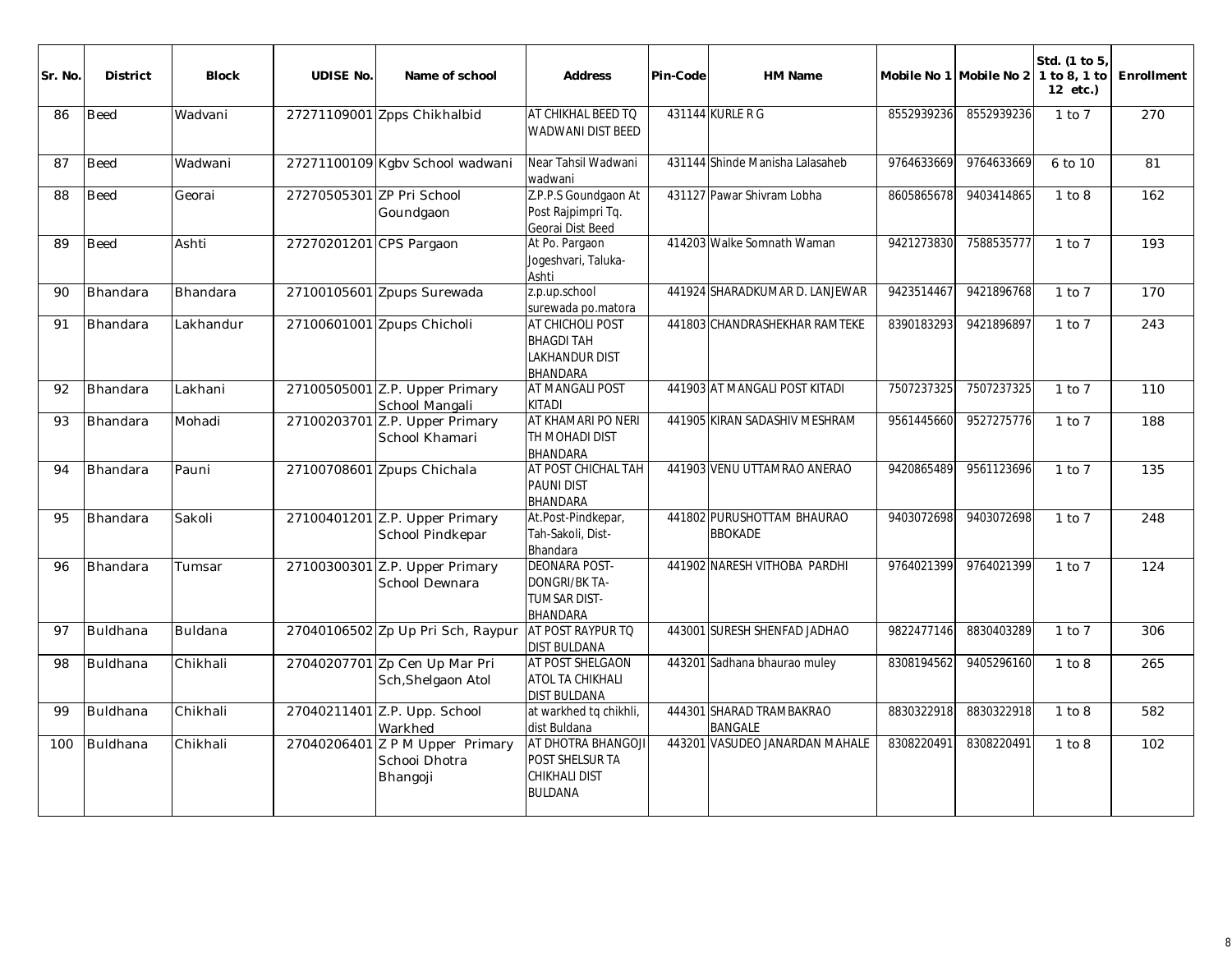| Sr. No. | <b>District</b> | <b>Block</b>  | <b>UDISE No.</b> | Name of school                                                                                           | <b>Address</b>                                                                                              | Pin-Code | HM Name                                    | Mobile No 1 Mobile No 2 |            | Std. (1 to 5,<br>$1$ to 8, 1 to<br>12 etc.) | Enrollment |
|---------|-----------------|---------------|------------------|----------------------------------------------------------------------------------------------------------|-------------------------------------------------------------------------------------------------------------|----------|--------------------------------------------|-------------------------|------------|---------------------------------------------|------------|
| 101     | Buldhana        | Chikhali      |                  | 27040208601 Z.P.C.School School<br>Sawargaon Dukare                                                      | <b>ZP C MARATHI</b><br>PRI.SCHOOL, SAWARG<br><b>AON DUKRE</b><br><b>TA.CHIKHALI DIST</b><br>BULDHANA 443201 |          | 443201 PRABHAKAR RAMBHAU<br><b>PATOLE</b>  | 9822948323              | 9850373088 | $1$ to $5$                                  | 158        |
| 102     | <b>Buldhana</b> | Chikhali      |                  | 27040211401 Bharatratna Atal<br>Bihari Vajpayee<br>International<br>Z.P. Upper Primary<br>School Warkhed | at warkhed to chikhli,<br>dist Buldana                                                                      |          | 444301 SHARAD TRAMBAKRAO<br><b>BANGALE</b> | 8830322918              | 8830322918 | 1 to 8                                      | 582        |
| 103     | Buldhana        | Deulgaon Raja |                  | 27040403401 Zp Mar Up Pri Sch,<br>Baygaon Kh                                                             | <b>AT-BAYGAON KHURD</b><br>PO DEULGAON MAHI<br>TO DEULGAON RAJA<br><b>DIST-BULDANA</b>                      |          | 443206 ARUN V NITHAVE                      | 9545419574              | 8007377176 | 1 to 8                                      | 144        |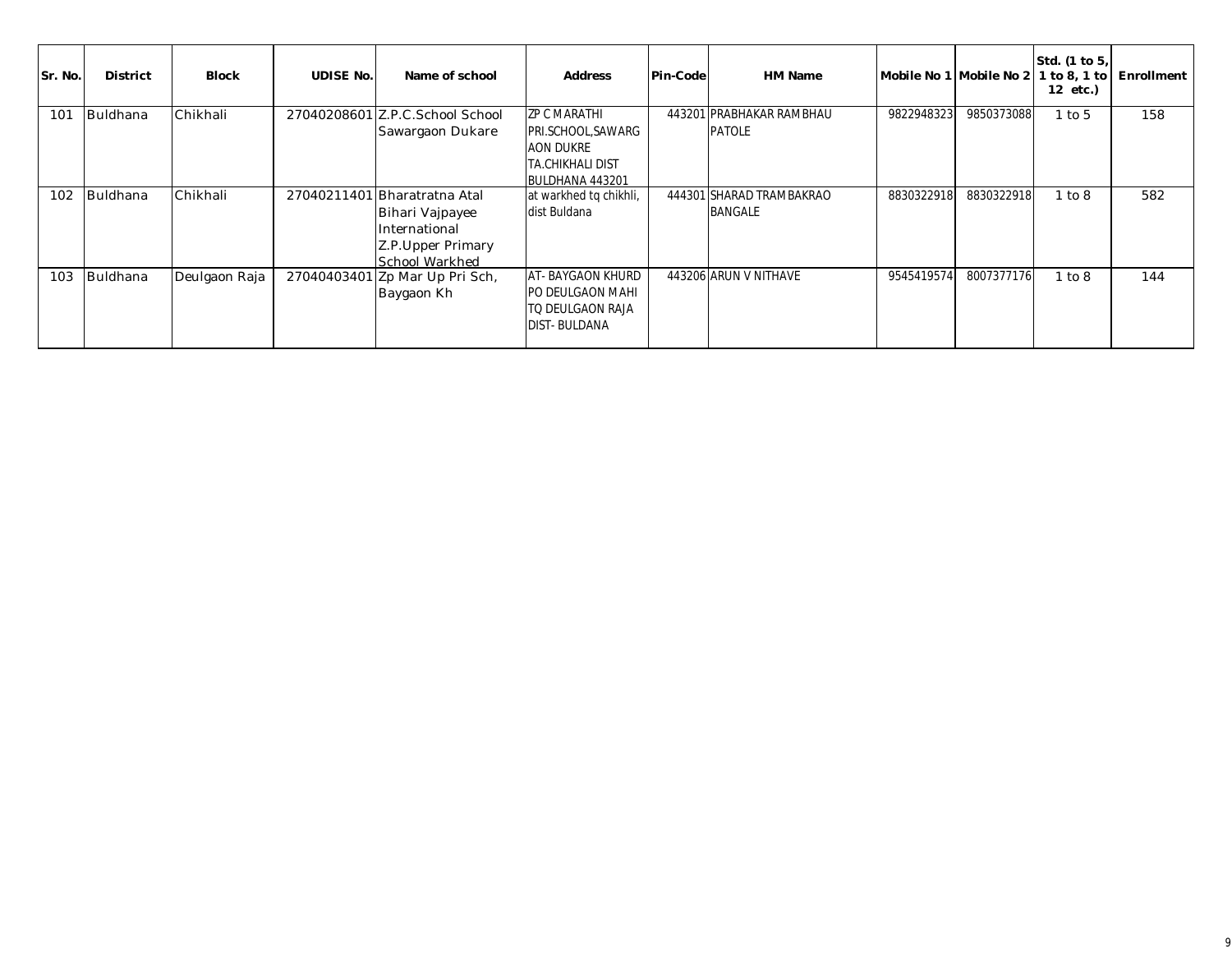| Sr. No. | <b>District</b> | Block         | <b>UDISE No.</b> | Name of school                                                                  | Address                                                                                                  | Pin-Code | HM Name                                    |            | Mobile No 1 Mobile No 2 | Std. (1 to 5)<br>1 to 8, 1 to<br>$12$ etc.) | Enrollment |
|---------|-----------------|---------------|------------------|---------------------------------------------------------------------------------|----------------------------------------------------------------------------------------------------------|----------|--------------------------------------------|------------|-------------------------|---------------------------------------------|------------|
| 104     | Buldhana        | Jalgaon Jamod |                  | 27040904601 Zp Mar Up Pri Sch,<br>Adol Bk                                       | Z.P.M.U. PRIMARY<br><b>SCHOOL ADOL BK, AT</b><br>PO. ADOL BK, TA.<br>JALGAON JA, DIST.<br><b>BULDANA</b> |          | 443403 MOHANSING RAMDAS<br><b>PARIHAR</b>  | 9637071924 | 9637600181              | 1 to 8                                      | 164        |
| 105     | Buldhana        | Khamgaon      |                  | 27040305101 Zp Mar Up Pri Sch,<br>Gawanhala                                     | AT GAWANDHALA PO<br>LAKHANWADA                                                                           |          | 444303 BHASKAR ONKAR THOSARE               | 8975918689 | 8975918689              | 1 to 8                                      | 188        |
| 106     | Buldhana        | Loanr         |                  | 27040601502 Zp Mar Up Pri Sch,<br>Raigaon                                       | At post Raygaon ta<br>Ionar Dist Buldana                                                                 |          | 443302 SHESHRAO CHAMPATRAO<br><b>TEKAM</b> | 8657444001 | 8180897339              | 1 to 8                                      | 118        |
| 107     | Buldhana        | Loanr         |                  | 27040600901 Z.P.School, Titavi                                                  | <b>TITAVI TO LONAR DIST</b><br><b>BULDANA</b>                                                            |          | 443302 VIJAY SITARAM SARKATE               | 9637044371 | 9637044371              | 1 to 8                                      | 283        |
| 108     | Buldhana        | Malakapur     |                  | 27040700101 Zp Mar Up Pri Sch,<br>Aaland                                        | AT-ALAND, PO-<br>HANRANKHED, TA-<br>MALKAPUR, DIST-<br><b>BULDANA</b>                                    |          | 443101 A.Teacher                           | 7744084281 | 9579177903              | 1 to 8                                      | 134        |
| 109     | Buldhana        | Malakapur     | 27040705201      | Zilha Parishad Marathi AT-WADODA POST-<br><b>Upper Primary School</b><br>Wadoda | PANHERA TA-<br>MALKAPUR DI-<br><b>BULDANA</b>                                                            |          | 443101 Ravindra Ganpat Talole              | 8888050700 | 7745063227              | 1 to 8                                      | 408        |
| 110     | Buldhana        | Mehakar       |                  | 27040803201 ZP PS Kalambeshawar                                                 | AT KALMBESHWAR<br>TA MEHKAR DIST<br><b>BULDANA</b>                                                       |          | 443301 N M GAIKWAD                         | 8975073064 | 8975073064              | $1$ to $4$                                  | 214        |
| 111     | Buldhana        | Motala        |                  | 27040508503 Zp Urdu Up Pri Sch,<br>Motala                                       | Ward No 12 Motala Tq<br>Motala Dist Buldana<br>Maharashtra                                               |          | 443103 SHAIKH ABDUL RASHEED                | 9822292234 | 8275056130              | 1 to 8                                      | 665        |
| 112     | Buldhana        | Motala        |                  | 27040506901 Z.P.M.U.P.School<br>Borakhedi                                       | AT POST BORAKHEDI<br>TAL MOTALA DIST<br><b>BULDANADIST</b>                                               |          | 443103 ANIL KANIRAM CHAVHAN                | 9767866933 | 9767866933              | 1 to 8                                      | 423        |
| 113     | Buldhana        | Nandura       |                  | 27041001201 ZP Cen Mar Up Pri<br>School Alampur                                 | Z P MAR UPPER PRI<br>SCHOOL, ALAMPUR                                                                     |          | 443404 Anil Manikrao Thorat                | 9673903350 | 9404033361              | $1$ to $7$                                  | 266        |
| 114     | Buldhana        | Sangrampur    |                  | 27041104704 Zp Mar Up Pri & Sec<br>Sch, Sangrampur                              | Z.P.H. S.<br>SANGRAMPUR                                                                                  |          | 444202 PANDURANG NARAYAN BALI              | 9922023121 | 9850507743              | 1 to 10                                     | 612        |
| 115     | Buldhana        | Shegaon       |                  | 27041207003 Zp Mar Pri, Up Pri &<br>Sec Sch, Matargaon                          | <b>NEAR GODOWN</b><br>AT.PO.MATARGAON<br><b>TA.SHEGAON</b><br><b>DIST.BULDANA</b>                        |          | 444304 SHRIPAD KULKARNI                    | 9420147508 | 9657804400              | 1 to 10                                     | 773        |
| 116     | Buldhana        | Sindkhed Raja |                  | 27041300701 Zp Mar Up Pri Sch,<br>Goregaon                                      | AT GOREGAON POST<br>SAKHARKHERDA<br><b>TALUKA</b><br>SINDKHEDRAJA DIST<br><b>BULDANA</b>                 |          | 443202 SHESHRAO ANNARAO<br><b>AMBHORE</b>  | 9689327856 | 9689327856              | 1 to 8                                      | 134        |
| 117     | Chandrapur      | Ballarpur     |                  | 27130403201 Z.P.Pry Vasti School<br>Visapur                                     | AT POST-VISAPUR TQ-<br><b>BALLARPUR DIST -</b><br>CHANDRAPUR                                             |          | 442701 PRATIBHA BHAURAO AWARI              | 9420418346 | 9420418346              | $1$ to $4$                                  | 167        |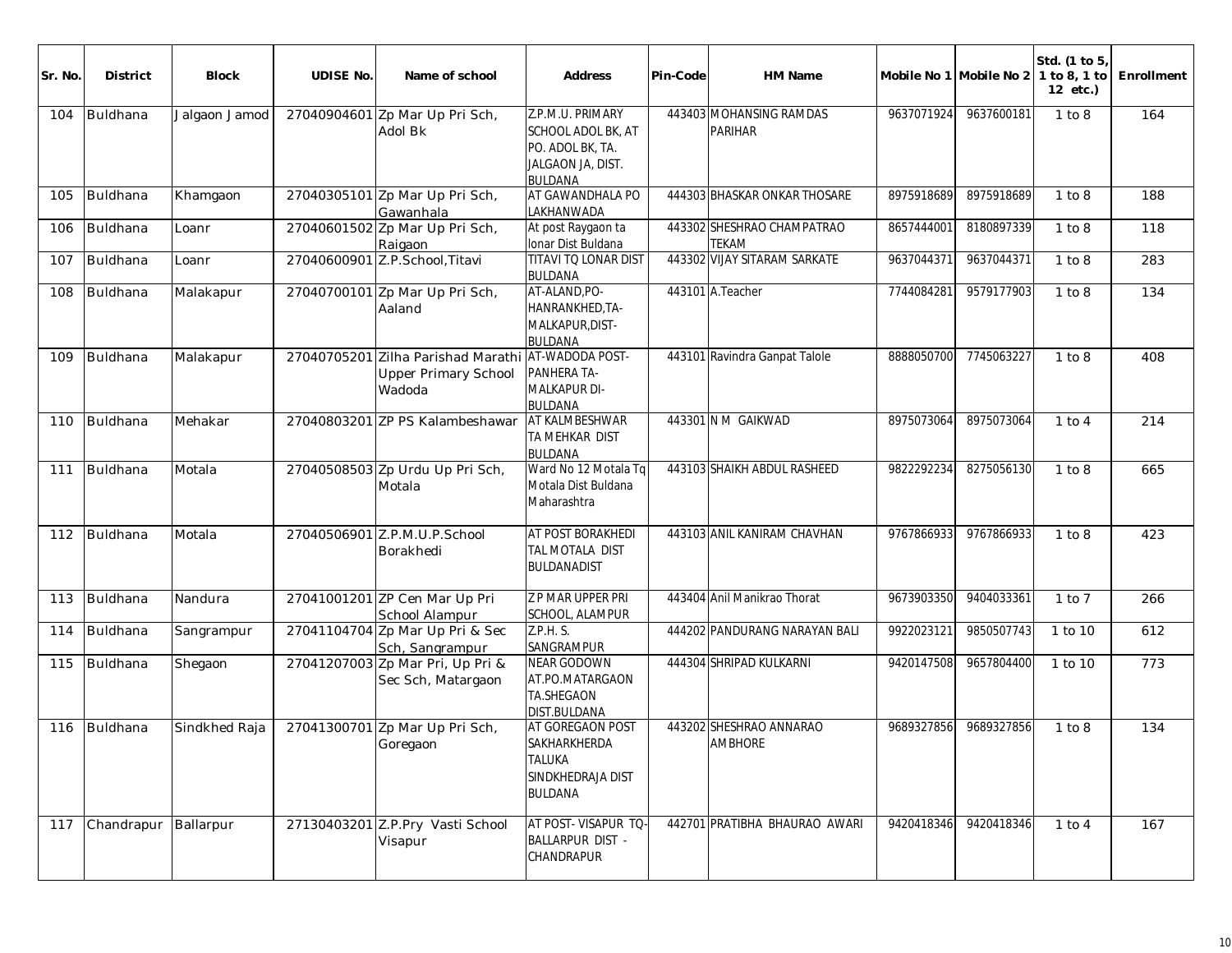| Sr. No. | <b>District</b> | <b>Block</b> | <b>UDISE No.</b> | Name of school                                                                                                                           | <b>Address</b>                                                                                        | Pin-Code | HM Name                                     |            | Mobile No 1 Mobile No 2 | Std. (1 to 5,<br>1 to 8, 1 to<br>12 etc.) | Enrollment |
|---------|-----------------|--------------|------------------|------------------------------------------------------------------------------------------------------------------------------------------|-------------------------------------------------------------------------------------------------------|----------|---------------------------------------------|------------|-------------------------|-------------------------------------------|------------|
| 118     | Chandrapur      | Bhadrawati   |                  | 27130213001 Z.P.U.Pry.School Ashta At. Post-Ashta, Ta.                                                                                   | Bhadrawati, Dist.<br>Chandrapur                                                                       |          | 442906 DILIP RAMAJI THUL                    | 9011385311 | 9011385311              | 1 to 8                                    | 197        |
| 119     | Chandrapur      | Bramhapuri   |                  | 27131106101 Z.P. Upp. Pri. School<br>Torgaon (BU)                                                                                        | <b>TORGAON BUJ TA</b><br><b>BRAMHAPURI DIST</b><br>CHANDRAPUR                                         |          | 441206 GANGADHAR NARAYAN<br><b>MADAVI</b>   | 9421748310 | 9421748310              | $1$ to $7$                                | 182        |
| 120     | Chandrapur      | Chandrapur   |                  | 27130107101 Z.P. Upper Pri. School,<br>Khutala.                                                                                          | At Khutala, Ghugus<br>Road                                                                            |          | 442406 RAJKUMAR K. ANDRASKAR                | 9970117623 | 9970117623              | 1 to 8                                    | 237        |
| 121     | Chandrapur      | Chandrapur   | 27130108501      | Bharatratna Atalbihari ZP UPPER PRIMARY<br>Vajpayee International<br>School , Z.P. Upper<br>Primary<br>School, Chinchala, Cha<br>ndrapur | <b>SCHOOL CHINCHALA</b>                                                                               |          | 442406 NAMDEO M ASWALE                      | 9764168593 | 9764168593              | 1 to 8                                    | 237        |
| 122     | Chandrapur      | Chimur       | 27131207801      | Z-P-U. Pri- School<br>Hirapur                                                                                                            | Z.P.U.P.School,<br>Hirapur . Post-Doma,<br>Tah-Chimur, Dist-<br>Chandrapur Pin-<br>442903             |          | 442903 Shri Ashok Maniram Gaikwad           | 9604547245 | 9604547245              | 1 to 8                                    | 152        |
| 123     | Chandrapur      | Gondpipari   |                  | 27130605501 Z P Upp Pry School<br>Sonapur (Deshpande)                                                                                    | SONAPUR ,TQ-<br>GONDPIPIRI, DIST-<br>CHANDRAPUR                                                       |          | 442702 SAJAN YASHAWANT<br><b>MOTGHARE</b>   | 8805693864 | 8805693864              | 1 to 8                                    | 102        |
| 124     | Chandrapur      | Jiwati       |                  | 27131509001 Z.P. Upp Pri Sch<br>Chikhali (Bu)                                                                                            | AT-CHIKHALI BU. PO-<br>PATAN, TQ-JIWATI,<br><b>DIST- CHANDRAPUR</b>                                   |          | 442908 RAJKUMAR NARAYAN MUN                 | 9527713039 | 8830858154              | 1 to 8                                    | 114        |
| 125     | Chandrapur      | Korpana      |                  | 27130701101 Z.P. U. P. Sch,<br>Pimpaigaon                                                                                                | At Pimpalgaon Ta<br>korpana Dist<br>Chandrapur                                                        |          | 442908 KU.M.K.URKUDE                        | 9158542343 | 9657646913              | 1 to 8                                    | 147        |
| 126     | Chandrapur      | Mul          |                  | 27130804601 Z.P.Upp. Pri. School<br>Junasurla                                                                                            | at Junasurla Post<br>Gadisurla Tah Mul Dist<br>Chandrapur                                             |          | 441226 Archana Bhaisare                     | 9561567009 | 9561567009              | 1 to 8                                    | 158        |
| 127     | Chandrapur      | Nagbhid      |                  | 27131011101 Z.P.U.Pri.School<br>Navkhala                                                                                                 | Z.P.U.PRI.SCHOOL<br><b>NAVKHALA</b>                                                                   |          | 441205 BHIMRAO DEVAJI LONARE                | 9422913024 | 9422913024              | 1 to 8                                    | 219        |
| 128     | Chandrapur      | Pomburna     |                  | 27131401201 Z.P Upp. Pry.School<br>Ambedhanora                                                                                           | Z.P.U.P.School,<br>Ambedhanora, At.post-<br>Kasargatta, Tah-<br>Pombhurna, Dist-<br>Chandrapur-442912 |          | 442918 PRASHANT BABURAO<br><b>NANDANWAR</b> | 9373935553 | 9420555639              | 1 to 8                                    | 103        |
| 129     | Chandrapur      | Rajura       |                  | 27130504401 Z.P. Upp. Pry School<br>Chunala                                                                                              | AT-POST-CHUNALA<br>TA-RAJURA DIST-<br>CHANDRAPUR                                                      |          | 442905 SAIBABA M. INDURWAR                  | 8806200851 | 8806200851              | 1 to 8                                    | 192        |
| 130     | Chandrapur      | Saoli        |                  | 27131304201 Z.P.Upp. Primary<br>School, Pathari                                                                                          | AT Poat Pathari Tah<br>saoli DIst Chandrapur                                                          |          | 441215 JAGANNATH BABAJI WADHAI              | 9421023639 | 9421023639              | 1 to 8                                    | 373        |
| 131     | Chandrapur      | Sindewahi    | 27130900401      | Z.P.U.Pry.School<br>Delanwadi                                                                                                            | AT-DELANWADI, TAH-<br>SINDEWAHI                                                                       |          | 441223 SUNIL SHANKARRAO<br><b>BALLAMWAR</b> | 9404177316 | 9404177316              | 1 to 8                                    | 177        |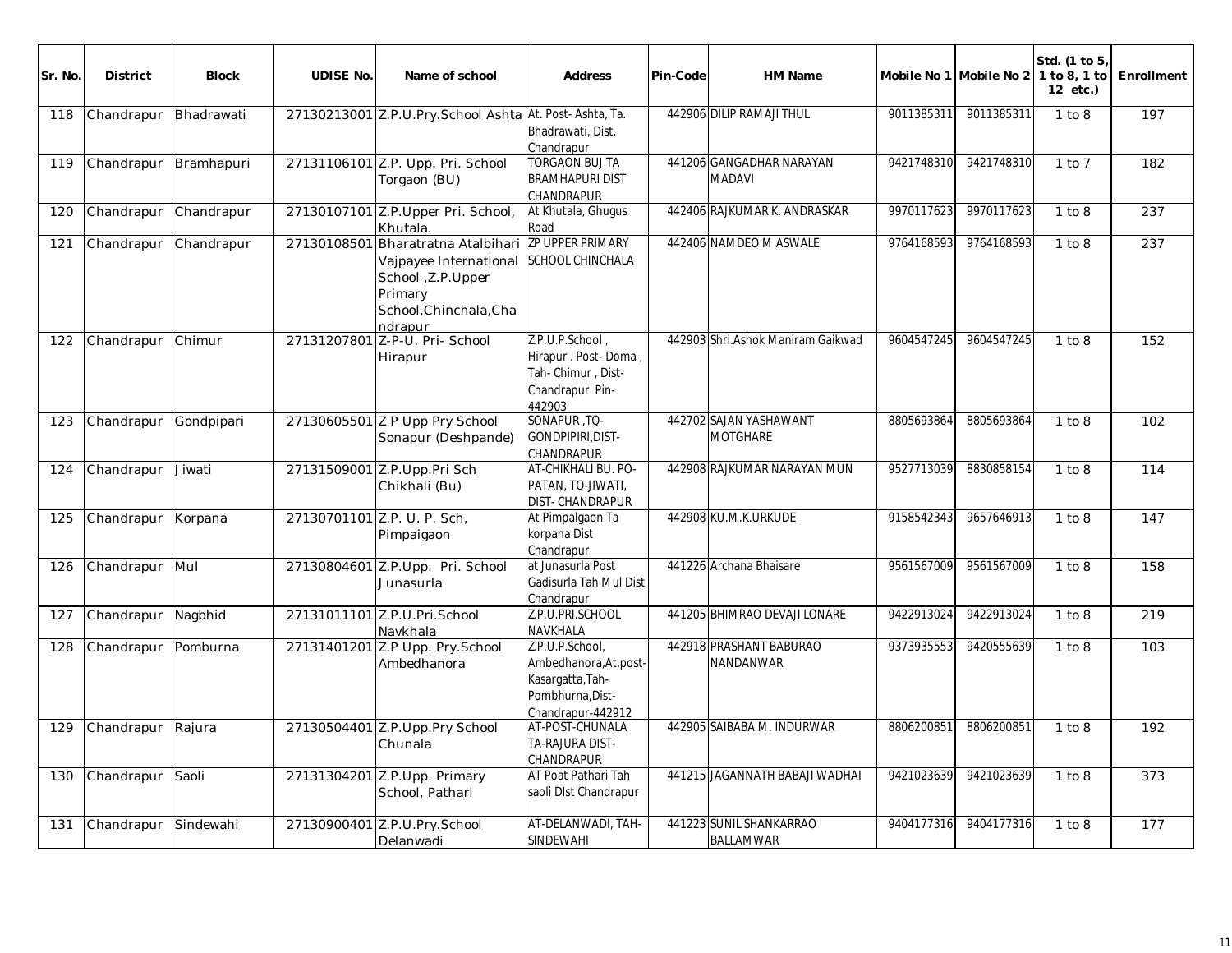| Sr. No. | <b>District</b> | <b>Block</b> | <b>UDISE No.</b>         | Name of school                            | <b>Address</b>                                                  | <b>Pin-Code</b> | <b>HM Name</b>                          | Mobile No 1 Mobile No 2 |            | Std. (1 to 5,<br>1 to 8, 1 to<br>12 etc.) | Enrollment |
|---------|-----------------|--------------|--------------------------|-------------------------------------------|-----------------------------------------------------------------|-----------------|-----------------------------------------|-------------------------|------------|-------------------------------------------|------------|
| 132     | Chandrapur      | Warora       |                          | 27130310701 Z.P. U. Pry School<br>Salorri | AT POST SALORI<br>ALUKA WARORA DIST<br>CHANDRAPUR 442914        |                 | 442914 Shamdeo Murlidhar Batki          | 9420140695              | 7083981650 | 1 to 8                                    | 191        |
| 133     | Dhule           | Dhule        |                          | 27020115901 Z P School Kulthe             | At-KULTHE Post-<br>Dhadre Tq-Dist-Dhule                         |                 | 424006 CHUDAMAN ATMARAM<br><b>PAWAR</b> | 8208129928              | 8208129928 | 1 to 8                                    | 295        |
| 134     | Dhule           | Dhule M.N.P. |                          | 27020502102 M.N.P. School No. 20<br>Urdu  | Sabir nagar loha bazar<br>Dhule                                 |                 | 424001 NAFEES AHMAD MOHAMMAD<br>ANEES   | 9270011803              | 9226868395 | $1$ to $7$                                | 257        |
| 135     | <b>Dhule</b>    | Dhule Mc     |                          | 27020501909 Shaskiya Vidya<br>Niketan     | <b>RANA PRATAP CHOWK</b><br><b>DHULE</b>                        |                 | 424001 Pratibha Bhaysar                 | 9405803691              | 9881656043 | 6 to 10                                   | 102        |
| 136     | <b>Dhule</b>    | Sakri        | 27020211101 Z.P. School, | Bhabhulde                                 | At-Babhulde Post-<br><b>Bramhanwel Tel-Sakri</b><br>Dist-Dhule  |                 | 424305 VIJAY BANKAR CHAURE              | 7588319020              | 8275317322 | $1$ to $4$                                | 155        |
| 137     | Dhule           | Shindkheda   |                          | 27020304701 Z.P.School Padawad            | <b>AT POST PADHAWAD</b><br>TA. SHINDKHEDA DIST.<br><b>DHULE</b> |                 | 425403 RATAN GOKUL THAKARE              | 9637669149              | 7038100381 | 1 to 4                                    | 123        |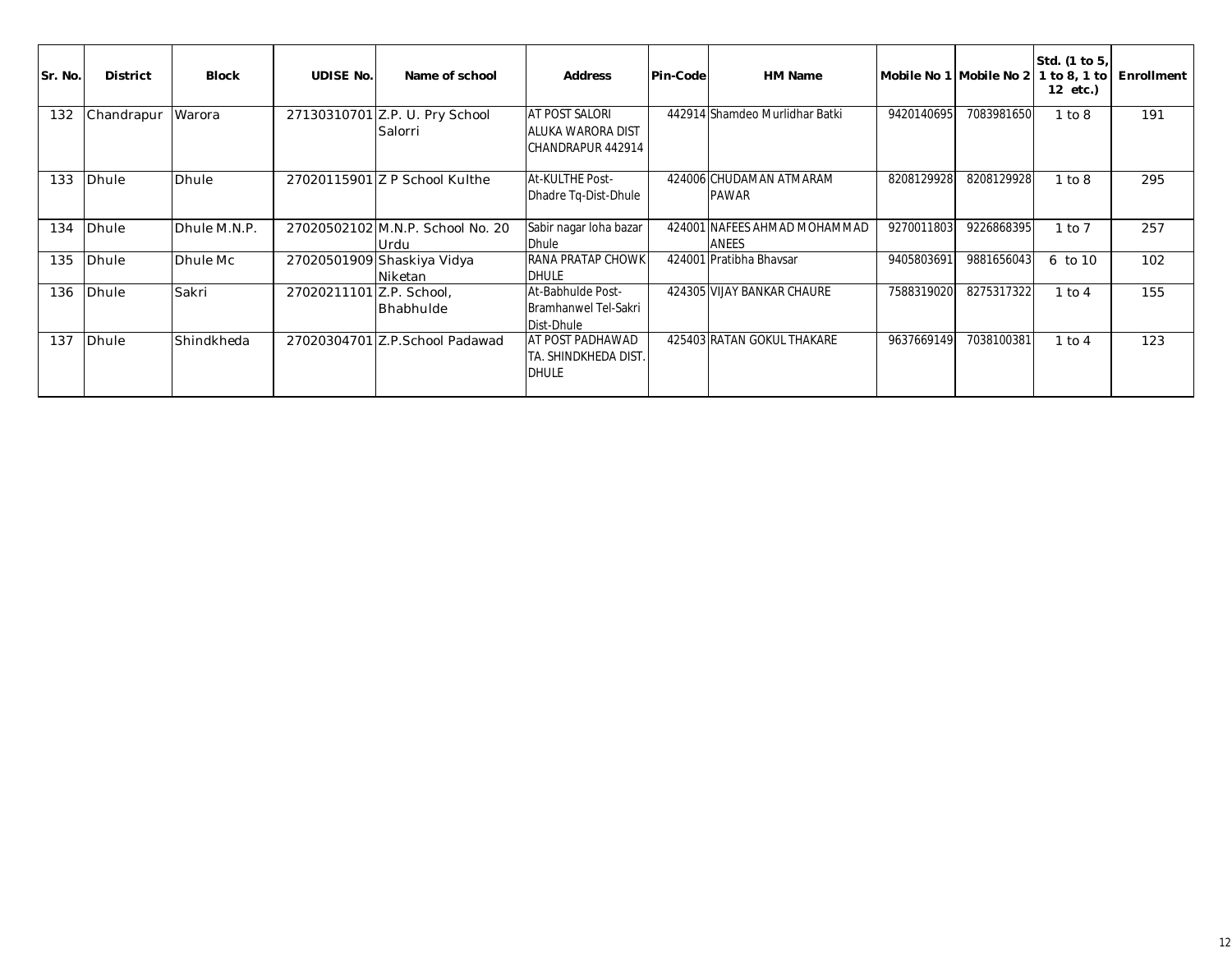| Sr. No. | <b>District</b> | <b>Block</b> | <b>UDISE No.</b>        | Name of school                                      | <b>Address</b>                                                        | Pin-Code | HM Name                                        |            | Mobile No 1 Mobile No 2 | Std. (1 to 5)<br>1 to 8, 1 to<br>12 etc.) | Enrollment |
|---------|-----------------|--------------|-------------------------|-----------------------------------------------------|-----------------------------------------------------------------------|----------|------------------------------------------------|------------|-------------------------|-------------------------------------------|------------|
| 138     | <b>Dhule</b>    | Shirpur      |                         | 27020407601 Z.P.School Boradi                       | <b>ZPCLUSTER SCHOOL</b><br><b>BORADI</b>                              |          | 425428 SHANTABAI FULCHAND<br><b>BAVISKAR</b>   | 9921369226 | 9921369226              | $1$ to $4$                                | 261        |
| 139     | Gadchroli       | Aheri        |                         | 27120611023 Model School Aheri                      | Bypass Road, in front<br>of Tekdi Hanuman<br>Mandir, Aheri,           |          | 442703 Shivhar Raghunathrao<br>Somvanshi       | 7773987646 | 9404340624              | 5 to 10                                   | 182        |
| 140     | Gadchroli       | Aheri        |                         | 27120607102 Kgbv School Indaram                     | AT-POST-INDARAM,<br>TA-AHERI, DIST-<br><b>GADCHIROLI</b>              |          | 442705 DIPIKA DHAWAS                           | 9422580812 | 9404220796              | 5 to 10                                   | 150        |
| 141     | Gadchroli       | Armori       |                         | 27120201001 Z. P. Upper Prm.<br>School, Jogisakhara | AT POST -<br>JOGISAKHARA TAH -<br>ARMORI PIN - 441208                 |          | 441208 ASHOK GHANSHYAM SORTE                   | 9421818248 | 9421730853              | 1 to 8                                    | 180        |
| 142     | Gadchroli       | Bhamragad    |                         | 27121100201 Z. P. Samuh Niwashi<br>School Bhamragad | taluka-bhamragad<br>district-gadchiroli pin-<br>442710                |          | 442710 Bhimrao Udhao Avthare                   | 9404648458 | 9404648458              | $1$ to $7$                                | 303        |
| 143     | Gadchroli       | Bhamragad    | 27121100206 Kgbv School | Bhamragad                                           | Bhamragad taluka<br>Bhamragad                                         |          | 442710 SMITA WASUDEORAO<br><b>JAMBHULE</b>     | 7588019679 | 7588019679              | 5 to 10                                   | 150        |
| 144     | Gadchroli       | Chamorshi    |                         | 27120513101 Z.P. Upper Pry.School,<br>Ganpur Rai    | AT POST GANPUR RAI<br><b>TAH CHAMORSHI DIST</b><br><b>GADCHIROLI</b>  |          | 442707 AMITKUMAR KRUSHNAJI<br><b>BARSAGADE</b> | 8888155542 | 9403242566              | $1$ to $7$                                | 176        |
| 145     | Gadchroli       | Desaiganj    |                         | 27121202105 Z. P. High School<br>Kurud              | AT POST - KURUD, TA<br>DESAIGANJ, DIST -<br>GADCHIROLI.               |          | 441207 R.V. NARNAVARE                          | 8275292809 | 9021572482              | 1 to 10                                   | 318        |
| 146     | Gadchroli       | Dhanora      |                         | 27120405403 Model School Mohali                     | At.po .mohali<br>Ta.Dhanora Dist<br>Gadchiroli                        |          | 442606 MR. NILESH SHANKAR NAITAM               | 9422362779 | 9422362779              | 5 to 10                                   | 164        |
| 147     | Gadchroli       | Dhanora      |                         | 27120415005 Kgbv School Dhanora                     | AT POST TALUKA<br><b>DHANORA DISTRICT</b><br><b>GADCHIROLI</b>        |          | 442606 DIPALI RAJAM KULMETHE                   | 9403482258 | 7498210967              | 5 to 10                                   | 145        |
| 148     | Gadchroli       | Etapalli     |                         | 27120711608 Kgbv School Etapalli                    | AT POST TALUKA<br><b>ETAPALLI DISTRICT</b><br><b>GADCHIROLI</b>       |          | 442704 PORNIMA TEJNATH SHIMPI                  | 7588708376 | 7588708376              | 5 to 10                                   | 150        |
| 149     | Gadchroli       | Gadchiroli   |                         | 27120105901 Z.P Upp Prim School<br>Bodali           | Bodali Post Bodali<br>Ta. Gadchiroli                                  |          | 442605 AVINASH EKNATH WARHADE                  | 9421733477 | 9421733477              | 1 to 7                                    | 194        |
| 150     | Gadchroli       | Korchi       |                         | 27121003102 Z P High School<br>Bedgaon,             | Z P HIGH SCHOOL<br>BEDGAON, TA-<br>KORCHI, DIST-<br><b>GADCHIROLI</b> |          | 441209 ASHA SOMESHWAR<br><b>SONKUSARE</b>      | 9403685955 | 9403685955              | 8 to 12                                   | 200        |
| 151     | Gadchroli       | Kurkheda     |                         | 27120301401 Z. P. Upper Prm.<br>School, vadegaon    | At-Wadegaon Po-<br>Wadegaon Ta-<br>Kurkheda Dist-<br>Gadchiroli       |          | 441207 Shri Ramesh Sukalu Madavi               | 8668946660 | 8766847933              | 1 to 8                                    | 163        |
| 152     | Gadchroli       | Mulchera     | 27120901501             | Zilla Prishad Upper<br>Primary School, Yella        | AT-YELLA POST -<br>LAGAM TA.-<br><b>MULCHERA</b>                      |          | 442705 KOTESHWAR MADHUKAR<br>PUNYAMURTIWAR     | 8275715789 | 8275715789              | 1 to 8                                    | 104        |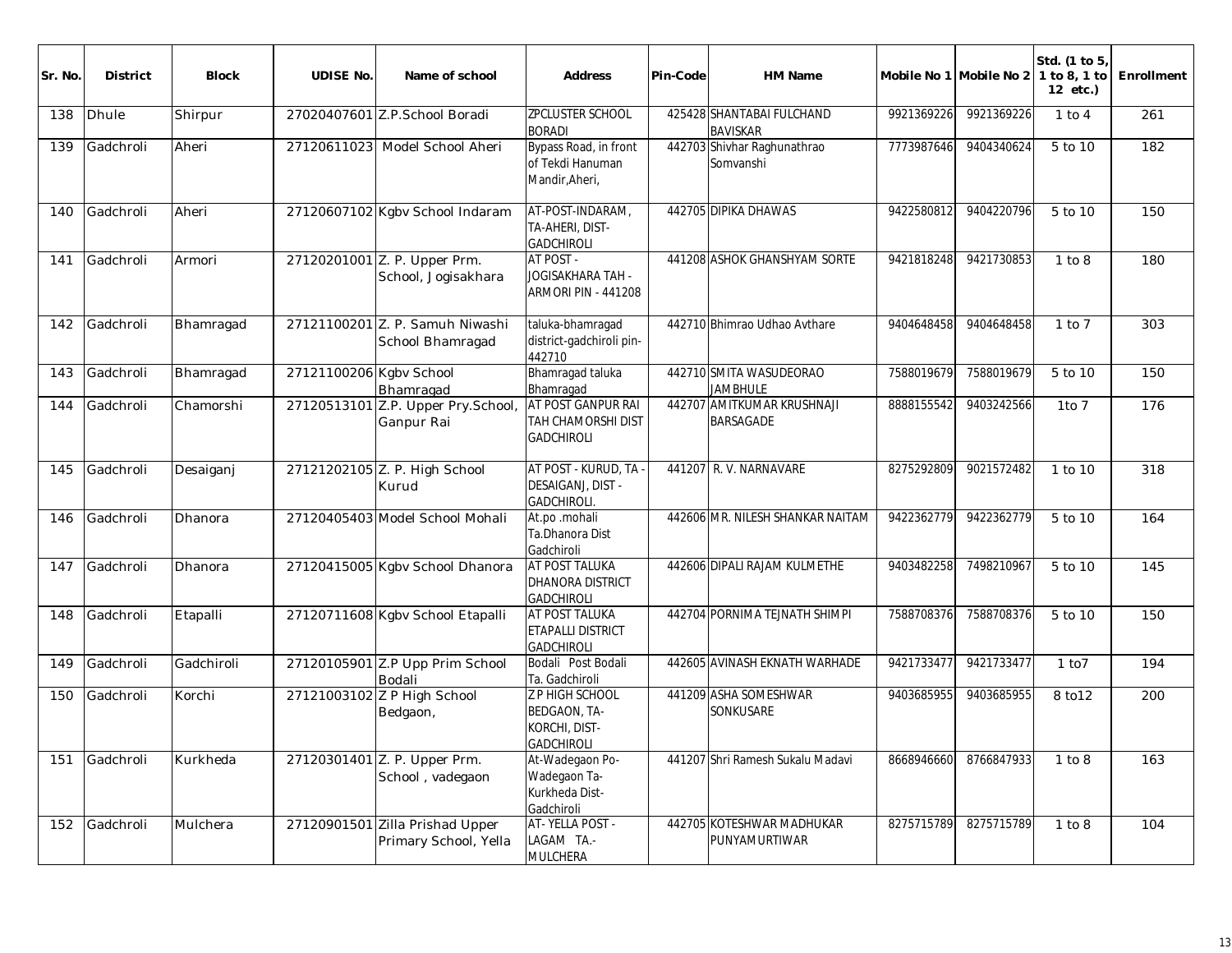| Sr. No. | <b>District</b> | <b>Block</b>  | <b>UDISE No.</b>        | Name of school                                                               | <b>Address</b>                                                                                                        | Pin-Code | <b>HM Name</b>                                |            | Mobile No 1 Mobile No 2 | Std. (1 to 5<br>1 to 8, 1 to<br>12 etc.) | Enrollment |
|---------|-----------------|---------------|-------------------------|------------------------------------------------------------------------------|-----------------------------------------------------------------------------------------------------------------------|----------|-----------------------------------------------|------------|-------------------------|------------------------------------------|------------|
| 153     | Gadchroli       | Sironcha      |                         | 27120800113 Model School<br>Sironcha                                         | <b>MODEL</b><br>SCHOOL, SIRONCHA<br><b>BHOI WARD NO.16</b><br><b>SIRONCHA</b><br>DIST._GADCHIROLI PIN<br>NO. - 442504 |          | 442504 SANJAYKUMAR JAGANATH<br><b>SHIRSAT</b> | 9423697358 | 9423848527              | 5 to 10                                  | 115        |
| 154     | Gadchroli       | Sironcha      |                         | 27120800111 Kgbv School Sironcha                                             | At.Post. T. Sironcha<br>Dist. Gadchiroli                                                                              |          | 442504 ku manisha n. sakhare                  | 8275548212 | 9403138040              | 5 to 10                                  | 151        |
| 155     | Gondia          | Amgaon        |                         | 27110205201 Z.P. Primary School<br>Shivani                                   | At Shioni post<br>chirchalbandh taluka<br>Amgaon Di Gondia                                                            |          | 441614 A N KHARALKAR                          | 9764080658 | 9764080658              | $1$ to $7$                               | 151        |
| 156     | Gondia          | Arjuni Mor    |                         | 27110105901 Z.P. U.P. School<br>Bakati/Channa                                | AT POST BAKTI TA<br><b>ARJUNI MORGAON</b><br><b>DIST GONDIA</b>                                                       |          | 441701 OMPRAKASH J WASNIK                     | 9049798693 | 9049798693              | $1$ to $7$                               | 108        |
| 157     | Gondia          | Deori         |                         | 27110303901 Z.P.Pri.School Savali                                            | AT.PO. SAWALI, TAH.<br>DEORI, DIST. GONDIA                                                                            |          | 441902 S I TIDAKE                             | 7721969071 | 7721969071              | 1 to 8                                   | 144        |
| 158     | Gondia          | Gondia        |                         | 27110407701 Z.P.U. Prathmik Shala<br>Kudwa (Boys)                            | At-Kudwa Post-Kudwa<br>Ta-Gondia Dist-<br>Gondia                                                                      |          | 441614 A. P. Punje                            | 9421711741 | 9421711741              | $1$ to $7$                               | 198        |
| 159     | Gondia          | Goregaon      |                         | 27110509702 Z. P. Upper Primary<br>School Hirdamali                          | At Post - Hirdamali, Tal<br>Goregaon, Dist<br>Gondiya                                                                 |          | 441801 Mr S R baghele                         | 8329696804 | 9421810251              | $1$ to $7$                               | 205        |
| 160     | Gondia          | Goregaon      |                         | 27110510409 Shahid Janya Timya<br>Z.P.Highschool And<br>Jr.College, Goregaon | <b>NEAR BUS</b><br>STOP, GONDIA<br>ROAD, GOREGAON                                                                     |          | 441801 A A BANERJEE                           | 8329475565 | 9404118827              | 1 to 12                                  | 1053       |
| 161     | Gondia          | Sadak Arjuni  |                         | 27110703101 Z.P.U.Primary School<br>Parsodi                                  | AT-PARSODI, PO-TAH-<br>SADAK ARJUNI, DIST-<br><b>GONDIA</b>                                                           |          | 441807 S.P.GADHAWE                            | 9405393862 | 9405393862              | 1 to 8                                   | 168        |
| 162     | Gondia          | Salekasa      |                         | 27110600701 Z.P.Marathi U.P.<br>School Bodalbodi                             | AT-BODALBODI PO-<br><b>DHANOLI TA-</b><br>SALEKASA DIST-<br><b>GONDIA</b>                                             |          | 441916 Manohar Lokchand Katre                 | 9404308401 | 9049979603              | 1 to 8                                   | 202        |
| 163     | Gondia          | Tiroda        |                         | 27110803601 Z.P. Upper Primary<br>Berdipar/Kacha                             | AT POST BERDIPAR<br>KACHE. TAH TIRORA<br>DIST GONDIA PIN<br>441911                                                    |          | 441614 JAYANTKUMAR VASANTRAO<br><b>DAHATE</b> | 8007152679 | 8007152679              | $1$ to $7$                               | 228        |
| 164     | Hingoli         | Aundha Nagnat |                         | 27160502501 Zpps.Pimpaldari                                                  | At.Po.Pimpaldari Tq.<br>Aundha Nagnath<br>Dist.Hingoli                                                                |          | 431702 Khapale V B                            | 9881956609 | 7020053745              | $1$ to $7$                               | 324        |
| 165     | Hingoli         | Basmath       | 27160305801 Zpps.Sukali |                                                                              | AT.SUKALI<br>POST.KURUNDA<br>TO.BASMATH<br>DIST.HINGOLI                                                               |          | 431512 SAWANE KRISHNAKANT<br><b>BABURAO</b>   | 9421461595 | 9421461595              | $1$ to $7$                               | 203        |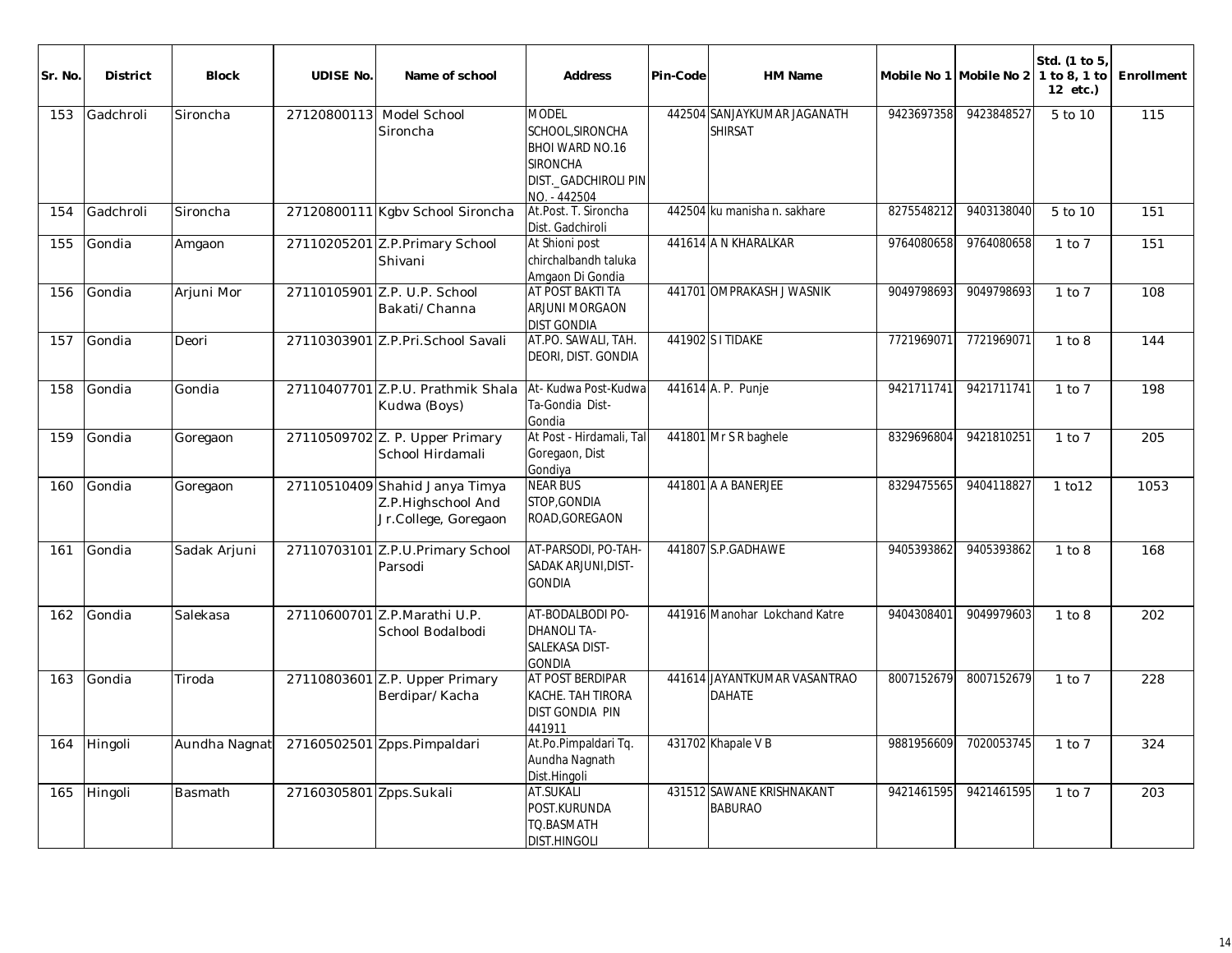| Sr. No. | <b>District</b> | <b>Block</b>   | <b>UDISE No.</b>         | Name of school                                          | <b>Address</b>                                             | Pin-Code | HM Name                              |            | Mobile No 1 Mobile No 2 | Std. (1 to 5,<br>1 to 8, 1 to<br>12 etc.) | Enrollment |
|---------|-----------------|----------------|--------------------------|---------------------------------------------------------|------------------------------------------------------------|----------|--------------------------------------|------------|-------------------------|-------------------------------------------|------------|
| 166     | Hingoli         | <b>Hingoli</b> |                          | 27160111001 Zpps.Pedgaon                                | <b>ZPPS PEDGAON TO-</b><br>HINGOLI DIST-HINGOLII           |          | 431513 WAJIRE BALAJI BHAUSAHEB       | 9881952031 | 9881952031              | $1$ to $7$                                | 294        |
| 167     | Hingoli         | Hingoli        |                          | 27160100141 Kgby School Hingoli                         | hingolitqdisthingoli                                       |          | 431513 VISHAVKARMA VANDANA<br>RAMDAS | 9822739378 | 9175436832              | $6$ to $10$                               | 123        |
| 168     | Hingoli         | Kalamnuri      |                          | 27160405401 Zpps. Waranga Fata<br>Marathi (Divide)      | Zpcps Warnga Tal.<br>Kalamnuri Dist. Hingoli               |          | 431701 Rathod Baburao Manju          | 9545976321 | 9545976321              | $1$ to $7$                                | 258        |
| 169     | Hingoli         | Sengaon        | 27160209901 Zpps. Hatala |                                                         | AT POST HATALA TO<br><b>SENGAON DIST</b><br><b>HINGOLI</b> |          | 431542 SAWANT PANDHRI<br>PUNDLIKRAO  | 9881824462 | 9881824462              | 1 to 8                                    | 258        |
| 170     | Jalgaon         | Amalner        |                          | 27030108201 Z.P. Sch. Gadkhamb                          | At-Post-Gadkhamb Tal-<br>Amalner Dist-Jalgaon              |          | 425401 MANGALATAI VIKRAM PATIL       | 7218091062 | 7218091062              | $1$ to $7$                                | 186        |
| 171     | Jalgaon         | Bhadgaon       |                          | 27030205304 Z.P. Pri. Urdu<br>Yashwant Nagar<br>Tongaon | YASHWANT NAGAR<br><b>BHADGAON</b>                          |          | 424105 SHAIKH SALIM SHAIKH LAL       | 9271416692 | 9271416692              | $1$ to $4$                                | 338        |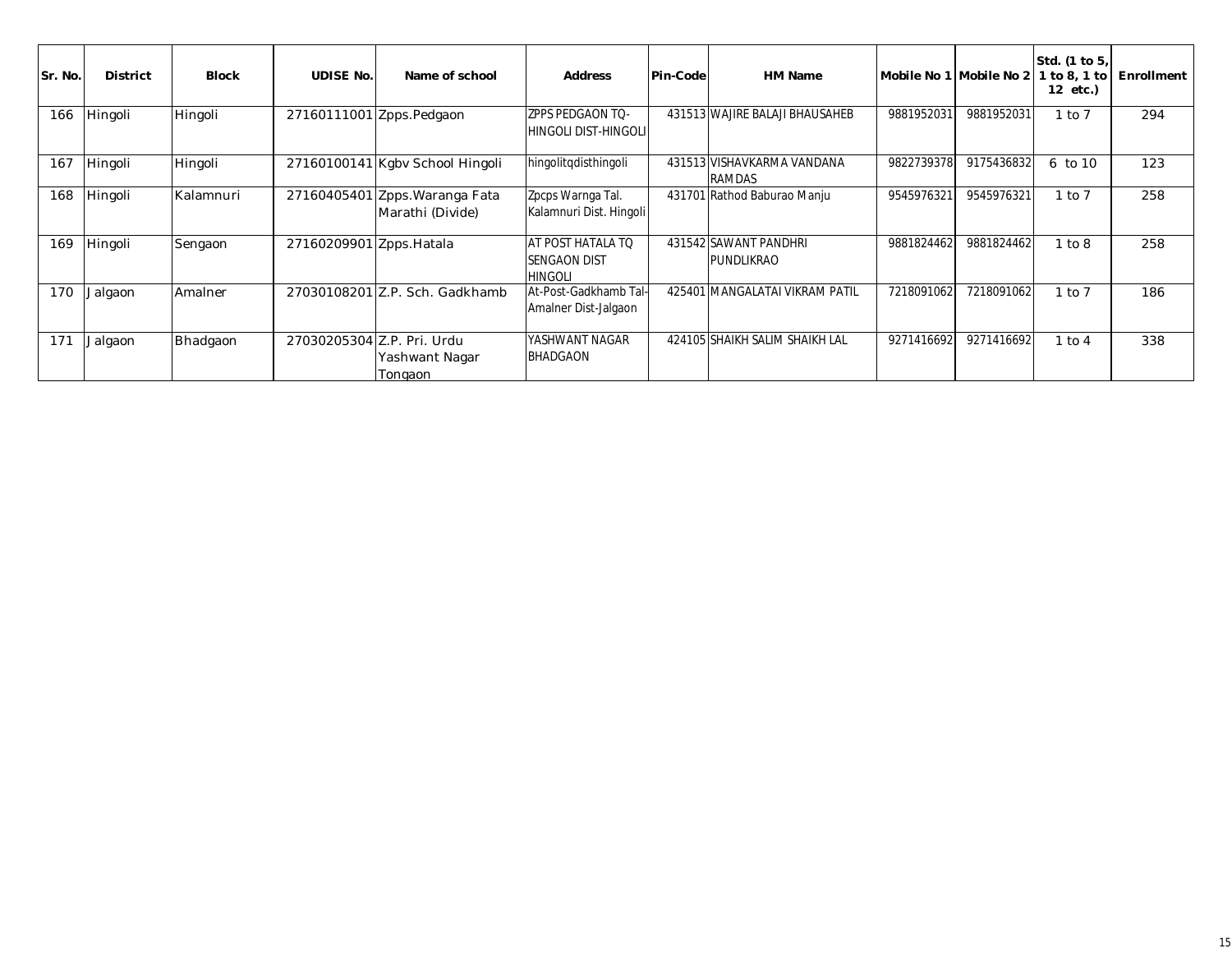| Sr. No | <b>District</b> | <b>Block</b>    | <b>UDISE No.</b>            | Name of school                                        | <b>Address</b>                                                                    | Pin-Code | HM Name                                                |            | Mobile No 1 Mobile No 2 | Std. (1 to 5)<br>1 to 8, 1 to<br>12 etc.) | Enrollment |
|--------|-----------------|-----------------|-----------------------------|-------------------------------------------------------|-----------------------------------------------------------------------------------|----------|--------------------------------------------------------|------------|-------------------------|-------------------------------------------|------------|
| 172    | Jalgaon         | Bhusawal        |                             | 27030305209 Z.P. Sch. Siddheshwar<br>Varangaon        | Z.P. SCH.<br>SIDDHESHWAR<br>VARANGAON                                             |          | 425305 Supude Rakhunde                                 | 8625027021 | 9922211838              | $1$ to $7$                                | 245        |
| 173    | Jalgaon         | Bodwad          |                             | 27030402901 Z.P.Pri. Kolhadi                          | AT POST KOLHADI<br><b>BLOCK BODWAD</b>                                            |          | 425310 VIJAY DATTATRAY JOSHI                           | 9545780352 | 9545780352              | $1$ to $7$                                | 121        |
| 174    | Jalgaon         | Chalisgaon      |                             | 27030510401 Z.P. Pri. Sch. Mal<br>Shewge              | At-Malshevge Tal.-<br>Chalisgaon Dist.-<br>Jalgaon. Pin- 424108                   |          | 424108 UJJAWALRAO YUVRAJ<br><b>BAVISKAR</b>            | 7972121638 | 9822210838              | $1$ to $7$                                | 223        |
| 175    | Jalgaon         | Chopada         |                             | 27030610401 Z.P. Upp. Pri. Sch.<br>Gartad             | <b>GARTAD TAL CHOPDA</b><br><b>DIST JALGAON</b>                                   |          | 425107 pramod baviskar                                 | 9822887374 | 9421638178              | $1$ to $7$                                | 111        |
| 176    | Jalgaon         | Dharangaon      |                             | 27030703501 Zpps Kendra Paldhi                        | paldhibk tal<br>dharangaon dist<br>jalgaon                                        |          | 425103 Baviskar Sulochana Pandurang                    | 9765478323 | 9823608383              | 1 to 8                                    | 278        |
| 177    | Jalgaon         | Erandol         |                             | 27030804201 Z.P. Sch. Vikharan                        | Vikharan Tal-Erandol<br>Dist-Jalgaon                                              |          | 425109 Gopichand Rama Battise                          | 8888990553 | 9764314834              | $1$ to $7$                                | 388        |
| 178    | Jalgaon         | Jalgaon         |                             | 27030904001 Zpps Pilkheda                             | PILKHEDE TALUKA<br><b>JALGAON</b>                                                 |          | 425002 sachin subhash patil                            | 9423532444 | 9604663162              | $1$ to $7$                                | 172        |
| 179    | Jalgaon         | Jalgaon M. Corr |                             | 27031600401 Mnc School No. 19                         | hudko,pimprala,jalgao<br>n 425001                                                 |          | 425002 Raziya bano Mohammed<br>Ishaque                 | 7972317672 | 7972317672              | 1 to 8                                    | 478        |
| 180    | Jalgaon         | Jamner          |                             | 27031011702 Z.P. Pri. Sch. (Urdu)<br>Tondapur         | Fattepur<br>Road, Tondapur                                                        |          | 424207 SHAIKH MO. ISMAIL MO.<br><b>YUSUF</b>           | 9421638530 | 9860783184              | $1$ to $7$                                | 545        |
| 181    | Jalgaon         | Muktainagar     |                             | 27031104901 Z.P. P. Sch Parmbi                        | Z P Central School<br>PARAMBI tal<br>muktaingaragar                               |          | 425327 LALSING HARICHANDRA<br>CHAVAN                   | 9527746156 | 9527746156              | $1$ to $7$                                | 226        |
| 182    | Jalgaon         | Muktainagar     |                             | 27031103401 Z.P.Central Sch(June<br>Gave) Muktainagar | AT.POST.MUKTAINAG<br><b>AR</b><br>TAL.MUKTAINAGAR<br><b>DIST. JALGAON</b>         |          | 425306 ARUNA NATHU GHULE                               | 9923729868 | 9923729868              | 1 to 7                                    | 167        |
| 183    | Jalgaon         | Pachora         |                             | 27031201801 Z. P. Mar Sch.<br>Pungaon                 | PUNGAON, TAL-<br>PACHORA DIST-<br><b>JALGAON</b>                                  |          | 424201 VIJAY BHASKARRAO MAHAJAN                        | 9404551670 | 9890120106              | $1$ to $7$                                | 178        |
| 184    | Jalgaon         | Parola          | 27031305201 Z. P. Pri. Sch. | Vichkhede                                             | AT VICHKHEDE POST-<br><b>UNDIRKHEDE TAL .-</b><br>PAROLA DIST.-<br><b>JALGAON</b> |          | 425111 Lata Hemraj Baisane                             | 9422784406 | 9226217205              | 1 to 8                                    | 179        |
| 185    | Jalgaon         | Rawer           |                             | 27031404410 A.G. High Sch., Savda                     | STATION ROAD, NEAR<br>POLICE STATION,<br>SAVDA                                    |          | 425502 ATUL SAPKALE                                    | 9423246493 | 8975373250              | 1 to 12                                   | 538        |
|        | 186 Jalgaon     | Yawal           |                             | 27031504601 Z.P. P Sch. Adgaon                        | AT-POST - ADGAON<br>TAL-YAWAL DIST-<br><b>JALGAON</b>                             |          | 425302 DIGAMBAR VASANT MAHAJAN   9075797669 9011133412 |            |                         | $-1$ to 4                                 | 240        |
| 187    | Jalna           | Ambad           |                             | 27180314903 Kgbv School Ankush<br>Nagar               | At.post.Ankushnagar<br>Tq.Ambad Dist.Jalna                                        |          | 431212 NALAWADE PANCHPHULA<br>APPASAHEB                | 9552660623 | 9552660623              | 6 to 10                                   | 161        |
| 188    | Jalna           | Ambad           |                             | 27180309001 Z.P. Cps Patharwala<br>(Br.)              | PATHARWALA BD. TAL<br>AMBAD DIST JALNA                                            |          | 431212 SHINDE SAYABU HARIBA                            | 9423746830 | 9423746830              | 1 to 8                                    | 310        |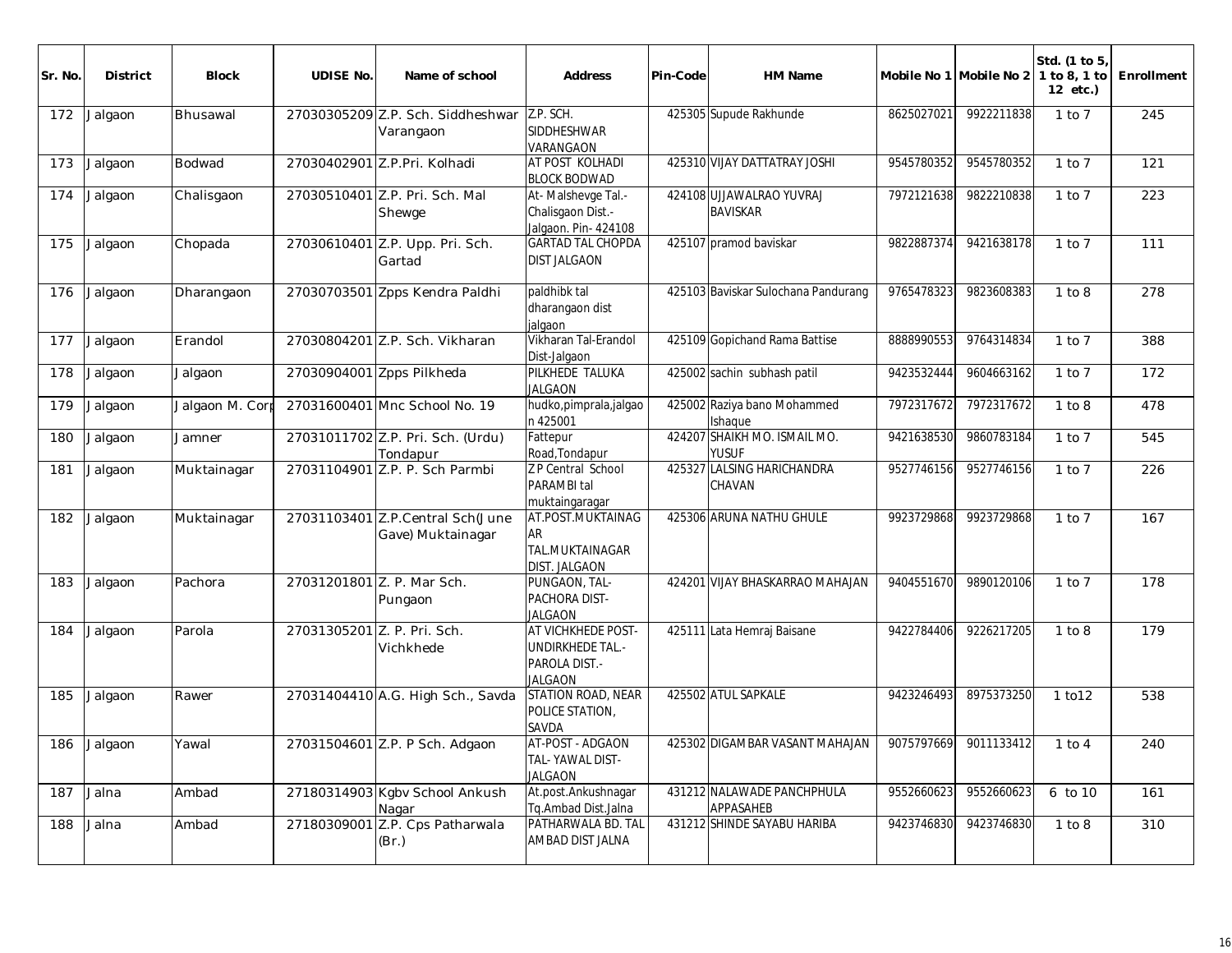| Sr. No | <b>District</b> | <b>Block</b> | <b>UDISE No.</b>        | Name of school                                                          | <b>Address</b>                                                                            | Pin-Code | HM Name                                          |            | Mobile No 1 Mobile No 2 | Std. (1 to 5)<br>1 to 8, 1 to<br>12 etc.) | Enrollment |
|--------|-----------------|--------------|-------------------------|-------------------------------------------------------------------------|-------------------------------------------------------------------------------------------|----------|--------------------------------------------------|------------|-------------------------|-------------------------------------------|------------|
| 189    | Jalna           | Badnapur     |                         | 27180201301 Zilla Parishad Central<br>Parimary School<br>Bavane Pangari | At Post Bawane Pangri<br>Tg. Badnapurd Dist.<br>Jalna                                     |          | 431203 Indu Tejrao Shinde                        | 8407991338 | 8999639521              | 1 to 8                                    | 312        |
| 190    | Jalna           | Badnapur     | 27180200214 Kgbv School | Badnapur                                                                | kasturba gandhi balika<br>vidhyalya near<br>panchayat samiti<br>badnapur dist jalna       |          | 431202 Gawai S. B.                               | 9423731623 | 9423731623              | $6$ to $10$                               | 175        |
| 191    | Jalna           | Bhokardan    |                         | 27180701401 Zilla Parishad Primary<br>School Baranjala Sable SABLE TO   | <b>ZPCPS BARANJALA</b><br><b>BHOKARDAN DIST</b><br>JALNA                                  |          | 431114 Subhash Sandu Bhujang                     | 7350983260 | 7588649453              | 1 to 8                                    | 303        |
| 192    | Jalna           | Bhokardan    | 27180706818 Kgbv School | Bhokardan                                                               | <b>KGBV MIDC AREA</b><br><b>NEW BHOKARDAN TO</b><br><b>BHOKARDAN DIST</b><br><b>JALNA</b> |          | 431114 TARAMATI SHAMRAO JADHAV                   | 8379025713 | 9527234923              | 6 to 10                                   | 181        |
| 193    | Jalna           | Ghansawangi  |                         | 27180401805 Late Dadasaheb<br>Deshmukh<br>Z.P.Prashala<br>Ghansawangi   | At.post Ghansawangi<br>Tq.Gansawangi<br>Dist.Jalna                                        |          | 431209 SANJAY VISHNUPANT<br><b>DESHPANDE</b>     | 9325153112 | 9579689259              | 5 To 12                                   | 1842       |
| 194    | Jalna           | Ghansawangi  |                         | 27180414007 Kgbv School Tirthpuri                                       | <b>GHANSAWANGI ROAD</b><br><b>TIRTHPURI TO</b><br><b>GHANSAWANGI</b>                      |          | 431209 SULBHA SHIVLIG CHIPADE                    | 8275344020 | 8275344020              | 6 to 10                                   | 158        |
| 195    | Jalna           | Jafrabad     |                         | 27180807702 Zilla Parishad High<br>School Mahora                        | AT. POST. MAHORA<br>TO. JAFRABAD DIST.<br><b>JALNA</b>                                    |          | 431206 SHRI. SHRIKRUSHNA MOTIRAM<br><b>CHEKE</b> | 9921710303 | 9921710303              | 5 to 10                                   | 889        |
| 196    | Jalna           | Jalna        |                         | 27180113704 Kgbv School Siraswadi at post Siraswadi tq                  | dist Jalna                                                                                |          | 431203 V D Bhore                                 | 7798312125 | 8007163777              | 6 to 10                                   | 167        |
| 197    | Jalna           | Jalna        |                         | 27180102691 Z.P. Prashala Boys,<br>Jalna                                | zp boyes school<br>station road jalna                                                     |          | 431203 yashhwant kulkarni                        | 9423274642 | 9404611219              | 1 to 10                                   | 408        |
| 198    | Jalna           | Mantha       | 27180605301             | Zilla Parishad Central<br><b>Upper Primary School</b><br>Kendhali       | Z P C P SCHOOL<br><b>KENDHALI TQ</b><br><b>MANTHA</b>                                     |          | 431504 MATHANE V G                               | 8087489658 | 8087489658              | $1$ to $7$                                | 264        |
| 199    | Jalna           | Mantha       |                         | 27180603613 Kgbv School Mantha                                          | near pancyat samiti<br>devi road mantha                                                   |          | 431504 Ansari Aasma Habiboddion                  | 9075685705 | 9960606555              | 6 to 10                                   | 177        |
| 200    | Jalna           | Partur       |                         | 27180506811 Z P High School Partur<br>Mar/Urdu                          | NEAR TAHASIL, MAIN<br><b>ROAD PARTUR</b>                                                  |          | 431501 BHANDWALKAR A.C.                          | 7775830111 | 9420717928              | 1 to 10                                   | 952        |
| 201    | Jalna           | Partur       |                         | 27180502610 Kgbv School Amba                                            | at post amba ta partur<br>dist jalna                                                      |          | 431501 SALVE J B                                 | 7972835526 | 9404552351              | 6 to 10                                   | 180        |
| 202    | Kolhapur        | Aajara       |                         | 27341004901 Vidya Mandie Kolindre                                       | KOLINDRE TAL AJARA<br><b>DIST KOLHAPUR</b>                                                |          | 416503 BALASAHEB C PATIL                         | 9096583296 | 9923450089              | $1$ to $7$                                | 114        |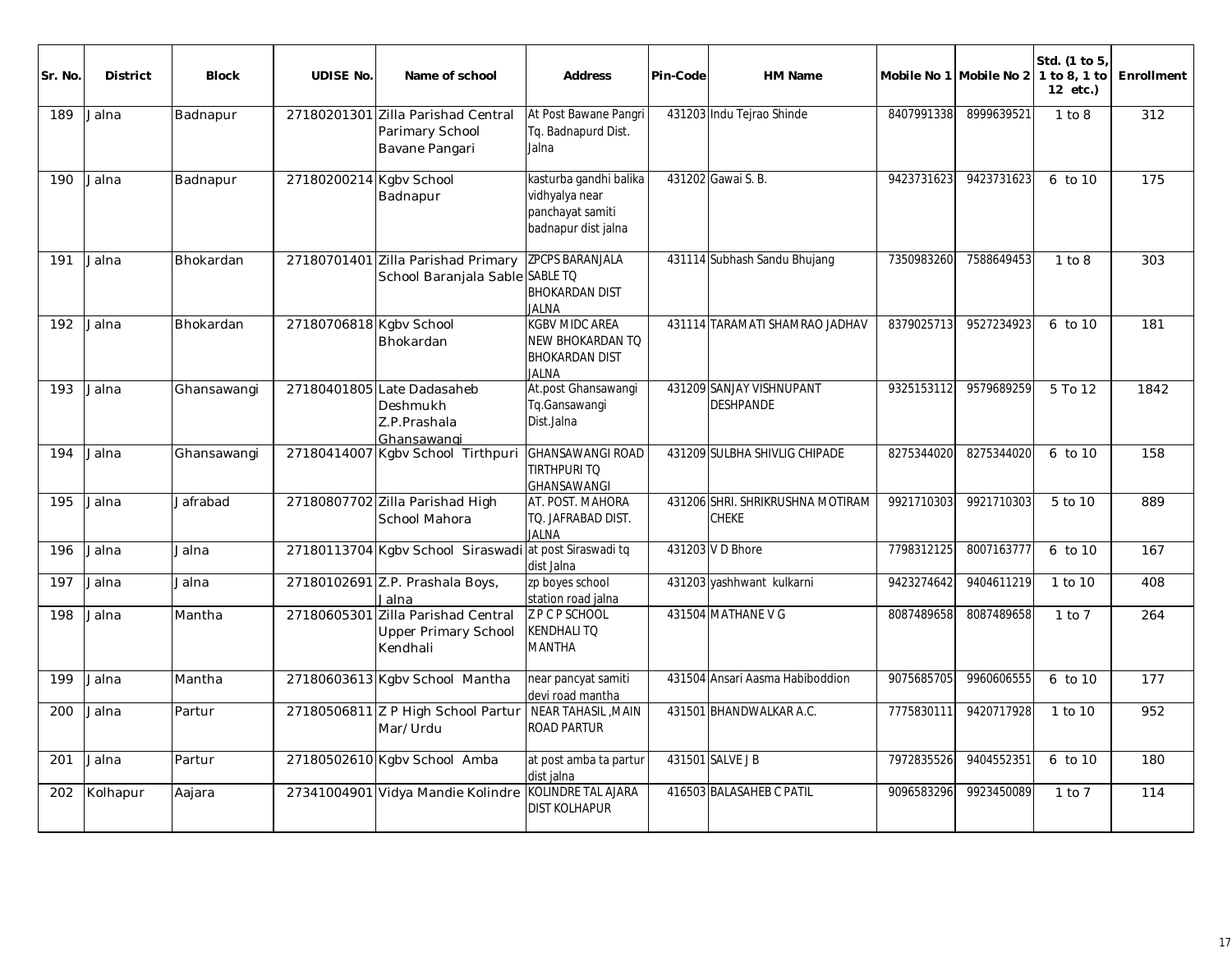| Sr. No. | <b>District</b> | <b>Block</b> | UDISE No. | Name of school                                                                                                               | <b>Address</b>                 | Pin-Code | HM Name                                     |            |            | Std. $(1 to 5)$<br>12 etc.) | Mobile No 1 Mobile No 2 1 to 8, 1 to Enrollment |
|---------|-----------------|--------------|-----------|------------------------------------------------------------------------------------------------------------------------------|--------------------------------|----------|---------------------------------------------|------------|------------|-----------------------------|-------------------------------------------------|
| 203     | Kolhapur        | Bhudargad    |           | 27340953701 Bharatratna Atalbihari At.Khanapur<br>Vajpayee International Post.Kalnakwadi<br>School, Vidyamandir,<br>Khanapur | Tal.Bhudargad<br>Dist.Kolhapur |          | 416209 CHIDAMBAR RAMDAS<br><b>CHITRAGAR</b> | 9665141141 | 9665141141 | to 7                        | 267                                             |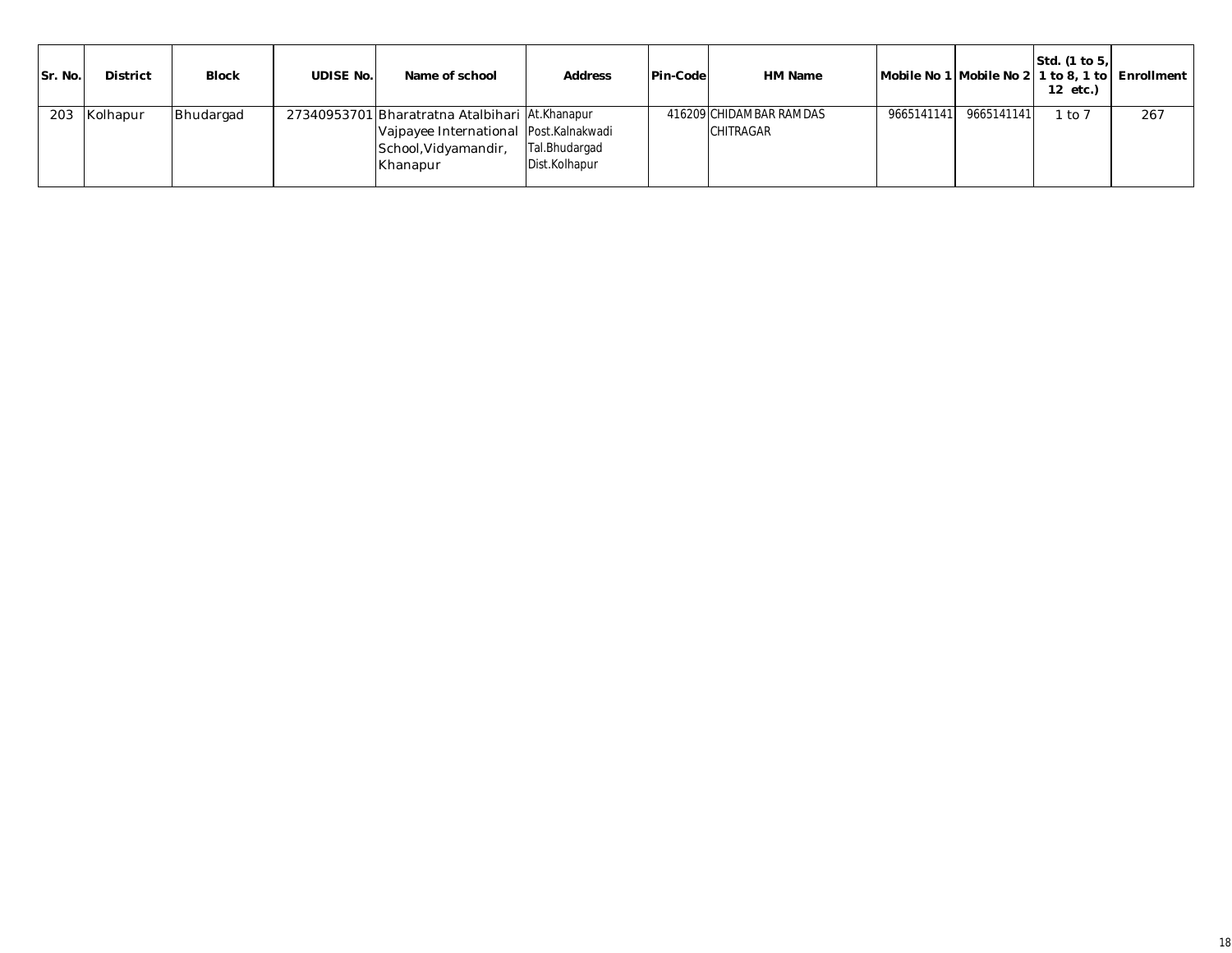| Sr. No. | <b>District</b> | Block       | <b>UDISE No.</b>         | Name of school                                                    | <b>Address</b>                                                                                            | Pin-Code | HM Name                                     |            | Mobile No 1 Mobile No 2 | Std. (1 to 5)<br>1 to 8, 1 to<br>12 etc.) | Enrollment |
|---------|-----------------|-------------|--------------------------|-------------------------------------------------------------------|-----------------------------------------------------------------------------------------------------------|----------|---------------------------------------------|------------|-------------------------|-------------------------------------------|------------|
| 204     | Kolhapur        | Bhudhadgad  |                          | 27340953701 V.M. Khanapur                                         | At.Khanapur<br>Post.Kalnakwadi<br>Tal.Bhudargad<br>Dist.Kolhapur                                          |          | 416209 CHIDAMBAR RAMDAS<br>CHITRAGAR        | 9665141141 | 9665141141              | $1$ to $7$                                | 267        |
| 205     | Kolhapur        | Chandgad    |                          | 27341213101 Marathi Vidya Mandir<br>Jangamhatti                   | At/post-<br>Jangamhatti, Tal-<br>Chandgad, Dist-<br>Kolhapur                                              |          | 416507 SUJATA SHAMRAO PATIL                 | 9921026414 | 9921026414              | $1$ to $7$                                | 207        |
| 206     | Kolhapur        | Gadhinglaj  |                          | 27341105401 Vidya Mandir Khandal                                  | A/P-Khandal, tal-<br>Gadhinglaj, Dist-<br>Kolhapur 416551                                                 |          | 416551 KAJI IBRAHIM AHMAD                   | 9420355163 | 8698920999              | $1$ to $7$                                | 192        |
| 207     | Kolhapur        | Gaganbavada | 27340600704 Kgbv School  | Gaganbavada                                                       | A.P Gaganbavada, Tal.<br>Gaganbavada, Dist.<br>Kolhapur                                                   |          | 416206 Geeta Bhavku Patil                   | 9404267477 | 9404267477              | $1$ to $7$                                | 199        |
| 208     | Kolhapur        | Hatkalangle |                          | 27340305201 Kumar Vidyamandir<br>Shiroli No.1                     | near water tank shiroli<br>pu Tal-hatkanangale<br>Dist Klhapur                                            |          | 416122 chougle poulas madhukar              | 7038820806 | 7038820806              | $1$ to $7$                                | 104        |
| 209     | Kolhapur        | Kagal       | 27340800201 Vidya Mandir | Pimpalgaon Khurd                                                  | AT/POST-<br>PIMPALGAON KHURD                                                                              |          | 416216 ZAKIR DASTAGIR MULLA                 | 9021484496 | 8308371712              | $1$ to $7$                                | 309        |
| 210     | Kolhapur        | Karveer     |                          | 27340510701 Vidya Mandir Pasarde                                  | <b>AT PASARDE POST</b><br>KHATANGALE                                                                      |          | 416204 ANANDA KESHAV PATIL                  | 9021388080 | 9420586266              | $1$ to $7$                                | 151        |
| 211     | Kolhapur        | Kolhapur    |                          | 27341307501 Mnc Smt L K Jarag<br>Vidyamandir                      | Baba Jaragnagar Ley<br>out 3 Kolhapur                                                                     |          | 416007 Uttam Pandurang Gurav                | 9423261346 | 9404423130              | $1$ to $7$                                | 1977       |
| 212     | Kolhapur        | Panhala     |                          | 27340212605 Cen. Prath. Sch. Vetavad At/post Vetwade tal          | Panhala                                                                                                   |          | 416205 PRAKASH BALU VATKAR                  | 9403554223 | 9403554223              | $1$ to $7$                                | 140        |
| 213     | Kolhapur        | Radhanagari | 27340706401              | Vidya Mandir<br>Majagaon                                          | At-Majgaon, Post-<br>Thikpurli, Tal-<br>Radhanagari, Dist-<br>Kolhapur                                    |          | 416208 Sevak Piraji Shetage                 | 9975154930 | 9975154930              | $1$ to $7$                                | 138        |
| 214     | Kolhapur        | Shahuwadi   |                          | 27340108305 Jivan Shikshan V M<br>Salashi                         | <b>JIVAN SHIKSHAN</b><br><b>VIDYA MANDIR,</b><br><b>SALASHITA-</b><br><b>SHAHUWADI, DIST-</b><br>KOLHAPUR |          | 416213 VIJAYA MAHIPATI PATIL                | 9860784891 | 9860784891              | $1$ to $7$                                | 374        |
| 215     | Kolhapur        | Shirol      | 27340403001 Vidya Mandir | Shivnakwadi                                                       | SHIVNAKWADI TAL.<br>SHIROL DIST. KOP                                                                      |          | 416143 SAMBHAJI MARUTRAO KADAM              | 9421113799 | 7218405061              | $1$ to $7$                                | 128        |
| 216     | Latur           | Ahamadpur   |                          | 27280915301 Zilla Parishad Cendriy<br>Primary School<br>Kumtha Bk | At Post Kumtha bk. Tq<br>Ahemadpur Dist Latur                                                             |          | 413514 WAGHMARE BHAGWAN ARJUN               | 9763340385 | 9763340385              | $1$ to $7$                                | 368        |
| 217     | Latur           | Ausa        | 27280309301              | Zpps Mangrul                                                      | At post-Mangrul Tq-<br>Ausa Dist-Latur                                                                    |          | 413516 Suryawanshi G V                      | 9422911534 | 9422911534              | $1$ to $7$                                | 202        |
| 218     | Latur           | Ausa        |                          | 27280308001 Z.P.School, Bhada                                     | AT PO BHADA TO<br><b>AUSA DIST LATUR</b>                                                                  |          | 413520 ANANTWAR RAMESH<br><b>BASVANTRAO</b> | 9763282759 | 8788431399              | 1 to 10                                   | 294        |
| 219     | Latur           | Chakur      |                          | 27281002301 Zilla Parishad Primary<br>School Rachannawadi         | Rachanwadi Tq Chakur<br>Dist Latur                                                                        |          | 413518 Kanure M G                           | 8552001155 | 8552001155              | 1 to 7                                    | 146        |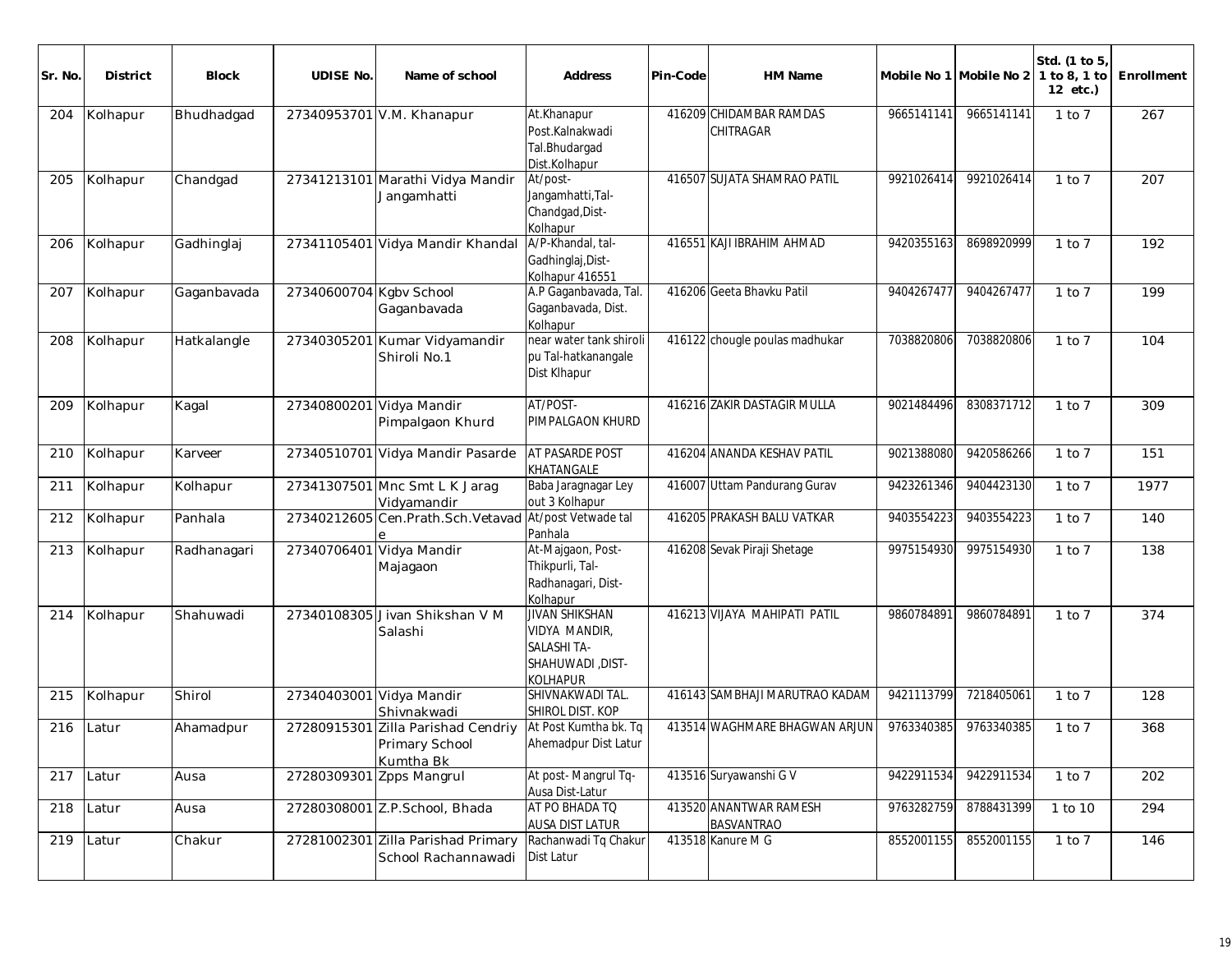| Sr. No | <b>District</b> | <b>Block</b>   | <b>UDISE No.</b>       | Name of school                                      | <b>Address</b>                                                                       | Pin-Code | HM Name                                |            | Mobile No 1 Mobile No 2 1 to 8, 1 to | Std. (1 to 5)<br>12 etc.) | Enrollment |
|--------|-----------------|----------------|------------------------|-----------------------------------------------------|--------------------------------------------------------------------------------------|----------|----------------------------------------|------------|--------------------------------------|---------------------------|------------|
| 220    | Latur           | Devani         | 27280600101            | Zilla Parishad Center<br>Primary School<br>Velegaon | <b>ZILLA PARISHAD</b><br><b>CENTER PRIMARY</b><br>SCHOOL VILEGAON TO<br><b>DEONI</b> |          | 413519 PHAWDE MADHAV GUNDAJI           | 9421450930 | 7588211100                           | $1$ to $7$                | 165        |
| 221    | Latur           | Jalkot         |                        | 27280800401 Zilla Parishad Primary<br>School Gutti  | At Post Guutti Tg<br>Jalkot                                                          |          | 413532 Patil S.M                       | 9421451355 | 9421451355                           | 1 to 7                    | 200        |
| 222    | Latur           | Latur          | 27280101701            | Zailla Parishad School<br>Chilncholirao             | At post Chincholirao<br>Tq Dist Latur                                                |          | 413531 PANCHAL AV                      | 7057207166 | 7057207166                           | $1$ to $7$                | 113        |
| 223    | Latur           | Latur Urc1     |                        | 27281101809 M.N.C.School No.9                       | AT MANTHALE NAGAR<br>LATUR                                                           |          | 413512 Dhondiram Panchappa<br>Bhingole | 9923684001 | 9145464721                           | 1 to 10                   | 407        |
| 224    | Latur           | Nilanga        | 27280414001            | Ziila Parishad Central<br>Pri Sch Madansuri         | AT POST MADANSURI<br>TO. NILANGA DIST.<br>LATUR                                      |          | 413521 NELWADE SAMBHAJI<br>YASHWANTRAO | 9822016632 | 9850857287                           | $1$ to $7$                | 264        |
| 225    | Latur           | Renapur        | 27280203201            | Zilla ParishadPrathmik<br>Shala Manusmarwadi        | At Manusmarwadi<br>Post Patharwadi Tq<br>Renapur Dist Latur                          |          | 431522 INGALE LIMBRAJ DAMODAR          | 9765939268 | 9552902002                           | $1$ to $8$                | 175        |
| 226    | Latur           | Shirur Anantpa |                        | 27280502501 Zilla Parishad Primary<br>School Dighol | At Post Digol Tq Shirur<br>Anantpal Dist Latur                                       |          | 413517 Kamble V I                      | 9923434207 | 9823385833                           | 1 to 8                    | 278        |
| 227    | Latur           | Udgir          | 27280701801 ZPPS Yenki |                                                     | At Post Yenki Tq. Udgir                                                              |          | 413517 BIRADAR SHIVAJI MAROTI          | 8698776111 | 8698776111                           | $1$ to $7$                | 135        |
| 228    | Nagpur          | Bhiwapur       |                        | 27091308801 Z.P.Ups, Mahalgaon                      | at post mahalgaon Ta<br>bhiwapur                                                     |          | 441214 Omprakash Kambale               | 9921848341 | 9422400549                           | $1$ to $7$                | 142        |
| 229    | Nagpur          | Hingana        | 27091014701 Z.P., UPs, | Wanadongari                                         | at.post Wanadongari<br>th.Hingna Dist.Nagpur                                         |          | 441110 TUSHAR BHAURAOJI KARPE          | 9834895418 | 9834895418                           | 1 to 8                    | 324        |
| 230    | Nagpur          | Kalmeshwar     |                        | 27090307001 Zpups Tidangi                           | AT-TIDANGI, POST-<br>NANDAGOMUKH, TQ-<br>KALMESHWAR, DIST-<br><b>NAGPUR</b>          |          | 441107 MUNIRAJ MANIKDAS MAHANT         | 8308370248 | 8308370248                           | 1 to 8                    | 107        |
| 231    | Nagpur          | Kamptee        |                        | 27090505701 Z.P.Ups, Wadoda                         | at post wadoda Tah<br>Kamptee dist Nagpur                                            |          | 441104 RAMESH RAGHOJI MOTGHARE         | 9545793690 | 9545793690                           | $1$ to $7$                | 178        |
| 232    | Nagpur          | Katol          |                        | 27090206301 Z.P.Ups, Kondhasaoli                    | AT KONDHASAOLI<br>POST - RIDHORA TA-<br>KATOL DIST- NAGPUR                           |          | 441302 ARUN WASUDEORAO PANDE           | 9923859044 | 9923859044                           | 1 to 8                    | 121        |
| 233    | Nagpur          | Kuhi           |                        | 27091210701 Z.P.Ups, Pachkhedi                      | AT POST PACHKHEDI<br>TQ KUHI DIST NAGPUR                                             |          | 441210 GODARU WASUDEO DAHILKAR         | 9823203834 | 9823203834                           | 1 to 8                    | 248        |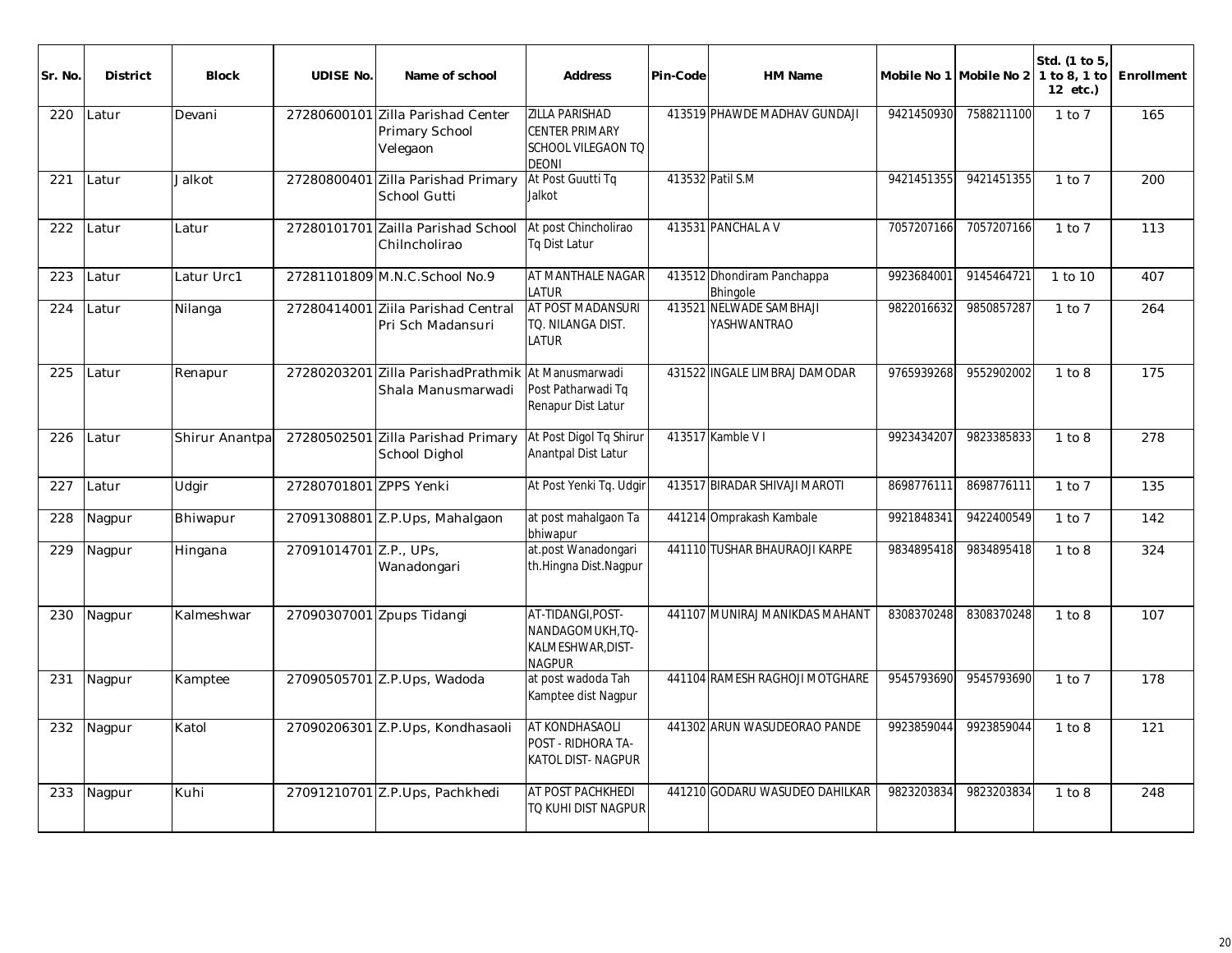| Sr. No. | <b>District</b> | <b>Block</b>   | <b>UDISE No.</b>      | Name of school                          | <b>Address</b>                                                                              | Pin-Code | <b>HM Name</b>                               |            | Mobile No 1 Mobile No 2 | Std. (1 to 5,<br>1 to 8, 1 to<br>12 etc.) | Enrollment |
|---------|-----------------|----------------|-----------------------|-----------------------------------------|---------------------------------------------------------------------------------------------|----------|----------------------------------------------|------------|-------------------------|-------------------------------------------|------------|
| 234     | Nagpur          | Mouda          |                       | 27090709501 Zpups Ghotmundhari          | <b>AT GHOTMUNDHARI</b><br>PO KHAT TA MOUDA<br>DIST NAGPUR                                   |          | 441406 SHESHRAO SHAMRAO<br><b>AMBILDHUKE</b> | 7057539762 | 9850638525              | 1 to 8                                    | 201        |
| 235     | Nagpur          | Nagpur (Gramir |                       | 27090900801 Zpps Bazargoan              | AT POST BAJARGAON<br>TAH NAGPUR DIST<br><b>NAGPUR</b>                                       |          | 440023 PUSHPA VASANT CHOUDHARI               | 9960149701 | 9960149701              | 1 to 8                                    | 149        |
| 236     | Nagpur          | Narkhed        | 27090114401 Z.P. Ups, | Ambada(Saywada)                         | Ambada Po<br>Thadipaoni Ta<br>Narkhed Di Nagpur                                             |          | 441301 MUKUND GANPATRAO KALE                 | 7972962261 | 7972962261              | $1$ to $7$                                | 136        |
| 237     | Nagpur          | Parseoni       |                       | 27090804301 Z.P. Ups, Salai<br>(Mokasa) | AT-SALAI MOKASA,<br>POST-KOTHURNA, TAH-<br>PARSEONI, DIST-<br>NAGPUR,<br><b>MAHARASHTRA</b> |          | 441105 S.B. Nistane                          | 9850288068 | 9850288068              | 1 to 8                                    | 127        |
| 238     | Nagpur          | Ramtek         |                       | 27090613401 Z.P. Ups, Ajani             | At. Ajani, Post.<br>Nagardhan Ta.<br>Ramtek, Dist, NAgpur                                   |          | 441106 Suresh Dashrath Dhurve                | 9823795447 | 9823795447              | 1 to 8                                    | 183        |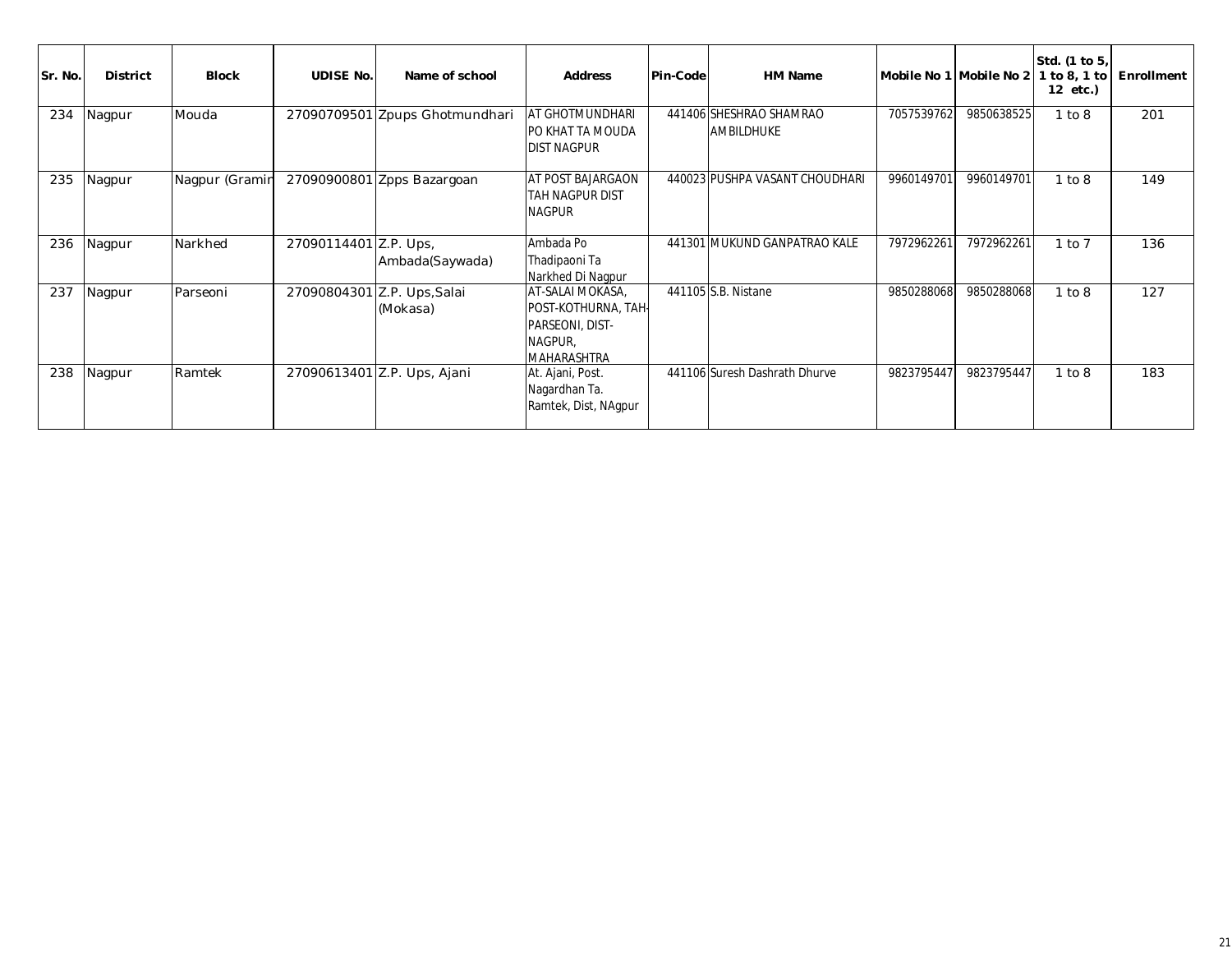| Sr. No. | <b>District</b> | <b>Block</b>  | <b>UDISE No.</b>         | Name of school                                              | Address                                                                                    | Pin-Code | HM Name                                     |            | Mobile No 1 Mobile No 2 | Std. (1 to 5)<br>1 to 8, 1 to<br>12 etc.) | Enrollment |
|---------|-----------------|---------------|--------------------------|-------------------------------------------------------------|--------------------------------------------------------------------------------------------|----------|---------------------------------------------|------------|-------------------------|-------------------------------------------|------------|
| 239     | Nagpur          | Saoner        |                          | 27090405701 Zpups Chankapur                                 | AT-CHANKAPUR PO-<br>SILLEWADA<br>P.S.SAONER<br>Z.P.NAGPUR                                  |          | 441109 shahajad bashir kureshi              | 9623211453 | 9665242178              | 1 to 8                                    | 335        |
| 240     | Nagpur          | Umred         |                          | 27091115601 Z.P. Ups, Shedeshwar                            | z.p.u.Pri. school,<br>Shedeshwar, Post -<br>Pipra, Tah- Umred Dist-<br>nagpur Pin - 441108 |          | 441108 VISHNUDAS JANBAJI NEWARE             | 7083845886 | 7083845886              | $1$ to $7$                                | 118        |
| 241     | Nagpur          | Urc 2         |                          | 27091501802 Z.P. (Ex.Govt.) High<br>School Katol Rd.Ng      | chhaoni katol road<br>nagpur                                                               |          | 440013 Shri. Vijay Vitthalrao Chakole       | 9422721965 | 9422849471              | 5 to 10                                   | 297        |
| 242     | Nagpur          | Urc 3         |                          | 27091610203 Tajabad Urdu High<br>Sch Nmc                    | N.M.C Tajabad Urdu<br>High School Umred<br>Road Nagpur                                     |          | 440024 WAKIL AHMAD                          | 9326953161 | 7721965235              | 5 to 12                                   | 349        |
| 243     | Nagpur          | Urc 4         |                          | 27091700411 Sanjay Ngr. Hin. High<br>School                 | Sanjay Nagar Hindi<br>madhyamik<br>School, N.M.C Dipty<br>Signal Nagpur                    |          | 440035 RAVINDRA B. GAWANDE                  | 9823139924 | 9823139924              | 5 to 10                                   | 1876       |
| 244     | Nagpur          | Urc 5         |                          | 27091800202 Kapil Nagar Hindi Ups,<br><b>Nmc</b>            | KAPILNAGAR, NEAR<br>DURGAMANDIR, NARI<br>ROAD, NAGPUR                                      |          | 440026 SMT. SHEELA SUNIL<br><b>DESHMUKH</b> | 7709152528 | 7709152528              | 1 to 8                                    | 454        |
| 245     | Nanded          | Ardhapur      |                          | 27150200201 Zpps Ambegaon                                   | AT AMBEGAON POST<br>ALHAN TO ARHDPUR<br><b>DIST NANDED</b>                                 |          | 431704 WATTAMWAR ARUN NIVRUTTI              | 9850722376 | 9850722376              | 1 to 8                                    | 125        |
| 246     | Nanded          | <b>Bhokar</b> |                          | 27151101701 Zpcps Deothana                                  | <b>ZPCPS DEVTHANA</b><br>TO.BHOKAR DIST.<br><b>NANDED</b>                                  |          | 431801 SURAKAR LAXMAN PIRAJI                | 9517690333 | 9517690333              | $1$ to $7$                                | 166        |
| 247     | Nanded          | <b>Biloli</b> |                          | 27150800601 Zilla Parishad Central<br>Primary Schoolatakali | At. Post Atkali Taluka-<br>Biloli Dist. - Nanded                                           |          | 431736 DYADE NAGNATH GUNDAPPA               | 7588424273 | 7588424273              | 1 to 8                                    | 336        |
| 248     | Nanded          | <b>Biloli</b> |                          | 27150801512 Kgbv School Biloli                              | <b>BSNL OFFICE</b><br>NEAR, BILOLI<br>TO.BILOLI, DIST. NANDE<br>D.                         |          | 431710 SAW.SAWALE GAJRA<br>RATANRAO         | 9665464478 | 9665464478              | 6 to 10                                   | 164        |
| 249     | Nanded          | Degloor       |                          | 27150705801 Z.P.P.S.Girls Marhel                            | At Po Markhel Tq<br>Degloor Dist Nanded                                                    |          | 431717 BODAGADDAWAR V S                     | 7219537225 | 7219537225              | $1$ to $7$                                | 147        |
| 250     | Nanded          | Dharmabad     |                          | 27151002602 Zilla Parishad High<br>School Karkheli          | AT POST -ZPHS<br><b>KARKHELI TO-</b><br>DHARMABAD DIST-<br>NANDED                          |          | 431808 Dahale S I                           | 9765009410 | 9404663344              | 1 to 10                                   | 512        |
| 251     | Nanded          | Dharmabad     | 27151001913 Kgbv School  | Dharmabad                                                   | Rameshwar At post<br>Dharmabad                                                             |          | 431809 Sangita Chudavkar                    | 9623734317 | 9404667553              | 6 to 8                                    | 100        |
| 252     | Nanded          | Hadgaon       | 27151310804 Zpps Umri J. |                                                             | At Umri J Ta Hadgaon<br>Dist Nanded                                                        |          | 431713 Arwind Suryawanshi                   | 9421972233 | 9527272833              | 1 to 8                                    | 352        |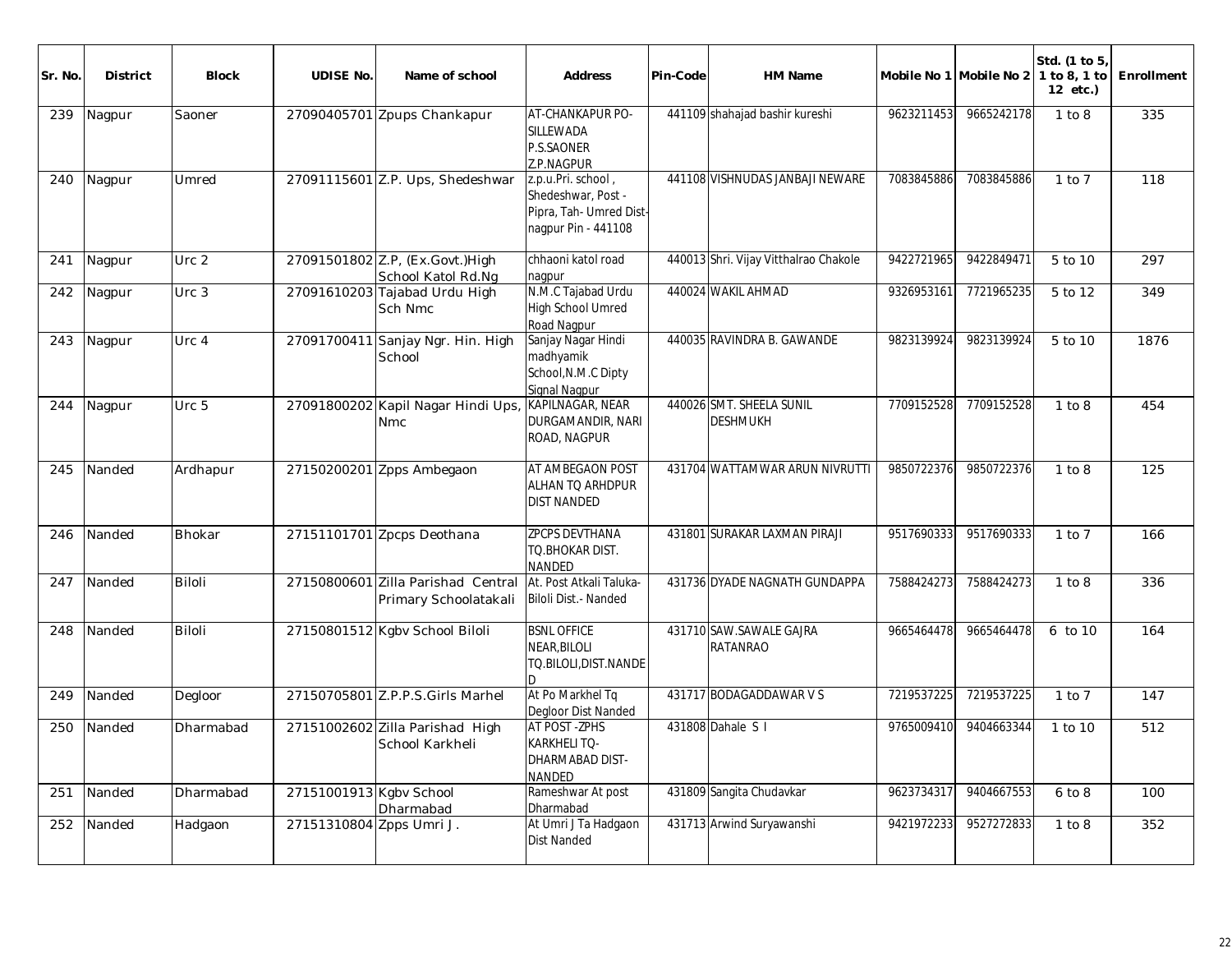| Sr. No. | <b>District</b> | <b>Block</b>  | <b>UDISE No.</b> | Name of school                                          | <b>Address</b>                                                    | Pin-Code | HM Name            |                       | Std. (1 to 5.<br>12 etc.) | Mobile No 1 Mobile No 2 1 to 8, 1 to Enrollment |
|---------|-----------------|---------------|------------------|---------------------------------------------------------|-------------------------------------------------------------------|----------|--------------------|-----------------------|---------------------------|-------------------------------------------------|
| 253     | Nanded          | Himayat Nagar |                  | 27151407701 Zilla Parishad Primary<br>School Wadgaon J. | <b>AT.WADGAON POST</b><br><b>SAVANA</b><br><b>TO.HIMAYATNAGAR</b> |          | 431802 GAIKWAD M G | 9623247195 9623247195 | to 8                      | 116                                             |
|         |                 |               |                  |                                                         | <b>DIST.NANDED</b>                                                |          |                    |                       |                           |                                                 |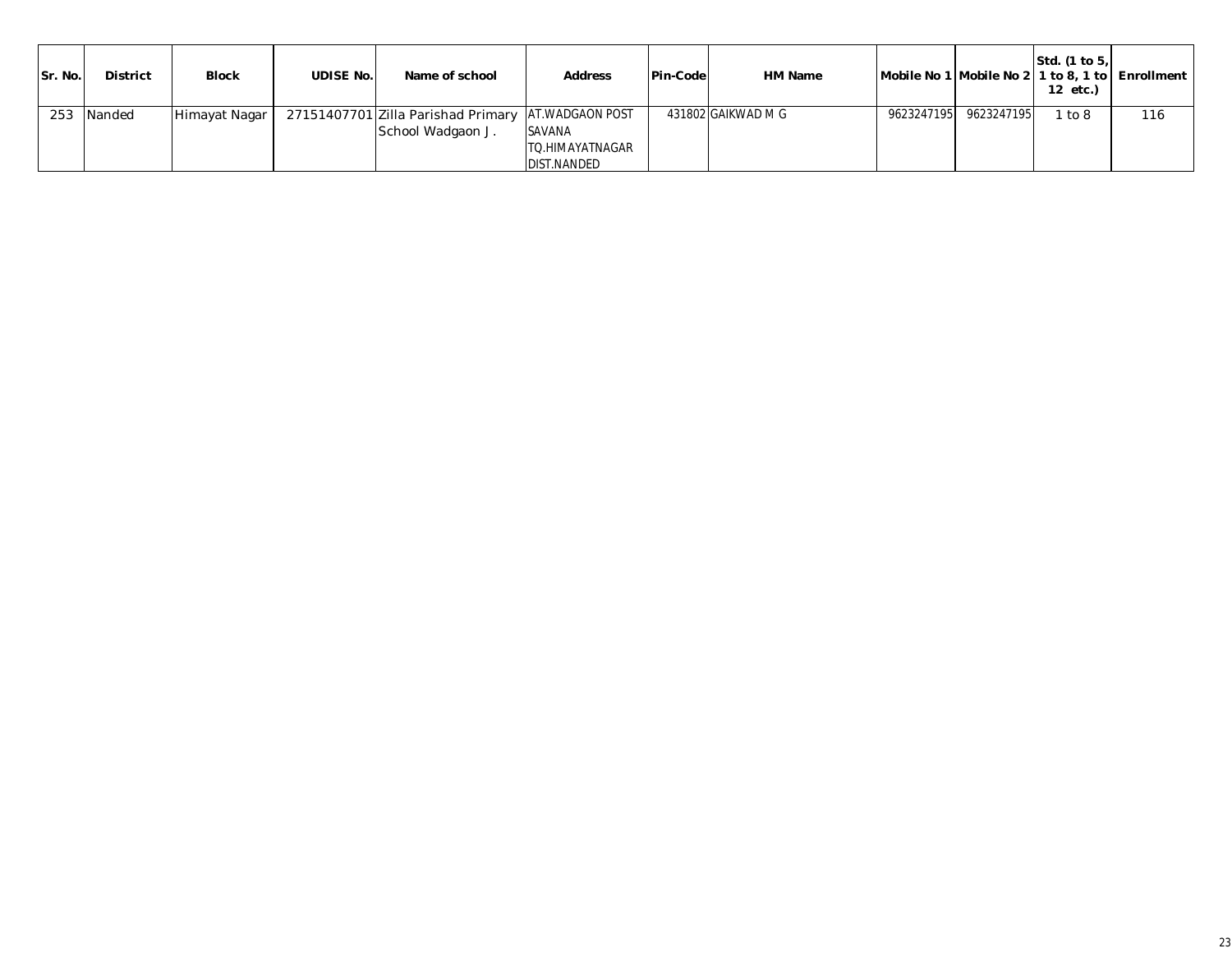| Sr. No. | <b>District</b> | <b>Block</b> | <b>UDISE No.</b> | Name of school                                  | Address                                                                                                                                    | Pin-Code | HM Name                          |            | Mobile No 1 Mobile No 2 | Std. (1 to 5)<br>1 to 8, 1 to<br>12 etc.) | Enrollment |
|---------|-----------------|--------------|------------------|-------------------------------------------------|--------------------------------------------------------------------------------------------------------------------------------------------|----------|----------------------------------|------------|-------------------------|-------------------------------------------|------------|
| 254     | Nanded          | Kandhar      |                  | 27150514201 Zpcps Ambulga                       | <b>ZILLA PARISHAD</b><br><b>CENTRAL PRIMARY</b><br><b>SCHOOL AMBULGA</b><br>AT. POST. AMBULGA<br>TO. KANDHAR DIST.<br><b>NANDED 431714</b> |          | 431714 PANCHAL MAROTI MANIK      | 7057083870 | 7057083870              | $1$ to $4$                                | 117        |
| 255     | Nanded          | Kinwat       |                  | 27151508001 Zpcps Kosmet                        | AT POST-KOSMET TO<br>KINWAT DIST-<br><b>NANDED</b>                                                                                         |          | 431803 KADAM UTTAM SOMAJI        | 9767448151 | 9767448151              | $1$ to $7$                                | 302        |
| 256     | Nanded          | Loha         |                  | 27150403201 Zpps Dhanora M.                     | At.Post Dhanora M Tq.<br>Loha Dt. Nanded                                                                                                   |          | 431708 KADAM A B                 | 9823217705 | 9823217705              | 1 to 8                                    | 228        |
| 257     | Nanded          | Mahoor       |                  | 27151605901 Zpps Tulshi Tanda                   | at. post. tulshi tanda<br>tq. mahur dist. nanded                                                                                           |          | 431721 Mukhedi Sudhakar Gopalrao | 9403062044 | 9011541407              | $1$ to $7$                                | 132        |
| 258     | Nanded          | Mudkhed      |                  | 27150300102 Zilla Parishad ps<br>kanya mudkhed  | <b>ZPPS Girls Mudkhed</b><br>431608                                                                                                        |          | 431806 Dhobe S G                 | 9881292837 | 8668306465              | 1 to 8                                    | 319        |
| 259     | Nanded          | Mudkhed      |                  | 27150300116 Kgbv School Mudkhed                 | AT. POST. MUDKHED<br>TO. MUDKHED DIST.<br><b>NANDED</b>                                                                                    |          | 431806 Panchal Pushpanjali       | 9834003948 | 9765642600              | 6 to 10                                   | 148        |
| 260     | Nanded          | Mukhed       |                  | 27150603201 Zpcpschool Branch<br>Mukhed         | <b>WAGH GALLI MUKHED</b><br>TO MUKHED DIST<br><b>NANDED</b>                                                                                |          | 431715 KINALKAR DK               | 9422988999 | 9970994799              | $1$ to $7$                                | 731        |
| 261     | Nanded          | Mukhed       |                  | 27150611316 Z.P.H.S.Girls Mukhed                | mukhed tq mukhed<br>dist Nanded                                                                                                            |          | 431715 Chavan UP                 | 9423440439 | 9421762170              | 1 to 10                                   | 1346       |
| 262     | Nanded          | Naigaon      |                  | 27150907001 Z.P.P.S. Kokalegaon                 | <b>ZPPS KOKALEGAON</b><br>TO. NAIGAON DIST.<br><b>NANDED</b>                                                                               |          | 431709 Kadam v j                 | 7588067751 | 7020024796              | 1 to 8                                    | 185        |
| 263     | Nanded          | Naigaon      |                  | 27150904501 Z.P.C.P.S.Krushnoor.T<br>q. Naigaon | At post krushnoor Tq<br>Naigaon dist Nanded                                                                                                |          | 431709 Wankhede Sudhakar         | 9423305741 | 7972134344              | 1 to 8                                    | 277        |
| 264     | Nanded          | Nanded       |                  | 27150107301 Zphs Vishnupuri                     | at post vishnupuri<br>nanded                                                                                                               |          | 431606 RENGUNTWAR A.N.           | 9421768238 | 8830160675              | 1 to 10                                   | 1085       |
| 265     | Nanded          | Nanded M.C.  |                  | 27151700301 Nwmnp Vishnunager                   | <b>NEAR NEW MONDHA</b><br><b>NANDED</b>                                                                                                    |          | 431602 majusha kalskar           | 9763294884 | 9763294884              | $1$ to $7$                                | 200        |
| 266     | Nanded          | Umri         |                  | 27151202201 Zp CPS Gortha                       | At.Post.Gortha<br>Tg.Umri Dist.Nanded                                                                                                      |          | 431807 TATE BALIRAM JAGDEVRAO    | 8855000633 | 8855000633              | 1 to 8                                    | 590        |
| 267     | Nanded          | Umri         |                  | 27151206611 Kgbv School Umri                    | AT KASTURBA GANDHI<br><b>BALIKA VIDHYALAY</b><br>UMRI TO UMRI DIST<br><b>NANDED</b>                                                        |          | 431807 SUNANDA SASANE            | 9527685406 | 9527685406              | 6 to 8                                    | 100        |
| 268     | Nandurbar       | Akkalkuwa    |                  | 27010501604 Kgbv School Korai                   | ishwar korai Ta<br>akklkuwa                                                                                                                |          | 425419 DIPALI SURESH THAKARE     | 8275928286 | 9422348206              | 6 to 10                                   | 165        |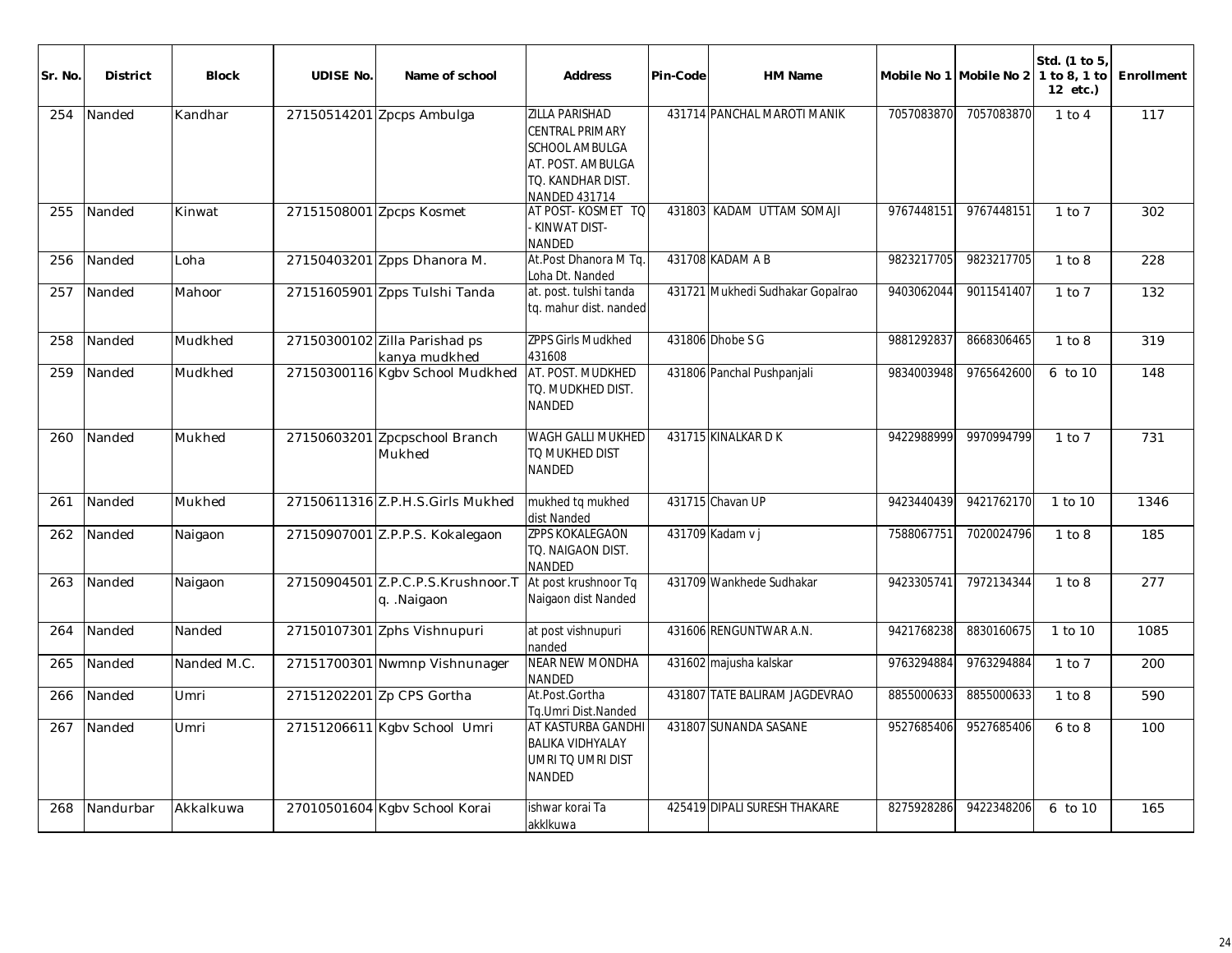| Sr. No. | <b>District</b> | <b>Block</b> | <b>UDISE No.</b> | Name of school                                                                       | <b>Address</b>                                        | Pin-Code | HM Name                      | Mobile No 1 Mobile No 2 l |            | Std. (1 to 5,<br>1 to 8, 1 to<br>12 etc.) | Enrollment |
|---------|-----------------|--------------|------------------|--------------------------------------------------------------------------------------|-------------------------------------------------------|----------|------------------------------|---------------------------|------------|-------------------------------------------|------------|
| 269     | Nandurbar       | Dhadgaon     |                  | 27010617507 Atal Bihari Vajpeyi<br>International<br>Residential School,<br>lToranmal | at post toranmal tal<br>dhadgaon dist<br>Inandurbar   |          | 425432 sudhir vijayrao patil | 9421493263                | 9421493263 | to 10                                     | 461        |
| 270     | Nandurbar       | Dhadgaon     |                  | 27010607306 Kgbv School June<br>Dhadgaon                                             | A/P June Dhadgaon<br>Tal- Dhadgaon Dist-<br>Nandurbar |          | 425414 PALLAVI SHYAM JADHAV  | 9403514363                | 9403514363 | 6 to 10                                   | 150        |
| 271     | Nandurbar       | Nandurbar    |                  | 27010118901 Lok. Tilak High School<br>(School Not Found In<br>Mrsac Portal)          | Sonar GALLI<br>Nandurbar TAI Dist<br>Nandurbar        |          | 425412 P T. Patil            | 9021777978                | 8983197355 | 5 to 10                                   | 427        |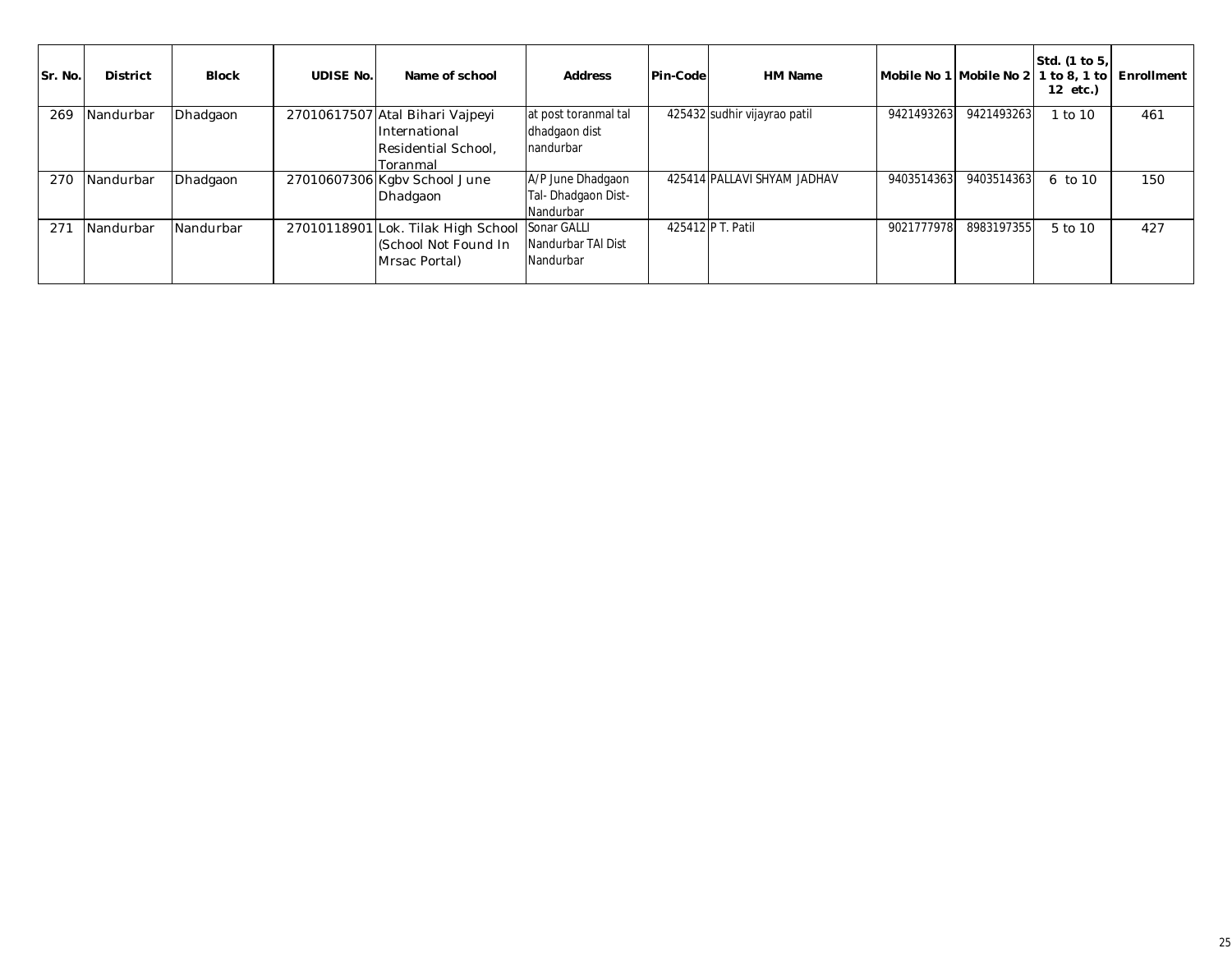| Sr. No. | <b>District</b> | <b>Block</b> | <b>UDISE No.</b>        | Name of school                                                                                | Address                                                                                                                   | Pin-Code | HM Name                                     |            | Mobile No 1 Mobile No 2 1 to 8, 1 to | Std. (1 to 5,<br>12 etc.) | Enrollment |
|---------|-----------------|--------------|-------------------------|-----------------------------------------------------------------------------------------------|---------------------------------------------------------------------------------------------------------------------------|----------|---------------------------------------------|------------|--------------------------------------|---------------------------|------------|
| 272     | Nandurbar       | Nandurbar    | 27010119304 Kgbv School | Tokartalav                                                                                    | At Tokartalav Tal.Dist<br>Nandurbar                                                                                       |          | 425412 SHOBHA SANTOSHKUMAR<br><b>SHARMA</b> | 8554912400 | 8554912400                           | 6 to 10                   | 157        |
| 273     | Nandurbar       | Navapur      |                         | 27010222301 Z.P. School Bhadvad                                                               | Z.P. MARATHI SCHOOL<br><b>BHADVAD TAL -</b><br>NAVAPUR DIS -<br><b>NANDURBAR</b>                                          |          | 425416 VIJAY GANGYA GAVIT                   | 9765880277 | 9421535339                           | 1 to 8                    | 303        |
| 274     | Nandurbar       | Navapur      |                         | 27010200121 Kgbv School Wakipada                                                              | <b>KASTURBA GANDHI</b><br><b>BALIKA VIDYALAYA</b><br><b>NAVAPUR</b>                                                       |          | 425418 SMT JYOTI JAGANNATH<br><b>KAPURE</b> | 9404013278 | 9404013278                           | 6 to 10                   | 157        |
| 275     | Nandurbar       | Shahada      |                         | 27010319224 Municipal New Eng.<br>School Shahada<br>(School Not Found In<br>Mrsac Portal)     | SHAHADA TAL<br>SHAHADA DIST<br><b>NANDURBAR</b>                                                                           |          | 425409 SHRI P U DHANGAR                     | 7756822893 | 9765350886                           | 5 to 12                   | 1059       |
| 276     | Nandurbar       | Shahada      |                         | 27010301002 Kgbv School Mohide<br>Th                                                          | <b>KASTURBA GANDHI</b><br><b>BALIKA VIDYALAY,</b><br>VIDYAVIHAR, MOHIDA<br>T. HAVELI, TAL.<br>SHAHADA. DIST.<br>NANDURBAR |          | 425409 Nilima Laxman Patil                  | 9359256639 | 9359256639                           | 6 to 10                   | 170        |
| 277     | Nandurbar       | Taloda       | 27010407201             | Z. P. Up Prim School -<br>Punarvasan No 4<br>(School Not Merge)                               | Z. P. School,<br>Punarvasan No. 4 Tal<br>Taloda Dist Nandurbar                                                            |          | 425413 Ramesh Sadhashiv Wagh                | 9881803142 | 9881803142                           | $1$ to $7$                | 417        |
| 278     | Nandurbar       | Taloda       |                         | 27010408520 Kgbv School Tarawad                                                               | at tarhawad post<br>kharwad tal taloda dist<br>nandurbar                                                                  |          | 425413 vasant himmatrao patil               | 9764133667 | 8605257400                           | 6 to 10                   | 162        |
| 279     | Nashik          | Baglan       |                         | 27200108601 Z P School , Kotabel                                                              | Z P PRI SCHOOL AT<br>POST KOTBEL TAL<br><b>BAGLAN DIST NASHIK</b>                                                         |          | 423204 KALPANA SUKDEV MORE                  | 9421506149 | 9423070837                           | $1$ to $7$                | 392        |
| 280     | Nashik          | Chandwad     | 27200201101             | Bharat Ratna Atal<br>Bihari Vajpei<br>International School Z<br>P Primary School<br>Bhoyegaon | AT-BHOYEGAON, POST<br>JOPUL, TAL-<br>CHANDWAD, DIST-<br>NASIK-423101-                                                     |          | 423101 NIVRUTTI TATYABA AHER                | 9422322798 | 9960949375                           | $1$ to $7$                | 380        |
| 281     | Nashik          | Devla        | 27200302501             | Z.P.Pri School<br>Mahalpatane                                                                 | AT-POST-<br>MAHALPATNE TAL-<br>DEOLA DIST-NASHIK<br>PIN-423213                                                            |          | 423213 NARAYN RAJARAM DHAMANE               | 9421237203 | 9421237203                           | $1$ to $7$                | 215        |
|         | 282 Nashik      | Dindori      |                         | 27200400101 Z.P.Pri School<br>Ahiwantwadi                                                     | at post ahivantwadi tal<br>dindori dist nashik                                                                            |          | 422215 NANDALAL LAXMAN GAVIT                |            | 8805646917 8805646917                | $1$ to $7$                | 207        |
| 283     | Nashik          | Igatpuri     |                         | 27200506701 Z.P.Pri School Modale                                                             | AT-Modale, Post-<br>Sanjegaon, Tal.<br>Igatpuri, Dist. Nashik                                                             |          | 422403 CHANDRABHAGA PUNJAJI TUPE            | 9921260844 | 9921260844                           | $1$ to $7$                | 329        |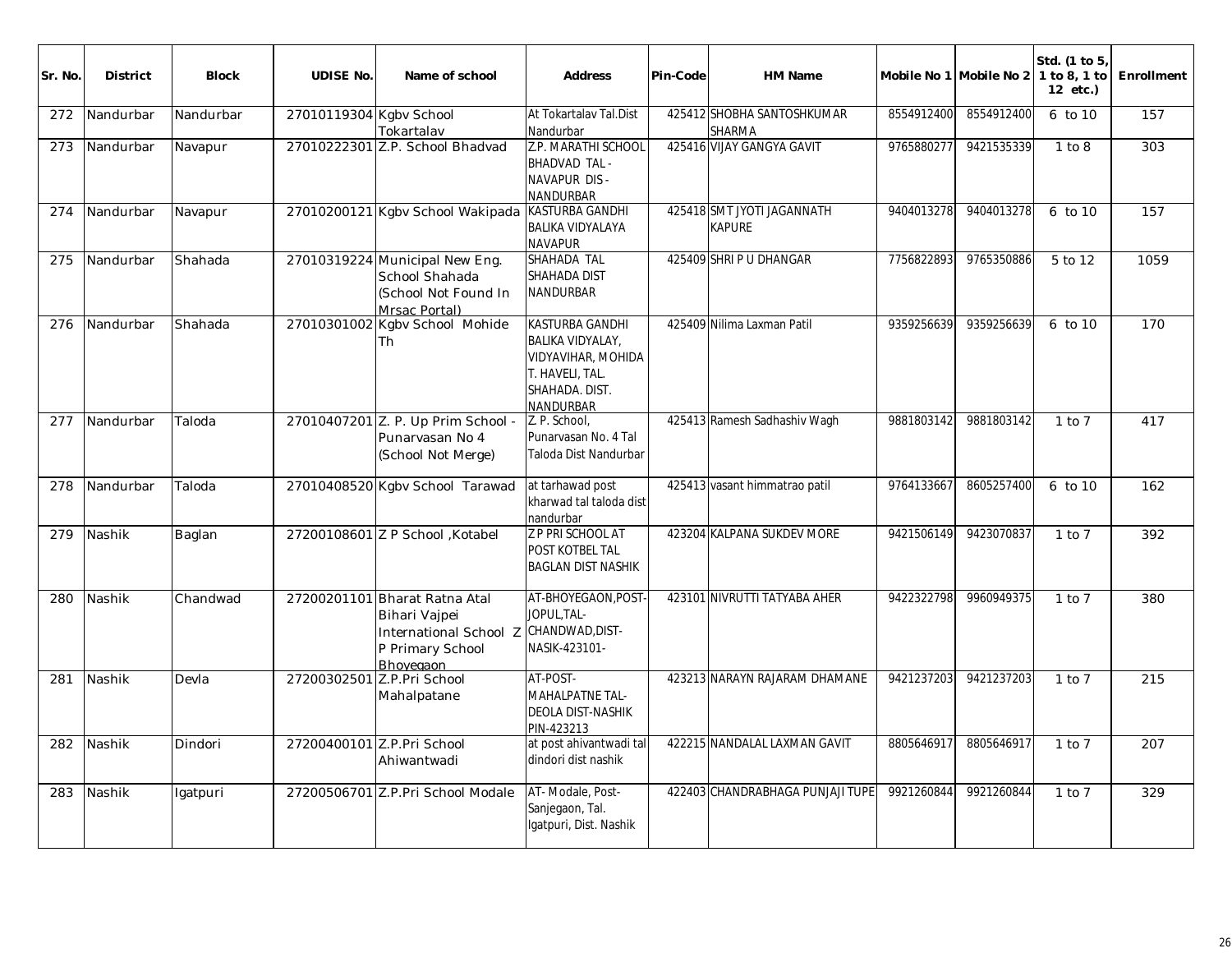| Sr. No | <b>District</b> | <b>Block</b> | <b>UDISE No.</b>        | Name of school                                     | <b>Address</b>                                                                           | Pin-Code | HM Name                                         |            | Mobile No 1 Mobile No 2 | Std. (1 to 5<br>1 to 8, 1 to<br>12 etc.) | Enrollment |
|--------|-----------------|--------------|-------------------------|----------------------------------------------------|------------------------------------------------------------------------------------------|----------|-------------------------------------------------|------------|-------------------------|------------------------------------------|------------|
| 284    | Nashik          | Igatpuri     |                         | 27200503718 Kgbv School Ghoti                      | Survey No.529<br>Mundegaon ta.<br>Igatpuri                                               |          | 422402 KATYARE ASMITA GANGADHAR                 | 9689373804 | 9689373804              | 6 to 10                                  | 96         |
| 285    | Nashik          | Kalwan       |                         | 27200611901 Z.P.Pri School Pimpale<br>Khurd        | Pimpale khu Po-<br>Pimpale ta-kalwan dist-<br>nashik                                     |          | 423502 DEVIDAS MOTIRAM PAWAR                    | 9404803581 | 9404803581              | 1 to 8                                   | 285        |
| 286    | Nashik          | Kalwan       | 27200606501 Z.P.Primary | School, Kalavan (Boys)                             | <b>AT POSLWAN TAL</b><br><b>KALWAN DIST NASHIK</b>                                       |          | 423501 PRATIBHA BAPUSAHEB PAGAR                 | 9881153961 | 9421327524              | $1$ to $4$                               | 362        |
| 287    | Nashik          | Malegaon     |                         | 27200711501 Z.P. Upper Primary<br>School, Sajvahal | <b>NEAR WATER TANK</b><br>AND VITHHAL<br>MANDIR SAJVAHAL<br>POST PADALDE TAL<br>MALEGAON |          | 423105 Vinod A Bhamare                          | 9922948988 | 9922948988              | 1 to 8                                   | 337        |
| 288    | Nashik          | Malegaon Mc  |                         | 27201701601 Mc New Urdu Pri Sch<br>No 6            | s.no.197/4 master<br>nagar malegaon<br>dist.nashik                                       |          | 423203 mohammed shakir husain<br>mohammed usman | 8149425940 | 9273419016              | $1$ to $7$                               | 512        |
| 289    | Nashik          | Nandgaon     |                         | 27200808801 Z.P.Pri School Sakora                  | At post sakora Tal<br>nandgaon Dist Nashik                                               |          | 423106 RAJKUMAR MANIKRAO BORSE                  | 9421510824 | 9011552612              | $1$ to $4$                               | 364        |
| 290    | Nashik          | Nashik       |                         | 27200903301 Z.P.School Ladachi                     | atladachipostdhondeg<br>aontaldistnashik                                                 |          | 422203 vijaykumar jibhau more                   | 9423256915 | 9423256915              | 1 to 8                                   | 485        |
| 291    | Nashik          | Nashik Urc-1 |                         | 27201606207 Nmc School No 18<br>Anandvali          | Anandwali Bus Stop<br>Next to Guruji<br>Rugnalay Gangapur<br>Road Nashik                 |          | 422013 MIS TANUJA SURESH DEORE                  | 7588976865 | 9604557404              | 1 to 8                                   | 821        |
| 292    | Nashik          | Nashik Urc-2 |                         | 27201800503 Nmc School No 49<br>Panchak            | panchak jailroad<br>nashikroad                                                           |          | 422101 BAIRAGI GOPAL VISHWANATH                 | 9422530668 | 8275015093              | 1 to 8                                   | 896        |
| 293    | Nashik          | Niphad       |                         | 27201008101 Z.P.School Palkhed                     | PALKHED TAL.NIPHAD<br><b>DIST NASHIK</b>                                                 |          | 422209 VINA NAMDEV KALE                         | 9922345539 | 9921588751              | $1$ to $4$                               | 193        |
| 294    | Nashik          | Peint        |                         | 27201108101 Z.P.School Kohor                       | AT POST KOHOR TAL<br>PETH DIST NASHIK                                                    |          | 422208 YASHWANT TUKARAM BORSE                   | 9423548819 | 9423548819              | $1$ to $7$                               | 297        |
| 295    | Nashik          | Peint        |                         | 27201107003 Kgbv School Peint                      | at post peth tal peth<br>dist nashik                                                     |          | 422208 ushaha bhilaji badhane                   | 9834892711 | 9834892711              | 6 to 8                                   | 100        |
| 296    | Nashik          | Sinner       |                         | 27201207001 Z.P.School Malegaon                    | AT POST MALEGAON<br>TAL SINNAR DIST<br><b>NASHIK</b>                                     |          | 422103 ALKA BAJIRAO AHER                        | 9604049661 | 9604049661              | $1$ to $7$                               | 656        |
|        | 297 Nashik      | Sinner       |                         | 27201212301 Zpps Vadangali                         | At Post Vadangali Tal<br>Sinnar Dist Nashik<br>Pncode No-422103                          |          | 422103 Manik Madan Avhad                        |            | 7588095260 9921383590   | $1$ to $4$                               | 184        |
| 298    | Nashik          | Surgana      |                         | 27201300401 Z.P.Pri School<br>Ambatha              | AT AMBATHA POST<br>SATKHAMB TAL<br><b>SURGANA DIST</b><br><b>NASHIK</b>                  |          | 422211 SITARAM RAMJI KADWA                      | 9881775443 | 9850545489              | 1 to 7                                   | 343        |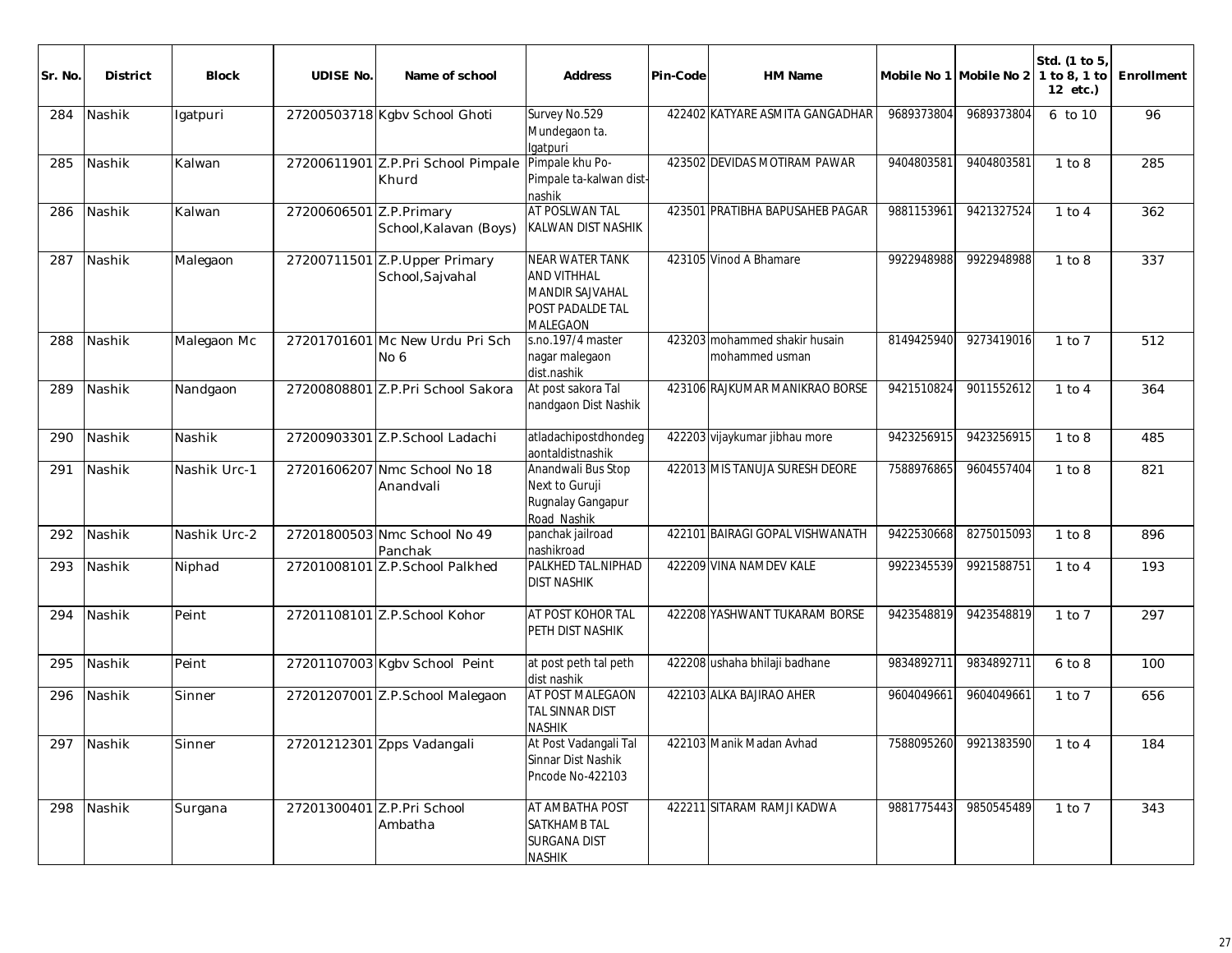| Sr. No. | <b>District</b> | <b>Block</b> | <b>UDISE No.</b> | Name of school                           | <b>Address</b>                                                                                        | Pin-Code | HM Name                               | Mobile No 1   Mobile No 2 |            | Std. (1 to 5,<br>1 to 8, 1 to<br>12 etc.) | Enrollment |
|---------|-----------------|--------------|------------------|------------------------------------------|-------------------------------------------------------------------------------------------------------|----------|---------------------------------------|---------------------------|------------|-------------------------------------------|------------|
| 299     | Nashik          | Surgana      |                  | 27201300206 Kgbv School Alangun          | <b>AT UMRBARPADA SU</b><br><b>POST BHORMAL</b><br><b>TALUKA SURGANA</b><br><b>IDIST NASHIK 422211</b> |          | 422211 SURYAWANSHI SANGITA<br>AMBADAS | 9146580109                | 9657442564 | 6 to 10                                   | 101        |
| 300     | Nashik          | Trimbak      |                  | 27201404601 Z.P.School Harsul            | <b>AT POST HARSUL TAL</b><br>TRIMBAKESHWAR<br><b>DIST NASHIK</b>                                      |          | 422204 ARJUN SOMA BHOYE               | 9423928915                | 9423928915 | to 8                                      | 702        |
| 301     | Nashik          | Trimbak      |                  | 27201412410 Kgbv School Trimbak          | A/T patryachapada,<br>velunje, Tal-Trimbak,<br>Dist-Nashik                                            |          | 422212 AHER SWATI EKNATH              | 9405556879                | 9421222467 | 6 to 10                                   | 102        |
| 302     | Nashik          | Yeola        |                  | 27201501102 Z.P.School Andarsul<br>Girls | <b>Z P SCHOOL</b><br><b>ANDARSUL TAL YEOLA</b><br><b>DIST NASHIK</b>                                  |          | 423402 BERGAL BABASAHEB NAGNATH       | 9561749793                | 8766909957 | to 7                                      | 252        |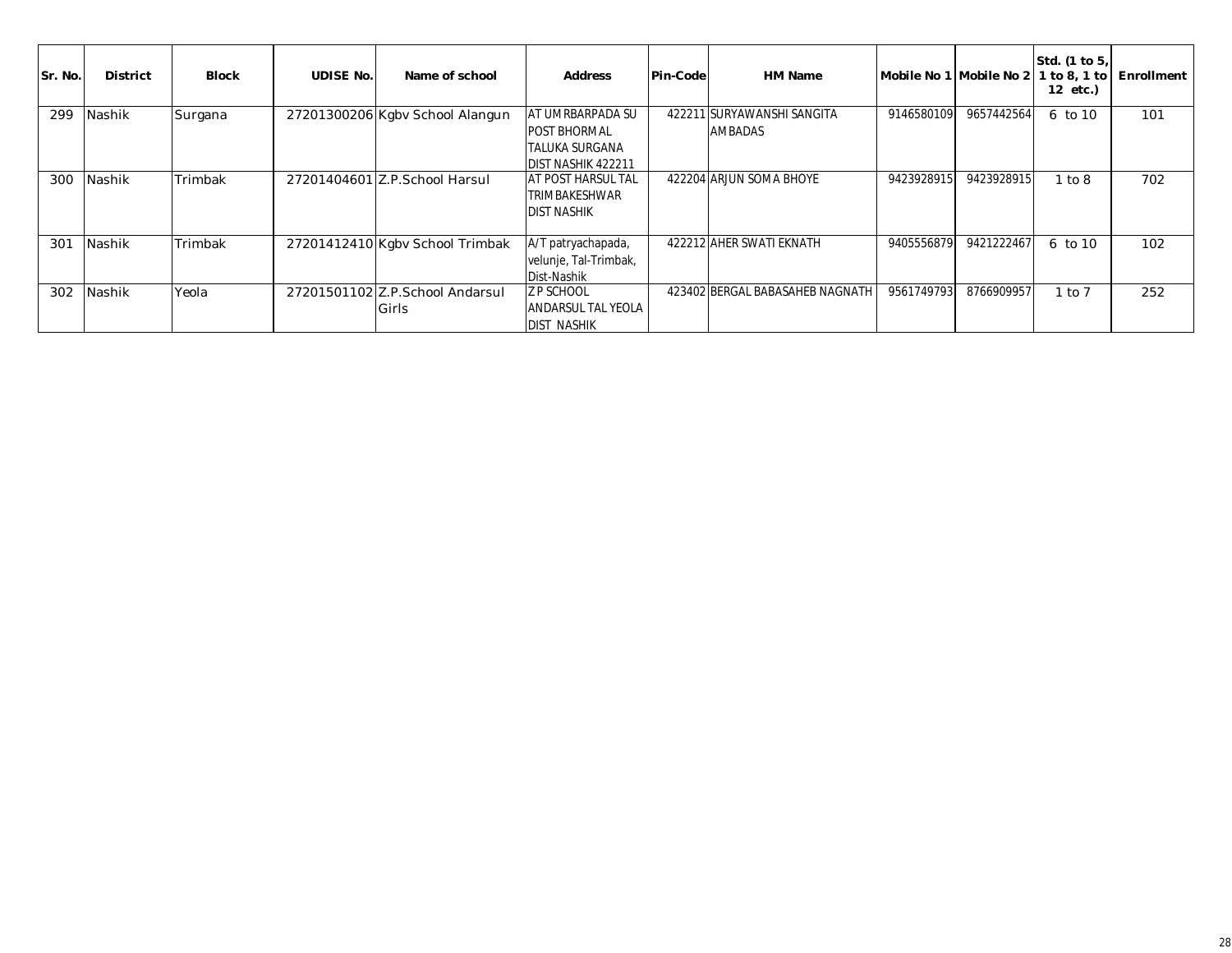| Sr. No. | <b>District</b> | <b>Block</b> | <b>UDISE No.</b> | Name of school                                                                                  | <b>Address</b>                                                                   | Pin-Code | <b>HM Name</b>                             |            | Mobile No 1 Mobile No 2 1 to 8, 1 to | Std. (1 to 5)<br>$12$ etc.) | Enrollment |
|---------|-----------------|--------------|------------------|-------------------------------------------------------------------------------------------------|----------------------------------------------------------------------------------|----------|--------------------------------------------|------------|--------------------------------------|-----------------------------|------------|
| 303     | Osmanabad       | <b>Bhoom</b> |                  | 27290104502 Z.P.C.P.School, leet                                                                | <b>ZILLA PARISHAD HIGH</b><br>SCHOOL IEET TAL<br>BHOOM DIST<br>OSMANABAD         |          | 413534 KAWADE PANDURANG<br><b>RAOSAHEB</b> | 9527257001 | 9527257001                           | 1 to 10                     | 1053       |
| 304     | Osmanabad       | Kallam       |                  | 27290208003 Bharatratna Atal<br>Bihari Vajpeyee<br>International Z. P.<br>High School Shiradhon | <b>BEHIND GRAM</b><br>PANCHAYAT                                                  |          | 413528 WAGHMARE SANTOSH<br><b>SHRIHARI</b> | 9422653535 | 7767945655                           | 1 to 10                     | 627        |
| 305     | Osmanabad       | Lohara       |                  | 27290301501 Zilla Parishad Primary<br>School, Hippargarava                                      | Hipparga rava Tq<br>lohara dist osmanabad                                        |          | 413601 Kamble UN                           | 9325448402 | 9325448402                           | $1$ to $7$                  | 176        |
| 306     | Osmanabad       | Omerga       |                  | 27290400701 Zilla Parishad Central<br>Primary School, Balsur                                    | AT.POST BALSUR TQ.<br><b>OMERGA</b>                                              |          | 413606 somvanshi p.d.                      | 9421308165 | 9420733121                           | $1$ to $4$                  | 271        |
| 307     | Osmanabad       | Osmanabad    |                  | 27290504901 Zilla Parishad Primary<br>School, KAJALA                                            | At post Kajala Tq<br>osmanabad                                                   |          | 413501 CHAVAN SHARADA JAGNNATH             | 7588820162 | 7588820162                           | $1$ to $7$                  | 225        |
| 308     | Osmanabad       | Osmanabad    |                  | 27290509801 Z P P School, Sanja                                                                 | z.p. p. s. sanja tal. Dist.<br>osmanabad                                         |          | 413501 SURWASE RAMHARI GOROBA              | 9422929661 | 9422929661                           | 1 to 10                     | 549        |
| 309     | Osmanabad       | Paranda      |                  | 27290606601 Zilla Parishad Central<br>Primary School,<br>Pimpalwadi                             | <b>ZILLA PARISHAD</b><br><b>CENTRAL PRIMARY</b><br>SCHOOL, PIMPALWADI            |          | 413502 Khamkar Narayan Shivadas            | 9423608336 | 9764923520                           | 1 to 8                      | 212        |
| 310     | Osmanabad       | Tuljapur     | 27290706801      | Zilla Parishad Primary<br>School, Khudawadi                                                     | ATPOST-KHUDAWADI<br>TAL-TULJAPUR DIST-<br>OSMANABAD                              |          | 413603 BABU FULCHAND JADHAV                | 8308981284 | 9922026784                           | $1$ to $7$                  | 234        |
| 311     | Osmanabad       | Washi        |                  | 27290805801 Zilla Parishad Girls<br>Highschool, Washi                                           | washi Ta washi<br>osmanabad                                                      |          | 413503 Bhaygude Abhimanyu Arjun            | 9423901614 | 9423718248                           | 5 to 10                     | 290        |
| 312     | Palghar         | Dahanu       |                  | 27360300501 Z.P. School Vangaon                                                                 | Vangaon Tel Dahanu<br>Dist Palghar                                               |          | 401103 HEMLATA GOPAL CHURI                 | 8087396445 | 7768987969                           | 1 to 8                      | 219        |
| 313     | Palghar         | Dahanu       |                  | 27360313108 Kgbv School Dahanu                                                                  | SARAVALI NAVAPADA<br>DAHANU                                                      |          | 401602 ASHLESHA SANTOSH PAWADE             | 9970396234 | 9270015355                           | 6 to 10                     | 179        |
| 314     | Palghar         | Jawhar       |                  | 27360401103 Z.P.School, kalidhond                                                               | At.Kalidhond, Post.<br>Jawhar, Tal. Jawahar,<br>dist. Palghar                    |          | 401603 Chintaman Gunya Nadge               | 9271655135 | 9096998603                           | 1 to 10                     | 281        |
| 315     | Palghar         | Jawhar       |                  | 27360411311 Kgbv School Jawhar                                                                  | <b>NEAR GORTHAN ROAD</b><br>AT POST GORTHAN<br>TAL JAWHAR DIST<br><b>PALGHAR</b> |          | 401603 KALPESH RAMESH BHOIR                | 9270437166 | 9689094220                           | 6 to 10                     | 171        |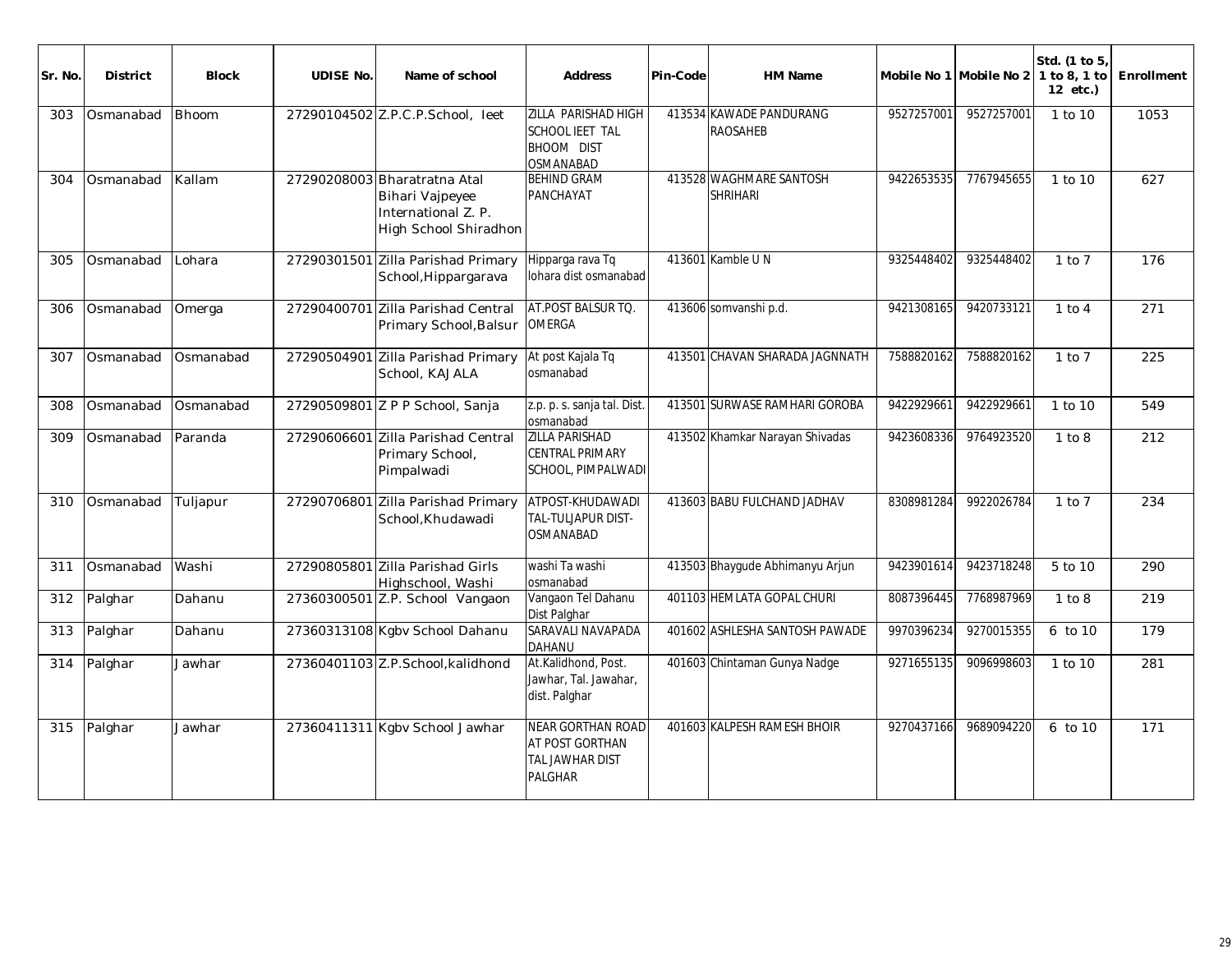| Sr. No. | <b>District</b> | <b>Block</b> | <b>UDISE No.</b>        | Name of school                              | <b>Address</b>                                                                               | Pin-Code | <b>HM Name</b>                     |            | Mobile No 1 Mobile No 2 | Std. (1 to 5<br>1 to 8, 1 to<br>12 etc.) | Enrollment |
|---------|-----------------|--------------|-------------------------|---------------------------------------------|----------------------------------------------------------------------------------------------|----------|------------------------------------|------------|-------------------------|------------------------------------------|------------|
| 316     | Palghar         | Mokhada      |                         | 27360801401 Z.P.P. School,<br>Koshimshet    | Z.P.SCHOOL<br>KOSHIMSHET, POST-<br>DOLHARA, TQ-<br>MOKHADA, DIST-<br>PALGHAR, PIN-<br>401604 |          | 401604 VASANT KALU DHONGE          | 7766602355 | 9420535504              | 1 to 8                                   | 137        |
|         | 317 Palghar     | Mokhada      |                         | 27360802104 Kgbv School Mokhada             | At Sakhri, Mokhada<br>Taluka Mokhada Dist<br>Palghar                                         |          | 401604 VAISHALI ANAND MORE         | 8408808081 | 7263812619              | 6 to 10                                  | 185        |
| 318     | Palghar         | Palghar      |                         | 27361115201 Z.P.School, Safale<br>No.1      | at-<br>saphale, nandade, tal-<br>palghar, dist-palghar                                       |          | 401102 VAITY NILESH NATHU          | 8806791765 | 8552036553              | $1$ to $5$                               | 267        |
| 319     | Palghar         | Talasari     |                         | 27361300407 Z.P.School Uplat<br>Kondharpada | At.uplat kondharpada<br>tal.Tlasari Dist.Palghar                                             |          | 401606 PASCOL SHIDWA HARPALE       | 9561583723 | 9511780949              | 1 to 8                                   | 352        |
| 320     | Palghar         | Talasari     |                         | 27361303605 Kgbv School Talasari            | AT-VADOLI-<br>BHOJPADA, TAL-<br>TALASARI.DIST-<br><b>PALGHAR</b>                             |          | 401606 SANGEETA PASCAL KHATALE     | 8698821100 | 7276840477              | 6 to 10                                  | 156        |
| 321     | Palghar         | Vasai        |                         | 27361702602 Z.P. School, Kaner              | At - Kaner, Tal - Vasai,<br>Dist - Palghar                                                   |          | 401303 Meena Herold Pereira        | 9049706531 | 9545602053              | 1 to 8                                   | 360        |
| 322     | Palghar         | Vikramgad    |                         | 27361803402 Z. P. School, Uparale           | AT UPRALE POST<br><b>BANDHAN TA.</b><br><b>VIKRAMGAD DIST</b><br><b>PALGHAR</b>              |          | 401403 GANPATI PRAKASH GUND        | 9220742320 | 9209584446              | 1 to 8                                   | 394        |
| 323     | Palghar         | Vikramgad    | 27361809309 Kgbv School | Vikramgad                                   | kasturba<br>GandhiBalikavidhyylay<br>a Harnoli                                               |          | 401605 YOGESH PATIL                | 7387375897 | 8806039968              | 6 to 10                                  | 150        |
| 324     | Palghar         | Wada         |                         | 27361915703 Z.P.School, Varsale             | at varasale, post parali<br>tal wada, dist palghar                                           |          | 421303 BALIRAM DATTATRAY PATIL     | 8390707139 | 9226994430              | 1 to 10                                  | 395        |
| 325     | Parbhani        | Gangakhed    |                         | 27170101801 Zpps Dhawalkewadi               | At Post Dhawlkewadi<br>Ta Gangakhed Dist<br>Parbhani                                         |          | 431514 PAWAR M D                   | 8329730550 | 9623639972              | 1 to 8                                   | 243        |
| 326     | Parbhani        | Gangakhed    | 27170103134 Kgby School | Gangakhed                                   | near brc gangakhed tq<br>gangakhed                                                           |          | 431514 jawale a k                  | 8999151860 | 9175521812              | 6 to 10                                  | 148        |
| 327     | Parbhani        | Jintur       |                         | 27170215201 Zpps Sawangi (Mh)               | <b>ZPPS SAWANGI MHA</b><br>CPS KEHAL TO JINTUR<br><b>DIST PARBHANI</b>                       |          | 431510 CHAVAN PRAKASH<br>PANDURANG | 9423143008 | 9423143008              | 1 to 8                                   | 201        |
| 328     | Parbhani        | Jintur       |                         | 27170206234 Kgby School Jintur              | Z.P. High School Area<br>Jintur Dt. Parbhani                                                 |          | 431509 shinde prasad nagorao       | 8975375240 | 7798818661              | 6 to 10                                  | 151        |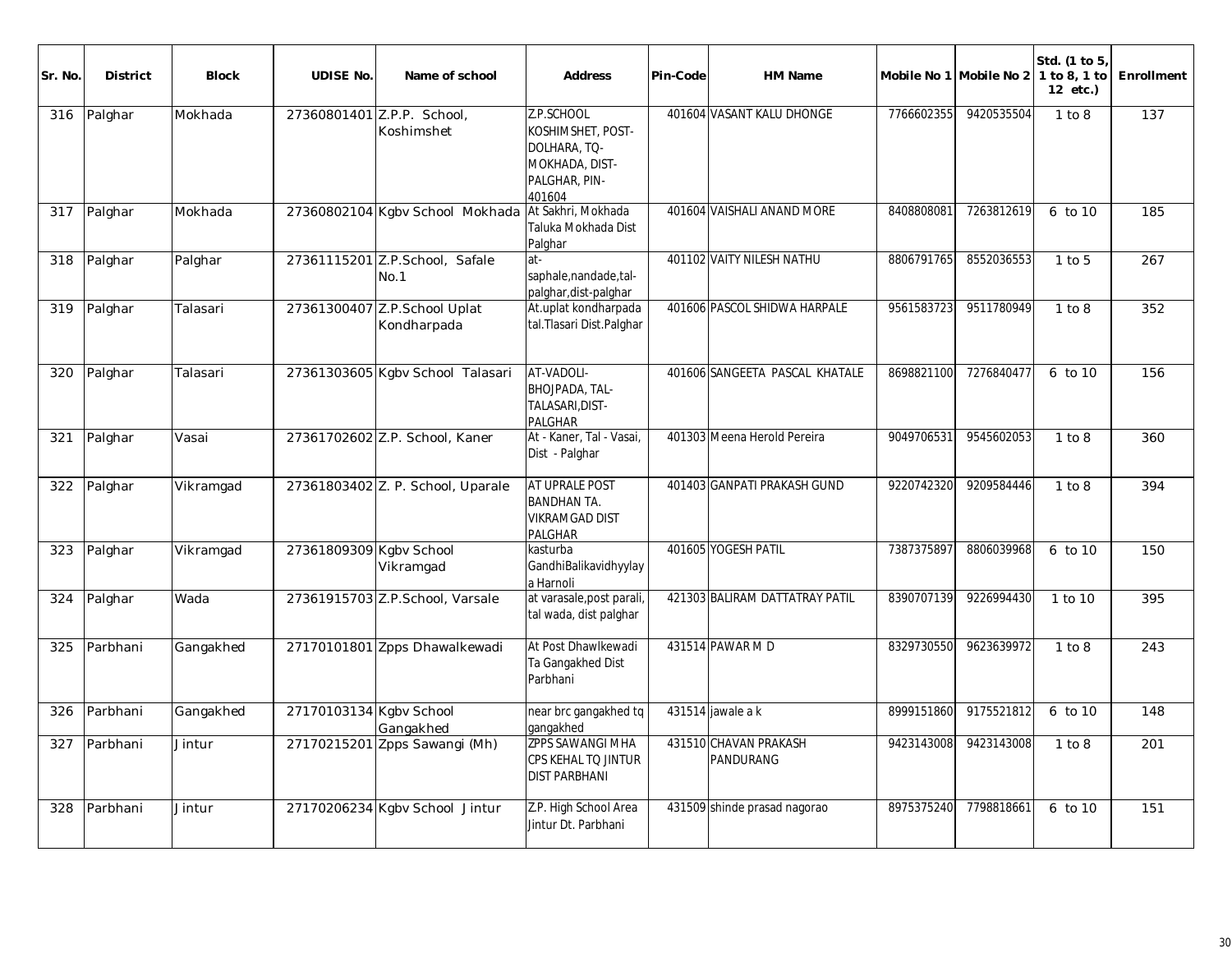| Sr. No. | <b>District</b> | <b>Block</b> | <b>UDISE No.</b>         | Name of school                             | <b>Address</b>                      | Pin-Code | <b>HM Name</b>                  |            | Mobile No 1 Mobile No 2 | Std. (1 to 5,<br>1 to 8, 1 to<br>12 etc.) | Enrollment |
|---------|-----------------|--------------|--------------------------|--------------------------------------------|-------------------------------------|----------|---------------------------------|------------|-------------------------|-------------------------------------------|------------|
| 329     | Parbhani        | Manvat       | 27170300501 Z.P. Primary |                                            | ZPPS DEVALGAON AW                   |          | 431505 DEEPAK DAGDU PANDIT      | 7666684401 | 9657974260              | 1 to 8                                    | 266        |
|         |                 |              |                          | School, Devalgaon (                        | TO MANWAT DIST                      |          |                                 |            |                         |                                           |            |
|         |                 |              | 27170301101              | Aavachar)                                  | PARBHANI<br>IZPPS IRALAD TO         |          | 431505 MOHKARE PRAKASH          |            | 9890862851              |                                           |            |
| 330     | Parbhani        | Manvat       |                          | Z.P.P.School.Iralad                        |                                     |          |                                 | 9890862851 |                         | 1 to 8                                    | 382        |
|         |                 |              |                          | Tq.Manwat Dist-                            | MANWAT DIAT                         |          | MALLIKARJUN                     |            |                         |                                           |            |
| 331     | Parbhani        | Manvat       |                          | Parbhani<br>27170302212 Kgbv School Manvat | PARBHANI<br><b>KGBV SCHOOL NEAR</b> |          | 431505 JOSHI MAITHALI BALASAHEB | 9096365684 | 9096365684              | 6 to 10                                   | 157        |
|         |                 |              |                          |                                            | <b>SHIVAJI STATUE</b>               |          |                                 |            |                         |                                           |            |
|         |                 |              |                          |                                            | <b>PATHRI NAKA</b>                  |          |                                 |            |                         |                                           |            |
|         |                 |              |                          |                                            | <b>MANWAT</b>                       |          |                                 |            |                         |                                           |            |
| 332     | Parbhani        | Palam        | 27170404501 Zpps Nava    |                                            | AT NAVHA POST                       |          | 431536 Solpure B E              | 9284223839 | 9284223839              | $1$ to $7$                                | 190        |
|         |                 |              |                          |                                            | CHATORI TO PALAM                    |          |                                 |            |                         |                                           |            |
| 333     | Parbhani        | Parbhani Urc |                          | 27171000302 Zphs Kanya Prashala            | z.p.g.h.s. Station road             |          | 431401 SHRIPAD DESHPANDE        | 9421083255 | 7972741676              | 5 to 12                                   | 401        |
|         |                 |              |                          |                                            | parbhani                            |          |                                 |            |                         |                                           |            |
| 334     | Parbhani        | Parbhani Urc |                          | 27171000304 Kgbv School Parbhani 0         |                                     |          | 431401 PAWAR M.M.               | 9049614582 | 8208016364              | 6 to 10                                   | 152        |
|         |                 |              |                          |                                            |                                     |          |                                 |            |                         |                                           |            |
| 335     | Parbhani        | Parhbani     | 27170508001              | Zpps Pimpari                               | PIMPRI DE.                          |          | 431401 DESHPANDE HANUMANT       | 9326950839 | 9326950839              | 1 to 8                                    | 223        |
|         |                 |              |                          | Deshmukh                                   | <b>TO.PARBHANI</b>                  |          | <b>VITHALRAO</b>                |            |                         |                                           |            |
|         |                 |              |                          |                                            | <b>DIST.PARBHANI</b>                |          |                                 |            |                         |                                           |            |
| 336     | Parbhani        | Pathari      | 27170600701 Z P P School |                                            | <b>ZPPS BORGAVAN</b>                |          | 431506 gilda b m                | 9421861618 | 9421861618              | 1 to 8                                    | 318        |
|         |                 |              |                          | Borgavhan                                  | PATHRI PARBHANI                     |          |                                 |            |                         |                                           |            |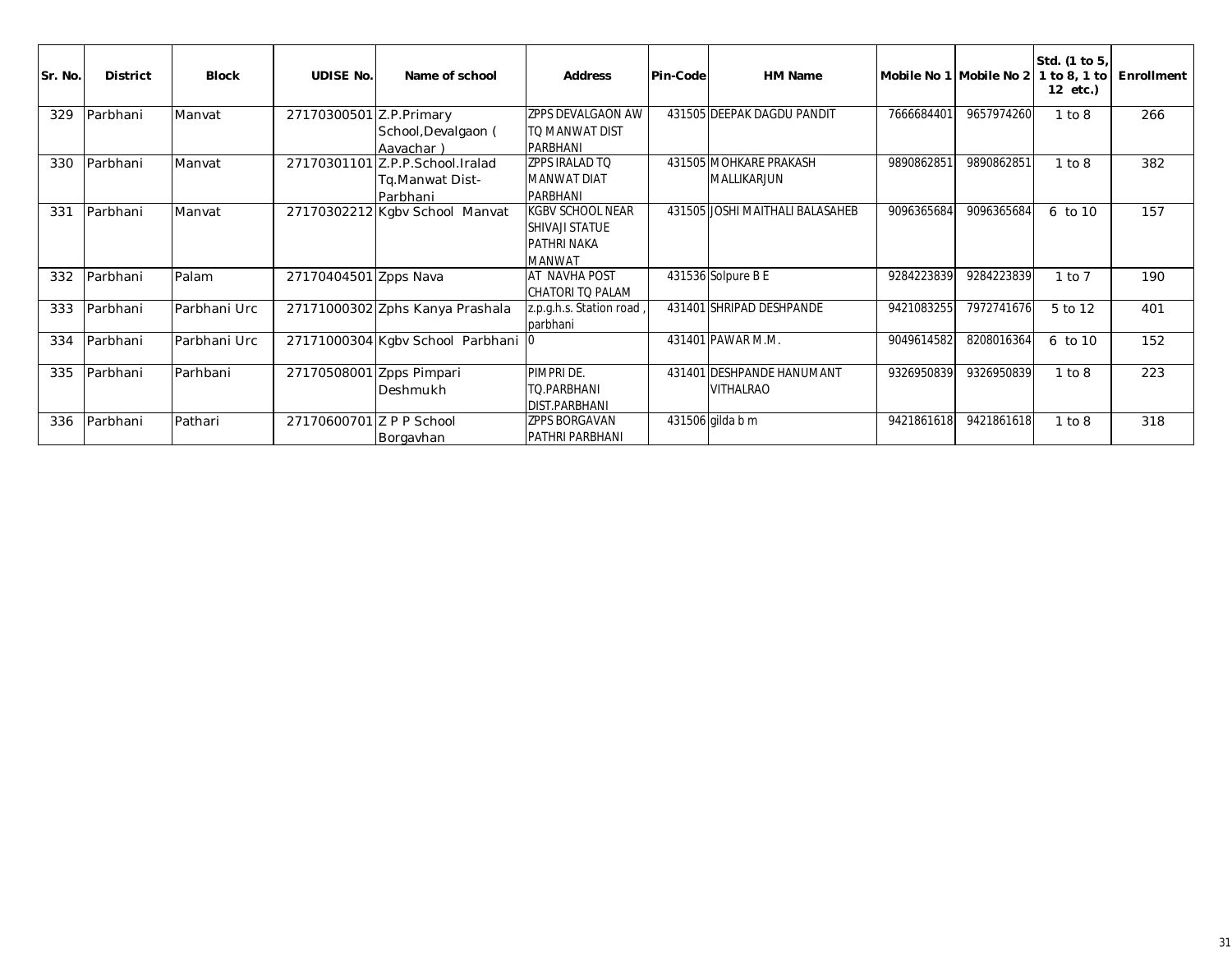| Sr. No. | <b>District</b> | Block    | <b>UDISE No.</b>         | Name of school                                                                                                     | Address                                                    | Pin-Code      | HM Name                                    | Mobile No 1 Mobile No 2 |                       | Std. (1 to 5)<br>1 to 8, 1 to<br>12 etc.) | Enrollment |
|---------|-----------------|----------|--------------------------|--------------------------------------------------------------------------------------------------------------------|------------------------------------------------------------|---------------|--------------------------------------------|-------------------------|-----------------------|-------------------------------------------|------------|
| 337     | Parbhani        | Pathari  |                          | 27170605401 Zppschool , Zari                                                                                       | <b>ZPPS ZARI ZPPS ZARI</b><br><b>ZPPS ZARI</b>             | 431505 panere |                                            | 8484915996              | 8484915996            | 1 to 8                                    | 307        |
| 338     | Parbhani        | Pathari  |                          | 27170603706 Bharat Ratna Atal<br>Bihari Vajpei<br>International School Z<br>P Primary School,<br>Maliwada Parbhani | Z P P S MALIWADA<br><b>PATHRI</b>                          |               | 431506 chinchane subhash                   | 9860235899              | 9860235899            | 1 to 8                                    | 923        |
| 339     | Parbhani        | Pathari  |                          | 27170603720 Kgbv School Pathri                                                                                     | <b>KGBV PATHRI</b><br>PARBHANI                             |               | 431506 pandit a p                          | 8275110132              | 8275110132            | 6 to 10                                   | 165        |
| 340     | Parbhani        | Purna    |                          | 27170702701 Zpps Fulkalas (School<br>Not Merge)                                                                    | At.Fulkalas Tq Purna                                       |               | 431402 mr. Swami Dayanand Kashinath        | 9657596571              | 9657596571            | 1 to 8                                    | 434        |
| 341     | Parbhani        | Purna    |                          | 27170707531 Kgbv School Purna                                                                                      | in front of Boudh<br>Vihar Tq purna Dist<br>parbhani       |               | 431511 SOMWANSHI A K                       | 8888168508              | 8888168508            | $6$ to 10                                 | 157        |
| 342     | Parbhani        | Sailu    |                          | 27170801401 Zphs Deoulgaon Gath<br>(School Not Merge)                                                              | at post devoulgaon<br>gat tq selu dist<br>parbhani         |               | 431503 KULKARNI GOPAL VASANTRAO            | 9860870325              | 9860870325            | 5 to 10                                   | 377        |
| 343     | Parbhani        | Sailu    |                          | 27170807528 Kgbv School Kgbv<br>Sailu                                                                              | at post selu tq selu<br>dist parbhani                      |               | 431503 wede S S                            | 7798365843              | 7798365843            | 6 to 10                                   | 150        |
| 344     | Parbhani        | Sonpeth  |                          | 27170903101 Zpcps Kanya Sonpeth                                                                                    | <b>AT.MAIN ROAD</b><br>SONPETH<br>TQ.SONPETH               |               | 431516 GAIKWAD PRADIP RAJESAHEB            | 8888454595              | 8888454595            | 1 to 8                                    | 418        |
| 345     | Pune            | Ambegaon |                          | 27250105101 Zpps Thorandale                                                                                        | Thorandale P-Ranjani<br>Tal-Ambegaon                       |               | 410504 Sandeep Shinde                      | 9881220411              | 9881220411            | 1 to 8                                    | 167        |
| 346     | Pune            | Baramati | 27250209801 Zpps Sangavi |                                                                                                                    | Sangavi Tal-baramati<br>Dist-pune                          |               | 413102 Gaikwad Chhya Sunil                 | 9975667758              | 9028245244            | 1 to 8                                    | 322        |
| 347     | Pune            | Bhor     | 27250317601 Zpps Uttroli |                                                                                                                    | Atpost.Utroli Tai.Bhor<br>Dist.Pune                        |               | 412206 Ubhe Amar Anadarao                  | 9922044209              | 9421407737            | 1 to 8                                    | 235        |
| 348     | Pune            | Daund    | 27250404501 Zpps Khadki  |                                                                                                                    | <b>AP KHADKI TAL</b><br>DAUND DIST PUNE                    |               | 413130 Sayyad Amina Hasan                  | 8975079174              | 8975079174            | 1 to 8                                    | 435        |
| 349     | Pune            | Haveli   | 27250501601 Zpps Donage  |                                                                                                                    | At.Post Donje ta.<br>Haveli dist. Pune                     |               | 411025 Sachin narayan rathod               | 9423035659              | 9405484049            | 1 to 8                                    | 292        |
| 350     | Pune            | Indapur  | 27250603501 Zpps Sansar  |                                                                                                                    | Z.P. school sansar tal<br>indapur                          |               | 413104 WAGHAMODE PADMAJA<br><b>APPARAO</b> | 8830373540              | 8830373540            | $1$ to $5$                                | 200        |
| 351     | Pune            | Junnar   |                          | 27250704401 Zpps Belhe No 1                                                                                        | Belhe, Tal-Junner, Dist-<br>Pune                           |               | 412410 BELKAR MEERA ROHIDAS                | 9552639521              | 9890422822            | 1 to 8                                    | 188        |
| 352     | Pune            | Khed     |                          | 27250813301 Zpps Aambethan                                                                                         | At Post Ambethan, Tal<br>Khed, Dist Pune.                  |               | 410501 kambale Maruti Shripati             | 9922323910              | 9767887800            | 1 to 8                                    | 406        |
|         | 353 Pune        | Khed     |                          | 27250816301 Z.P.P. School Dhanore AT POST-DHANORE                                                                  | ,TAL-KHED,DIST-PUNE                                        |               | 412105 LOKHANDE SATYAWAN<br><b>KUSHABA</b> |                         | 9921719999 9923092222 | 1 to 8                                    | 760        |
| 354     | Pune            | Maval    | 27250903201 Zpps Kanhe   |                                                                                                                    | KANHE TAL.MAVAL<br>DIST.PUNE PIN 412106                    |               | 412106 Shobha V                            | 9552573357              | 9823207978            | 1 to 8                                    | 586        |
| 355     | Pune            | Mulshi   |                          | 27251009305 Zpps Sutarwadi                                                                                         | AT SUTARWADI PO<br><b>AMBADWET TAL</b><br>MULSHI DIST PUNE |               | 412115 Vinod Ashok Ubale                   | 9021791633              | 9623023278            | 1 to 8                                    | 315        |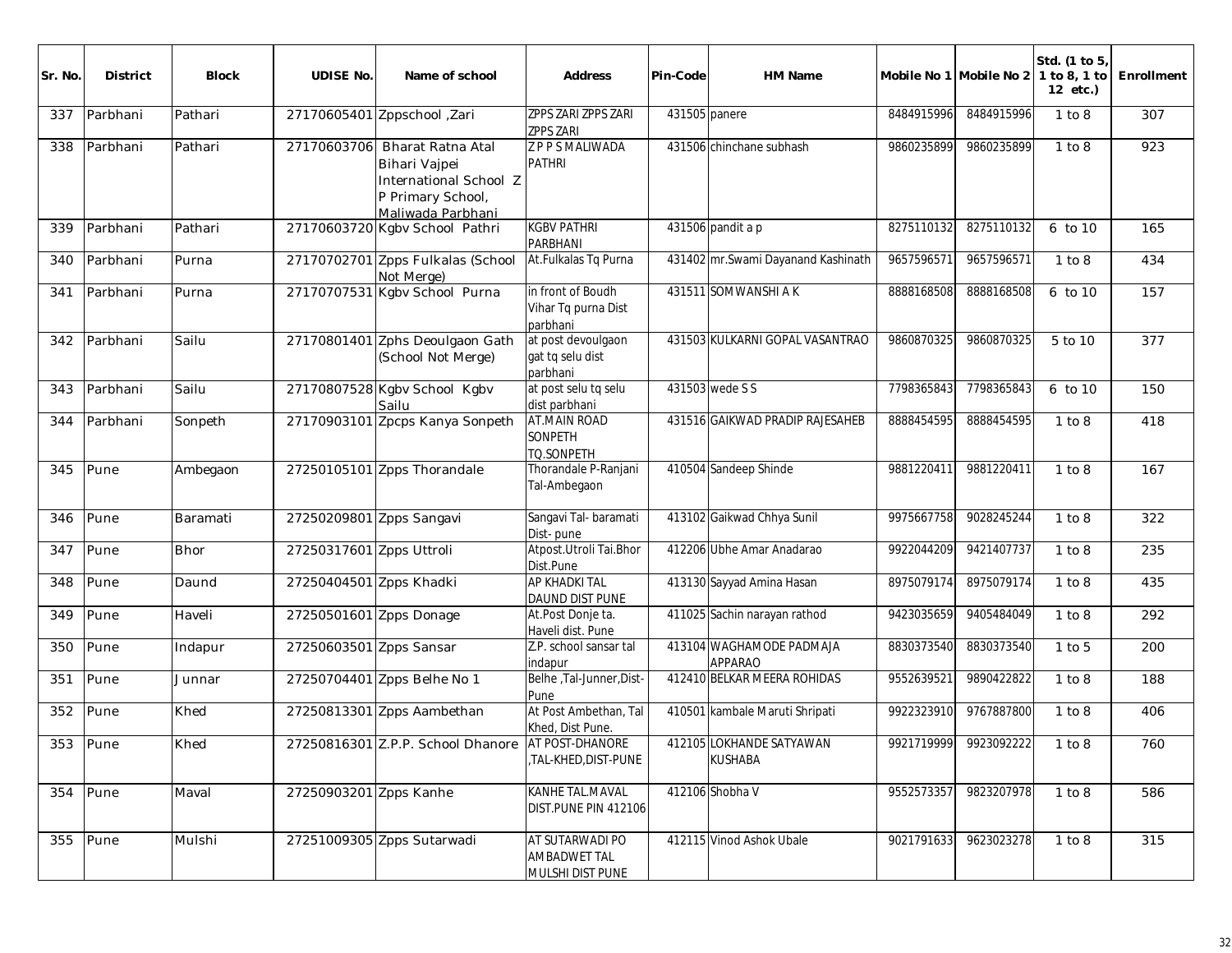| Sr. No. | <b>District</b> | <b>Block</b> | <b>UDISE No.</b> | Name of school                                                                        | <b>Address</b>                                                               | Pin-Code | HM Name                                   | Mobile No 1 Mobile No 2 |            | Std. (1 to 5)<br>1 to 8, 1 to<br>12 etc.) | Enrollment |
|---------|-----------------|--------------|------------------|---------------------------------------------------------------------------------------|------------------------------------------------------------------------------|----------|-------------------------------------------|-------------------------|------------|-------------------------------------------|------------|
| 356     | Pune            | Mulshi       |                  | 27251007001 Z.P.P.School Nande                                                        | Z.P.PRI.SCHOOL<br>NANDE tal Mulashi                                          |          | 412115 Vrushali Manoj Bhandari            | 9604003385              | 9284341070 | 1 to 10                                   | 499        |
| 357     | Pune            | Pimpri       |                  | 27251901806 Pcmc Med Vidyalay<br>Pimpale Gurav                                        | Near Rajmata Jijau<br>Uddyan Pimplegurav                                     |          | 411061 MUDGUN PANDURANG<br><b>SHANKAR</b> | 8888282873              | 8329655490 | 5 to 10                                   | 738        |
| 358     | Pune            | Pune City    |                  | 27251800307 Savitribai Eng Med<br>Sch                                                 | Near Ramoshi Gate<br>Police Station,<br>BhavaniPeth                          |          | 411042 Dinesh Salve                       | 9762679002              | 9762679002 | 1 to 10                                   | 685        |
| 359     | Pune            | Purandar     |                  | 27251102401 Zpps Supe Khurd                                                           | <b>SUPE KHURD POST -</b><br>PIMPALE PURANDAR<br><b>PUNE</b>                  |          | 412301 MANGAL MANOHAR KAMTHE              | 9822923043              | 7057851861 | 1 to 8                                    | 142        |
| 360     | Pune            | Shirur       |                  | 27251205701 Zpps Munjalwadi                                                           | A/P MUNJALWADI TEL<br>SHIRUR DIST-PUNE                                       |          | 412218 GAIKWAD SUNITA DADABHAU            | 9860516362              | 9860516362 | $1$ to $7$                                | 138        |
| 361     | Pune            | Shirur       |                  | 27251208204 Bharatratna Atal<br>Bihari Vajpayee<br>International School,<br>Wablewadi | AT-WABLEWADI, PO-<br>SHIKARPUR, TAL-<br>SHIRUR, DIST-PUNE                    |          | 412208 DATTATRAY BABANRAO WARE            | 8668515224              | 9049737496 | 1 to 8                                    | 424        |
| 362     | Pune            | Velhe        | 27251300101      | Zp High Primary Velhe<br><b>Bk</b>                                                    | At.Po velhe bk,<br>Tal.Velhe, Dist. Pune                                     |          | 412212 Shendkar Bharat Laxman             | 9404894008              | 8329486865 | 1 to 8                                    | 162        |
| 363     | Raigarh         | Alibag       |                  | 27240119401 Z.P.School Waishet                                                        | AT WAISHET PO<br><b>NAVGAON ALIBAG</b>                                       |          | 402201 SUCHITA UDAY PATIL                 | 8983800738              | 8983800738 | 1 to 8                                    | 250        |
| 364     | Raigarh         | Karjat       |                  | 27240206503 Zpps School Kalamb                                                        | AT, POST-KALAMB, TAL-<br><b>KARJAT</b>                                       |          | 410201 Jitendra Laxman Rothe              | 7709834621              | 8424057716 | 1 to 8                                    | 264        |
| 365     | Raigarh         | Khalapur     |                  | 27240300603 Z.P. School Chowk                                                         | At post choukashi tal<br>khalapur dist Raigad                                |          | 410206 Rutika Ramesh Giri                 | 8698097934              | 7506824949 | 1 to 8                                    | 123        |
| 366     | Raigarh         | Mahad        |                  | 27240409102 Z.P Pri. School Wahoor At post wahoor tal                                 | mahad dist Raigad                                                            |          | 402301 DHATAVKAR MANASI PRAKASH           | 9421171370              | 9421171370 | 1 to 8                                    | 107        |
| 367     | Raigarh         | Mangaon      |                  | 27240515201 Z.P. School Talashet                                                      | R.Z.P. SCHOOL<br><b>TALASHET TAL</b><br><b>MANGAON DIST</b><br><b>RAIGAD</b> |          | 402112 Dhepe Ganesh Tanaji                | 7057761413              | 9423735539 | $1$ to $5$                                | 128        |
| 368     | Raigarh         | Mhasala      |                  | 27240603201 Zp Upp Pri. School<br>Kharsai Marathi                                     | At Kharsai Tal Mhasala                                                       |          | 402105 Sayali Birje                       | 9421170788              | 9970316169 | $1$ to $7$                                | 141        |
| 369     | Raigarh         | Murud        |                  | 27240704603 Z.P. School Majgaon<br>Marathi                                            | AT PO MAJGAON<br>MURUD RAIGAD                                                |          | 402401 DINESH VASANT MHATRE               | 9421960633              | 9421960633 | 1 to 8                                    | 183        |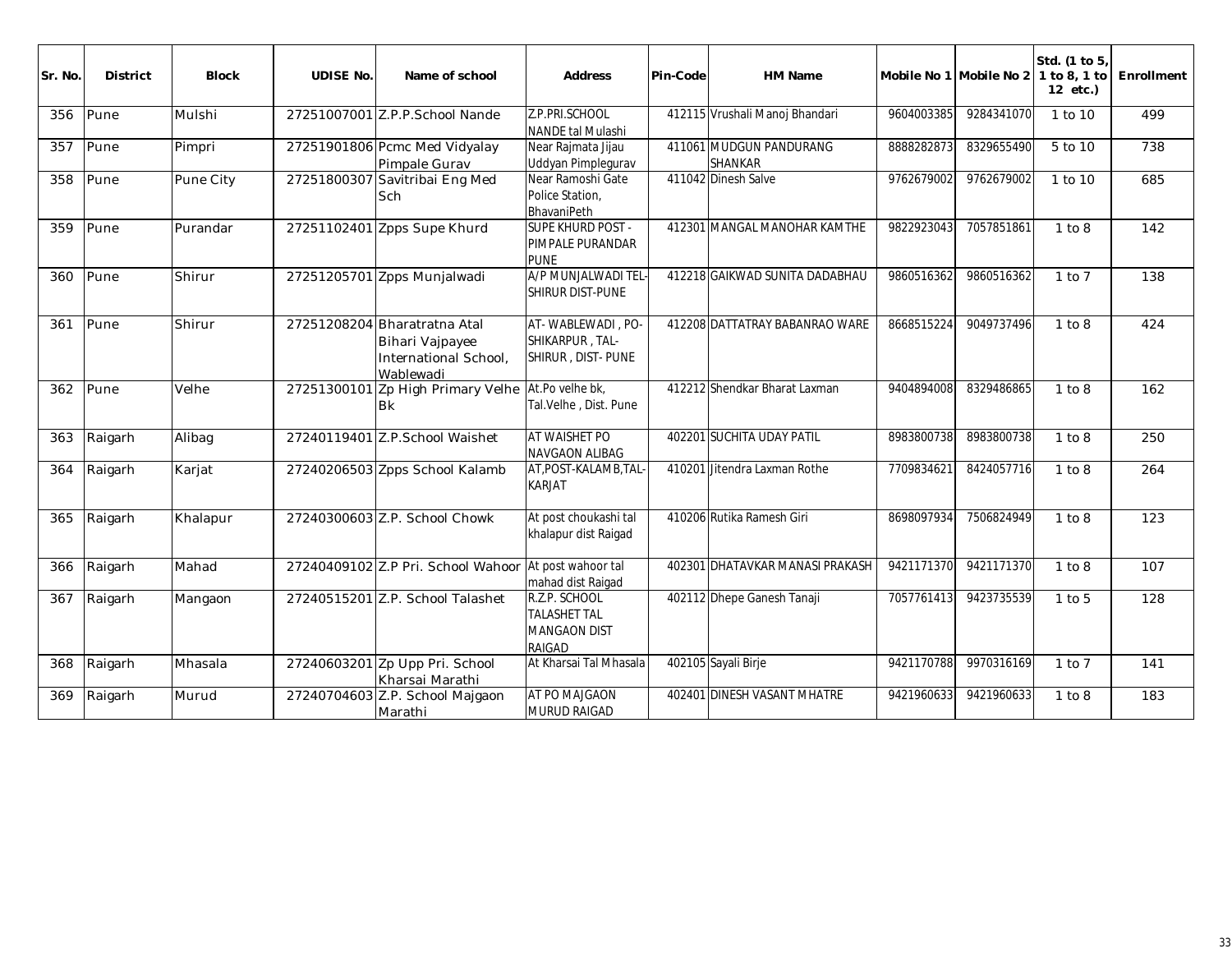| Sr. No | <b>District</b> | <b>Block</b> | <b>UDISE No.</b>        | Name of school                                                           | <b>Address</b>                                                                            | Pin-Code | HM Name                                         |            | Mobile No 1 Mobile No 2 | Std. (1 to 5)<br>1 to 8, 1 to<br>12 etc.) | Enrollment |
|--------|-----------------|--------------|-------------------------|--------------------------------------------------------------------------|-------------------------------------------------------------------------------------------|----------|-------------------------------------------------|------------|-------------------------|-------------------------------------------|------------|
| 370    | Raigarh         | Panvel       |                         | 27240813901 Z.P. School Vaveghar                                         | at waveghar tal panvel<br><b>Dist Raigad</b>                                              |          | 410207 GIRISH MADHUKAR<br>BHATKHANDE            | 9767690265 | 9767690265              | 1 to 8                                    | 317        |
| 371    | Raigarh         | Pen          |                         | 27240900501 Zp School Amtem                                              | At post Amtem ta pen<br>dis Raigad pin code<br>402107.                                    |          | 402107 YASHODA YASHAVANT PATIL                  | 9284856545 | 9284856545              | 1 to 8                                    | 203        |
| 372    | Raigarh         | Poladpur     |                         | 27241001401 Zpps School Lohare                                           | At. Po. Lohare, Tal.<br>Poladpur, Dist. Raigad                                            |          | 402303 DIXIT PRADIP NARAYAN                     | 9370028102 | 9370028102              | 1 to 8                                    | 108        |
| 373    | Raigarh         | Roha         |                         | 27241112006 Z.P Pri Central Sch<br>Kolad                                 | At/Po-Kolad, Tal-Roha<br>Dist-Raigad, 402304                                              |          | 402304 SHWETA SHRINIVAS RISBUD                  | 7276335055 | 7276335055              | 1 to 8                                    | 234        |
| 374    | Raigarh         | Shrivardhan  |                         | 27241301301 Z.P. School Vadavali<br>Mar                                  | At Vadavali mar Tal<br>Shriwardhan                                                        |          | 402403 SUDHAMATI HARISHCHANDRA<br><b>JADHAV</b> | 9403034916 | 9623391601              | 1 to 8                                    | 358        |
| 375    | Raigarh         | Sudhagad     | 27241209201             | Z.P. Pri School<br>Waghoshi                                              | AT WAGHOSHI POST<br><b>BHERAV TAL</b><br><b>SUDHAGAD</b>                                  |          | 410205 RAJESH NAMDEV JADHAV                     | 9130215370 | 7276101998              | 1 to 8                                    | 171        |
| 376    | Raigarh         | Tala         | 27241405701             | Zpps School Washi<br>Haveli                                              | AT WASHI HAVELI<br><b>POST MAJAGAON</b><br><b>TALA RAIGAD</b>                             |          | 402105 RAVINDRANATH GOVIND<br><b>PAWR</b>       | 9422356651 | 9422356651              | 1 to 8                                    | 121        |
| 377    | Raigarh         | Uran         |                         | 27241502601 Z.P. Pri School Mothi<br>Jui                                 | <b>AT POST MOTHIJUI</b><br>TAL URAN                                                       |          | 410206 sanjay jayram holkar                     | 9819466346 | 8433696965              | 1 to 8                                    | 184        |
| 378    | Ratnagiri       | Chiplun      | 27320101501             | Zilla Parishad Purn<br>Prathamik Adarsha<br>Kendra Shala Kherdi<br>No. 1 | <b>AT/POST KERDI</b><br><b>DATEWADI TALUKA</b><br><b>CHIPLUN DIST</b><br><b>RATNAGIRI</b> |          | 415604 MR. DIPAK SITARAM YADAV                  | 8484831580 | 8484831580              | 1 to 8                                    | 279        |
| 379    | Ratnagiri       | Dapoli       | 27320215901 Zpps Phansu |                                                                          | At/Po-Fansu.Tal-<br>Dapoli.Dist-Ratnagiri                                                 |          | 415711 Mr Namdeo Laxman Phalle                  | 7020191239 | 7020191239              | $1$ to $7$                                | 93         |
| 380    | Ratnagiri       | Guhagar      | 27320300801             | Bhartratna Atalbihari<br>Vajpaye International<br>School                 | ANJANWEL<br>KATALWADI<br><b>GUHAGAR</b>                                                   |          | 415703 MAMATA MAKRAND VICHARE                   | 7875643219 | 9689281658              | 1 to 8                                    | 184        |
| 381    | Ratnagiri       | Guhagar      | 27320304101             | Zpps Sakhari Agar No.                                                    | At post Sakhari Agar<br><b>Tal Guhagar Dist</b><br>Ratnagiri                              |          | 415729 PRAKASH GANAPAT NATEKAR                  | 9403801223 | 9146574645              | 1 to 8                                    | 204        |
| 382    | Ratnagiri       | Khed         |                         | 27320400501 Zpps Asaganigav No.2                                         | At Post Asagani<br>Dhadavewadi, Post-<br>Asagani Tal-khed Dist-<br>Ratnagiri              |          | 415708 Keshav Dnyanoba Mundhe                   | 9403564944 | 9850046043              | 1 to 8                                    | 95         |
| 383    | Ratnagiri       | Lanja        |                         | 27320509203 Zpps Lanja No. 5                                             | At Post Lanja Tal Lanja<br>Dist Ratnagiri                                                 |          | 416701 VIMAL VISHNU CHAVAN                      | 9421141830 | 9028451863              | 1 to 8                                    | 576        |
| 384    | Ratnagiri       | Mandangad    | 27320605901             | Zpps Nutan<br>Vidyamandir Man.                                           | AT Post Mandangad<br>Tal Mandangad Dist<br>Ratnagiri                                      |          | 415203 Narayan Nivrutti Kokate                  | 8381055667 | 8381055667              | $1$ to $5$                                | 253        |
| 385    | Ratnagiri       | Rajapur      | 27320722701             | Zpps Govt Fisheries<br>Sch Sakharinate                                   | Ap.Nate, Tal-Rajapur,<br>Dist-ratnagiri                                                   |          | 415806 DILIP DATTARAM KATHEKAR                  | 8275135831 | 9403565364              | 1 to 8                                    | 261        |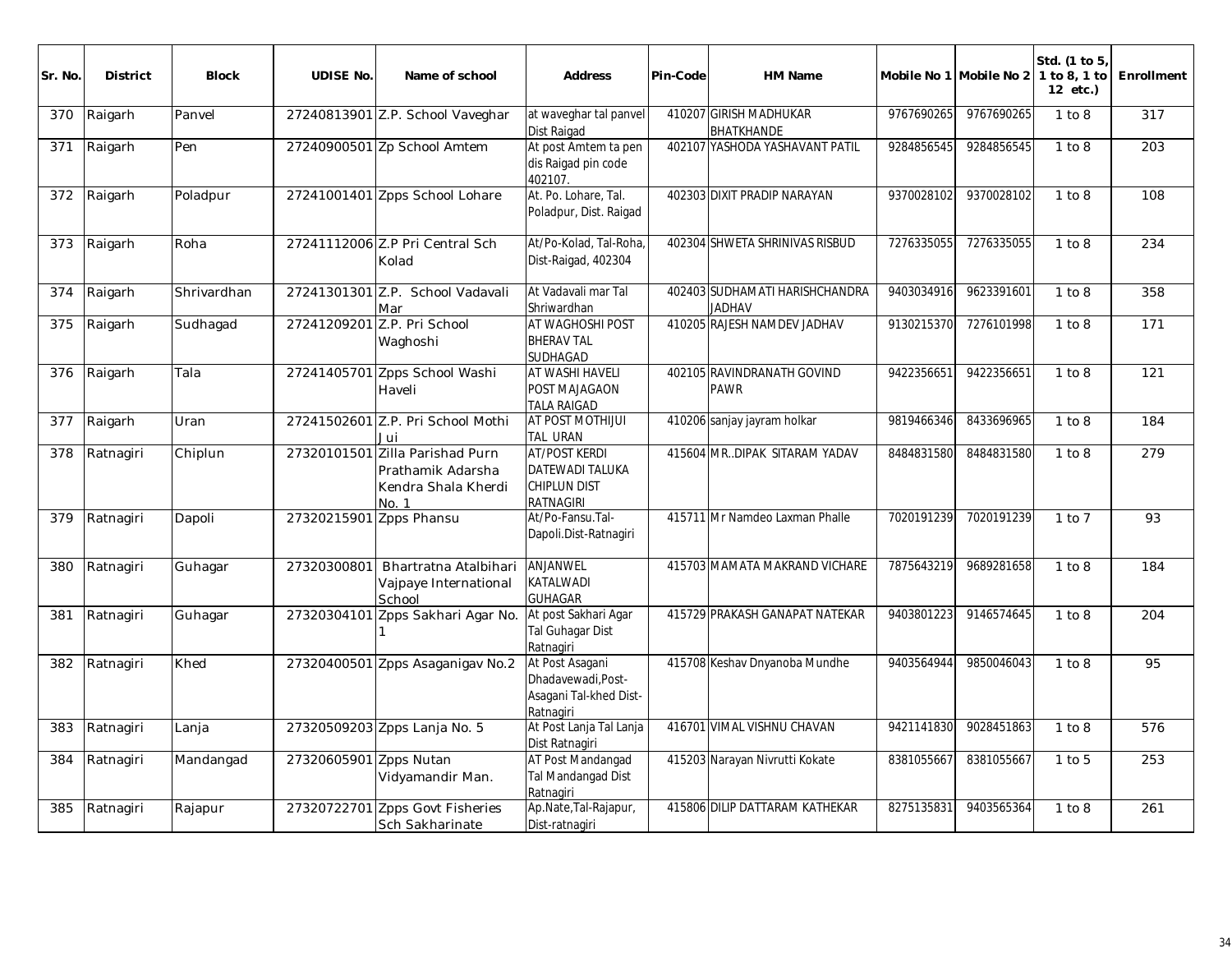| Sr. No. | <b>District</b> | <b>Block</b>    | <b>UDISE No.</b>         | Name of school                                                                           | <b>Address</b>                                                                | Pin-Code | HM Name                                     |            | Mobile No 1 Mobile No 2 | Std. (1 to 5)<br>1 to 8, 1 to<br>12 etc.) | Enrollment |
|---------|-----------------|-----------------|--------------------------|------------------------------------------------------------------------------------------|-------------------------------------------------------------------------------|----------|---------------------------------------------|------------|-------------------------|-------------------------------------------|------------|
| 386     | Ratnagiri       | Ratnagiri       |                          | 27320820127 Ratnagiri Nagar<br>Parishad School No.15<br>Damle Vidyalay                   | Jogalekar colony,<br>Maruti Mandir,<br>Nachane Road,<br>Ratnagiri.            |          | 415639 Mr. Prakash Bhikaji Jadhav           | 9421139177 | 9370284114              | 1 to 8                                    | 641        |
| 387     | Ratnagiri       | Sangmeshwar     |                          | 27320909901 Zpps Aravali No. 1                                                           | AT POST ARAAVALI TA<br><b>SANGMESHWAR</b>                                     |          | 415608 ASHOK ARJUN JAYBHAYE                 | 8605912380 | 8605912380              | 1 to 8                                    | 121        |
| 388     | Sangali         | Atpadi          |                          | 27350100606 Z.P.School Dighanchi<br>No 1                                                 | Z P P SCHOOL NO.1<br><b>DIGHANCHI</b>                                         |          | 415315 KAKASAHEB BALASAHEB<br><b>KATKAR</b> | 9860699408 | 9860699408              | $1$ to $4$                                | 188        |
| 389     | Sangali         | Jath            | 27350204307              | Z.P. Marathi<br>Jadrabobalad                                                             | A/P- JADARBOBALAD<br>TAL.- JATH DIST.-<br>SANGLI                              |          | 416413 GOVIND DHANAPPA KORE                 | 9405544987 | 7507021359              | 1 to 8                                    | 220        |
| 390     | Sangali         | Kadegaon        |                          | 27351100105 Z. P. School Newari                                                          | <b>ZP SCHOOL NEVARI</b><br>TAL-KADEGAON                                       |          | 415311 MAHAKU DHAVALE                       | 8625863818 | 8625863818              | $1$ to $7$                                | 164        |
| 391     | Sangali         | Kavathe Mahar   | 27350302401 Z. P. School | Langarpeth                                                                               | Langarpeth, Tal-<br>Kavathe<br>Mahankal, Dist-<br>Sangli, Pin Code-<br>416405 |          | 416405 SHIVAJI DHONDIBA KOLEKAR             | 9923857396 | 9923857396              | $1$ to $7$                                | 192        |
| 392     | Sangali         | Khanapur        |                          | 27350402001 Z. P. School Karave                                                          | <b>Z P SCHOOL KARANJE</b><br>TA KHANAPUR DIST<br>SANGLI                       |          | 416312 SHAHIDA YASHIN TAMBOLI               | 8308155196 | 8308155196              | $1$ to $7$                                | 146        |
| 393     | Sangali         | Miraj           |                          | 27350505601 Z.P. School Vijaynagar VIJAYNAGAR<br>(Mhaisal)                               | MHAISAL TA MIRAJ                                                              |          | 416409 SHAMGONDA GUMGONDA<br>PATIL          | 9421217998 | 9766883567              | $1$ to $7$                                | 292        |
| 394     | Sangali         | Miraj           |                          | 27350506106 Zilha Parishad School At post Arag Tal. Miraj<br>No 1 Arag<br>Miraj, Sangali |                                                                               |          | 416401 Hari Parsharam Gavade                | 9011116046 | 9011116046              | 1 to 8                                    | 498        |
| 395     | Sangali         | Palus           | 27350601101 Z. P. Schhol | Dhangaon(Tavadarwad   PALUS DIST-SANGLI                                                  | A/P-DHANGAON TAL-                                                             |          | 416303 SANJAY PARASHURAM<br><b>DONGARE</b>  | 9421131635 | 9421131635              | $1$ to $7$                                | 140        |
| 396     | Sangali         | Sangli Miraj Ku |                          | 27351001708 Miraj H-School, Miraj                                                        | Dr.Babasaheb<br>Ambedkar Road<br>Jawahar Chowk miraj                          |          | 416410 MOHAN KRISHNARAO<br>SURYAWANSHI      | 9923968254 | 9420792694              | 5 to 10                                   | 885        |
| 397     | Sangali         | Shirala         |                          | 27350701501 Z.P.School. Karungali.                                                       | AT POST KARUNGALI<br>TAL SHIRALA DIST<br>SANGLI PIN 415415                    |          | 415415 Bhimrao Rajaram Salunkhe             | 9503809782 | 9503809782              | $1$ to $7$                                | 126        |
| 398     | Sangali         | Tasgaon         |                          | 27350804801 Z.P School Borgaon                                                           | A/P-BORGAON, TAL-<br><b>TASGAON DIST-</b><br>SANGLI                           |          | 416312 PRABHAKAR PARASU TIRMARE             | 9860446195 | 9860446195              | 1 to 8                                    | 454        |
| 399     | Sangali         | Tasgaon         | 27350806001 Z.P.School   | Kavtheekand<br>No.1, Tasgaon, Sangali                                                    | <b>AT POST</b><br>KAVATHEEKAND TAL<br>TASGAON DIST SANGLI                     |          | 416307 NAVNATH BRUHASPATI POL               | 9665830388 | 7709806438              | 1 to 8                                    | 381        |
| 400     | Sangali         | Walwa           |                          | 27350908101 Z.P.School Bavchi                                                            | <b>BAVCHI TAL WALWA</b><br><b>DIST SANGALI</b>                                |          | 416301 RAJANI VIJAYSING THORAT              | 9860522381 | 8421421089              | $1$ to $4$                                | 233        |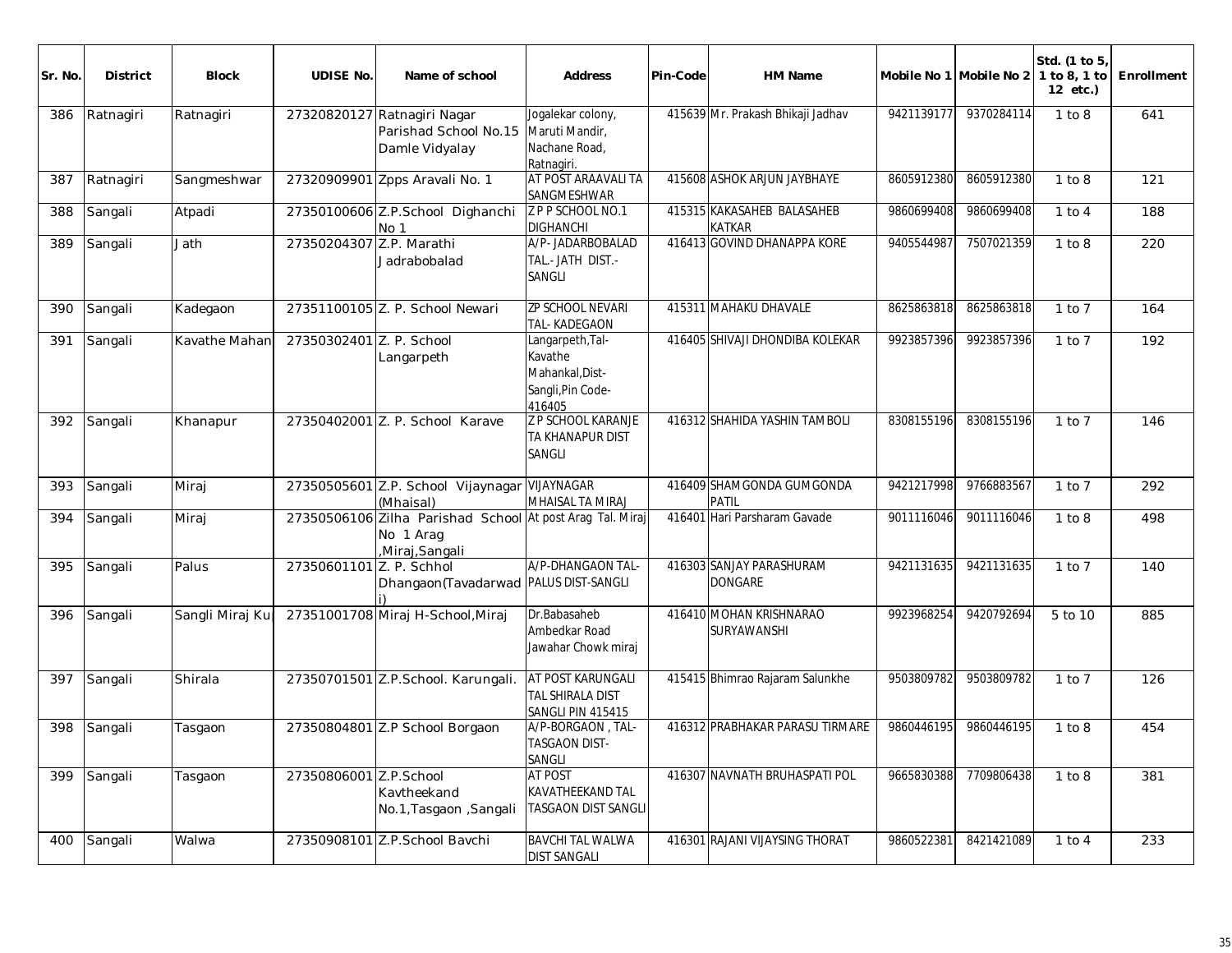| Sr. No. | <b>District</b> | <b>Block</b>  | <b>UDISE No.</b>          | Name of school                                          | Address                                                        | Pin-Code | HM Name                                           |            | Mobile No 1 Mobile No 2 1 to 8, 1 to | Std. (1 to 5,<br>12 etc.) | Enrollment |
|---------|-----------------|---------------|---------------------------|---------------------------------------------------------|----------------------------------------------------------------|----------|---------------------------------------------------|------------|--------------------------------------|---------------------------|------------|
| 401     | Satara          | Jaoli         |                           | 27310116802 Z.P.Ps. Medha                               | At/Post - Medha Tal -<br>Jaoli Dist - Satara                   |          | 415012 SURESH SHIVRAM SHELAR                      | 9423264249 | 9404645633                           | $1$ to $7$                | 635        |
| 402     | Satara          | Karad         | 27310220801 Z. P. Primary | School, Kolewadi                                        | A/P-KOLEWADI TAL-<br>KARAD DIST-SATARA                         |          | 415103 WAGH SHARDA BAJIRAO                        | 9823810993 | 9823810993                           | $1$ to $7$                | 203        |
| 403     | Satara          | Karad         |                           | 27310216301 Z. P. School Khodashi                       | zilla parishad primary<br>school khodashi                      |          | 415124 Patil Vimal Mohan                          | 8600510952 | 7057288540                           | $1$ to $7$                | 222        |
| 404     | Satara          | Karad         |                           | 27310215001 Z.P.Primary School,<br>Tulsan, Tal.- Karad, | AT POST TULSAN<br>TAL.KARAD<br><b>DIST.SATARA</b>              |          | 415111 KUMBHAR VISHWANATH<br><b>RAMCHANDRA</b>    | 8999987213 | 9922275339                           | $1$ to $7$                | 248        |
| 405     | Satara          | Karad         |                           | 27310212201 Z. P. Primary School,<br>Wagheshwar         | At-Wagheshwar, Post-<br>Masur, Tal-Satara, Dist-<br>Satara     |          | 415106 Mrs.Shevale Mangal Mohan                   | 9028030575 | 9028030575                           | 1 to 8                    | 460        |
| 406     | Satara          | Karad         |                           | 27310201901 Z.P.Cpschool, Pember                        | ZPPS Pembar Tal karad<br>DIst - Satara                         |          | 415014 Rajshri Milind Todkar                      | 9763977161 | 9763488841                           | $1$ to $7$                | 174        |
| 407     | Satara          | Khandala      |                           | 27310503601 Zpps Shindewadi                             | At .Post Shindewadi<br>Tal.Khandala<br>Dist.Satara             |          | 412801 Mohan Anant Deshapande                     | 9767585350 | 9822060683                           | $1$ to $7$                | 292        |
| 408     | Satara          | Khandala      |                           | 27310501401 Z.P.Cps Khandala                            | zpps khandala Tal<br>Khandala, Dist Satara                     |          | 412802 UDESH BAPURAO GAIKWAD                      | 9923045238 | 7507973384                           | $1$ to $7$                | 434        |
| 409     | Satara          | Khatav        |                           | 27310405901 Z.P. Cps Kuroli(Sidhe)                      | A/P-KUROLI, TAL-<br>KHATAV, DIST-SATARA<br>415527              |          | 415527 VISHVAMBHAR KRISHNARAO<br><b>RANANWARE</b> | 9881957977 | 9881957977                           | $1$ to $4$                | 200        |
| 410     | Satara          | Khatav        |                           | 27310410505 Shaskiya Vidya<br>Niketan                   | SHASKIYA<br>VIDYANIKETAN<br>PUSEGAON TAL<br>KHATAV DIST SATARA |          | 415502 SHRI BABAN MARUTI VASEKAR                  | 9422690340 | 9422690340                           | 6 to 10                   | 54         |
| 411     | Satara          | Koregaon      |                           | 27310303201 Z.P.Ps. Ekambe                              | AT POST-EKAMBE TAL<br>KOREGAON DIST-<br>SATARA                 |          | 415501 BHARATI RAJENDRA ZANJURNE                  | 8380813057 | 8380813057                           | $1$ to $7$                | 224        |
| 412     | Satara          | Koregaon      |                           | 27310314001 Z.P.CPS. Sonke                              | A/P-SONAKE TAL-<br>KOREGAON DIST-<br>SATARA                    |          | 415525 ASHOK RAKHAMAJI ANPAT                      | 9922173395 | 9922149891                           | $1$ to $7$                | 138        |
| 413     | Satara          | Mahabaleshwar |                           | 27310600701 Zpps Metgutad                               | Metgutad Tal<br>Mahabaleshawar                                 |          | 412806 JAYSHREE YASHWANT SHINDE                   | 9689782108 | 9284437655                           | $1$ to $7$                | 215        |
| 414     | Satara          | Man           |                           | 27310709813 Zpps Virkarwadi                             | AT VIRKARWADI POST<br>PULKOTI TAL MAN<br><b>DIST SATARA</b>    |          | 415509 SUSHIL SHIVDAS TRIGUNE                     | 9421121447 | 9284664553                           | $1$ to $7$                | 152        |
| 415     | Satara          | Patan         | 27310818901 Z.P.Primary   | School, Mhavashi                                        | AT/PO-Mhavashi Tal-<br>Patan Dist-Satara                       |          | 415206 KUMBHAR PRAMILA VILAS                      | 9158296482 | 8805441499                           | $\overline{1}$ to 4       | 162        |
| 416     | Satara          | Phaltan       |                           | 27310902201 Z.P.Cps.Taradgoan                           | A/p Taradgoan Tal-<br>Phaltan Dist-Satara                      |          | 415528 SHOBHA GOPALRAO GAIKWAD                    | 9503210308 | 9503210308                           | $1$ to $7$                | 210        |
| 417     | Satara          | Satara        |                           | 27311018301 Zpps Kshetra Mahuli                         | a/p kshetramahuli<br>,taluka/dist. satara                      |          | 415003 TAWARE SHIVAJI KRISHNRAO                   | 9423338489 | 9604807967                           | $1$ to $7$                | 155        |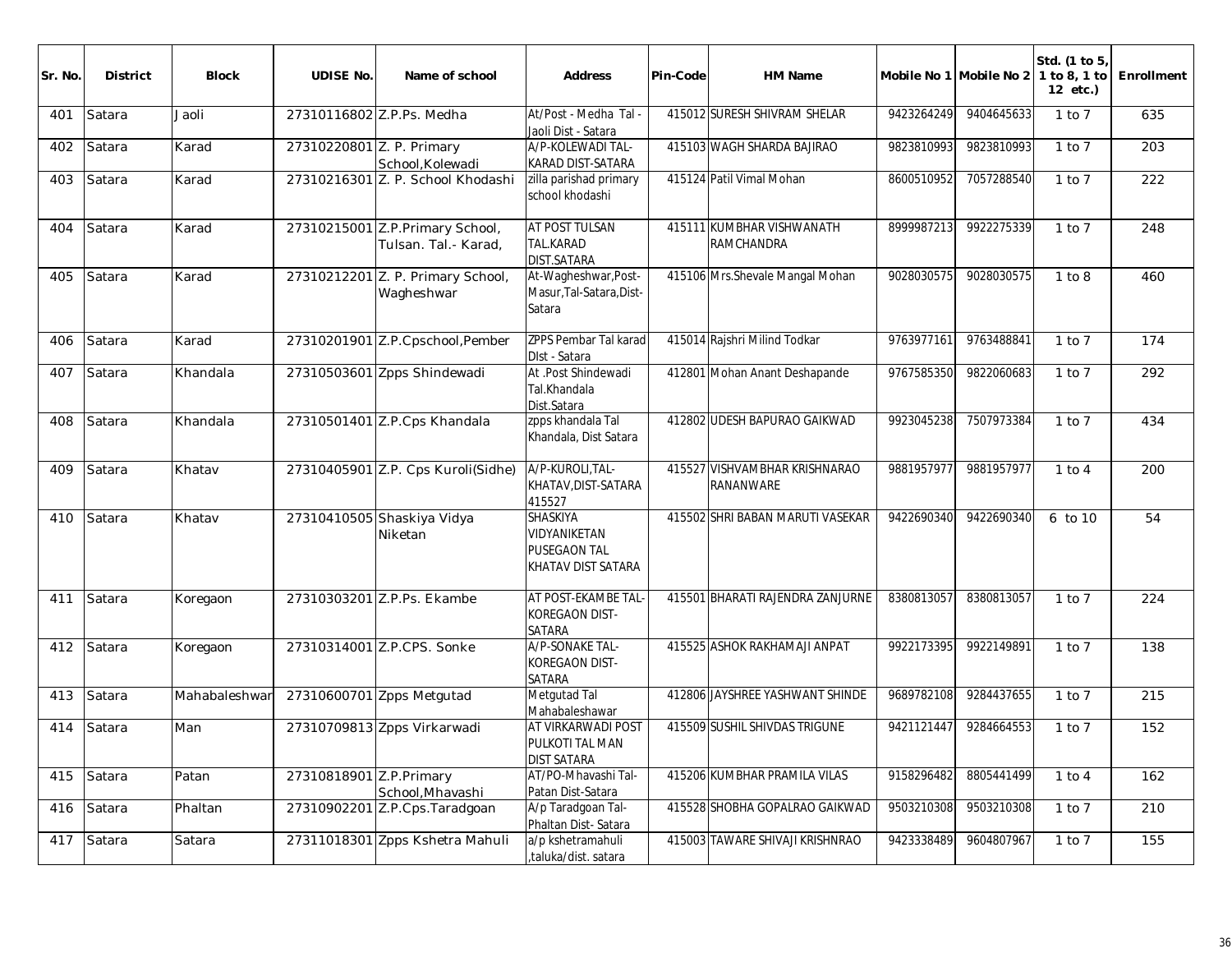| Sr. No | <b>District</b> | <b>Block</b> | <b>UDISE No.</b> | Name of school                                                                                   | <b>Address</b>                                                                           | Pin-Code | <b>HM Name</b>                            |            | Mobile No 1 Mobile No 2 | Std. (1 to 5<br>1 to 8, 1 to<br>12 etc.) | Enrollment |
|--------|-----------------|--------------|------------------|--------------------------------------------------------------------------------------------------|------------------------------------------------------------------------------------------|----------|-------------------------------------------|------------|-------------------------|------------------------------------------|------------|
| 418    | Satara          | Satara       |                  | 27311008101 Z P School Apshinge (<br>Militari)                                                   | at post apshinge<br>military tal dist satara                                             |          | 415518 JAMELA RAJU BAGWAN                 | 9823886617 | 9823886617              | 1 to 8                                   | 402        |
| 419    | Satara          | Satara       |                  | 27311001902 Z.P.P.School.Varne                                                                   | at post varne taluka<br>and district satara                                              |          | 415019 awasare arvind                     | 9075268825 | 9881864733              | $1$ to $7$                               | 271        |
| 420    | Satara          | Satara       |                  | 27311014401 Z.P. Primarary<br>School, Angapur No 1                                               | Near gram panchyat,<br>angapur, A/P-<br>Angapur, Tq.DIST-<br>Satara. PIN- 415019         |          | 415019 KANASE RUKMINI<br>MUKUNDRAO        | 9637694005 | 9637694005              | $1$ to $7$                               | 262        |
| 421    | Satara          | Wai          |                  | 27311112601 Z P Primary School<br>Shirgoan                                                       | AT/POST-SHIRGAON<br>TAL-WAI DIST-SATARA                                                  |          | 412803 RAMCHANDRA EKNATH TIKE             | 9763246671 | 9763246671              | $1$ to $7$                               | 248        |
| 422    | Satara          | Wai          |                  | 27311100901 Z.P.Pry School<br>Bavdhan                                                            | Bavdhan Tal Wai Dist<br>Satara                                                           |          | 412804 SASANE SUNITA PRAKASH              | 9422848665 | 8830010584              | $1$ to $7$                               | 404        |
| 423    | Satara          | Wai          | 27311102701      | Bharat Ratna Atal<br><b>Bihari Vajpeyee</b><br>International<br>Z.P.Upper Pri.School,<br>Bopardi | At.Post.Bopardi Near<br>DattaMandir                                                      |          | 412803 JADHAV SAMBHAJI DINKAR             | 8623093533 | 8623093533              | $1$ to $7$                               | 498        |
| 424    | Satara          | Man          |                  | 27310710201 ZP.Pri School Panyan                                                                 | <b>AT PANVAN POST</b><br>PULKOTI TAL MAN<br><b>DIST SATARA</b>                           |          | 415509 parwati keru shinde                | 9657319004 | 9657319004              | $1$ to $7$                               | 232        |
| 425    | Satara          | Phaltan      |                  | 27310901501 ZP Pri. School Mazeri<br>(Punarwasti)                                                | A/P MAZERI TAL<br>PHALTAN DIST<br><b>SATARA</b>                                          |          | 415523 ADAKE SUSHAMA POPAT                | 9623913484 | 9623913484              | $1$ to $5$                               | 175        |
| 426    | Sindhudurg      | Devgad       |                  | 27330102301 Zpps Jamsande No.1                                                                   | AT POST Jamsande<br>.Tal Deogad Dist<br>Sindhudura                                       |          | 416612 VINAYA VIJAY SATARDEKAR            | 8275793970 | 8275793970              | 1 to 8                                   | 214        |
| 427    | Sindhudurg      | Dodamarg     |                  | 27330204702 Zpps Shri Sateri<br>Zpkendrasala Sateli<br>Bhedashi                                  | <b>AT POST SATELI</b><br><b>BHAEDSHITAL</b><br><b>DODAMARG DIST</b><br><b>SINDHUDURG</b> |          | 416530 POONAM VISHNU PALAV                | 9423818858 | 8275356763              | 1 to 8                                   | 93         |
| 428    | Sindhudurg      | Kankavli     |                  | 27330306101 Zpps Kharepatan No. 1                                                                | SHIVAJIPETH<br>KHAREPATHAN.TAL -<br><b>KANKAVLI DIST-</b><br><b>SINDHUDURG</b>           |          | 416703 Shri.Pradeep Dattaram<br>Sravankar | 9423300368 | 9423300368              | 1 to 8                                   | 116        |
| 429    | Sindhudurg      | Kudal        |                  | 27330409101 Zpps Pavashi No.1                                                                    | <b>AT POST PAWSHI TAL-</b><br><b>KUDAL</b>                                               |          | 416520 RESHMA RAMCHANDRA TELI             | 9403558886 | 9404162446              | 1 to 8                                   | 112        |
| 430    | Sindhudurg      | Malvan       |                  | 27330500304 ZPPS ACHARE NO.1                                                                     | <b>ZPPS ACHARE NO 1</b><br><b>TAL MALVAN DIST</b><br><b>SINDHUDURG</b>                   |          | 416614 SMITA SADASHIV JOSHI               | 9421144362 | 9421144362              | 1 to 8                                   | 105        |
| 431    | Sindhudurg      | Sawanwadi    |                  | 27330601501 Z.P.P.S. Charathe                                                                    | AT POST- CHARATHE.<br>TAL-SAWANTWADI,<br><b>DIST-SINDHUDURG</b>                          |          | 416510 VARSHA VIJAY DESAI                 | 9421148872 | 9421148872              | 1 to 8                                   | 155        |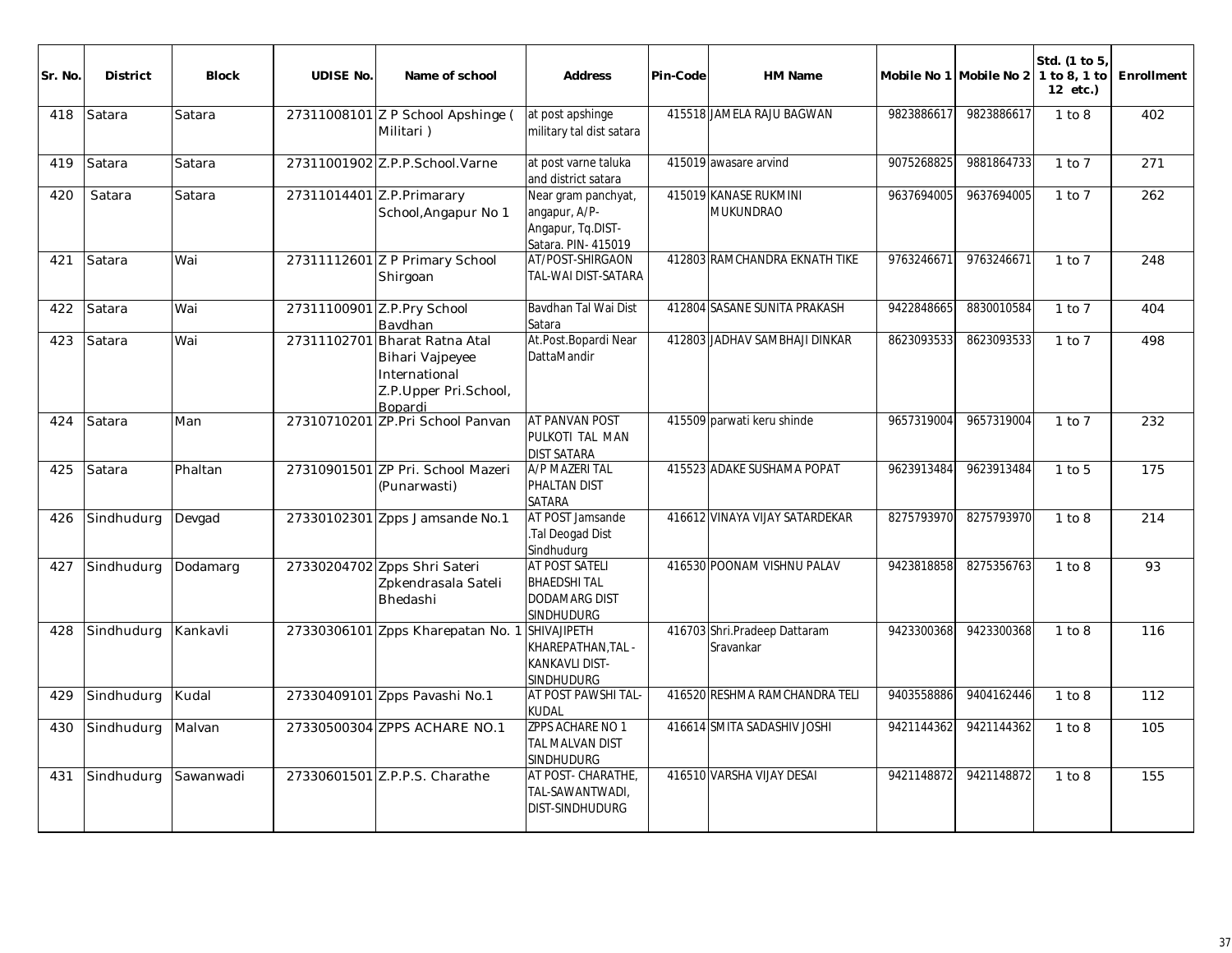| Sr. No. | <b>District</b> | <b>Block</b> | <b>UDISE No.</b> | Name of school                   | <b>Address</b>                           | Pin-Code | HM Name                     |            | Mobile No 1 Mobile No 2 | Std. (1 to 5,<br>$1$ to 8, 1 to<br>12 etc.) | Enrollment |
|---------|-----------------|--------------|------------------|----------------------------------|------------------------------------------|----------|-----------------------------|------------|-------------------------|---------------------------------------------|------------|
| 432     | Sindhudurg      | Vaibhavwadi  |                  | 27330703002 Zpps Lore Helewadi   | A/P - LORE NO.2<br><b>HELEWADI TAL -</b> |          | 416614 SUNIL VASUDEV CHAVAN | 9405359076 | 9405359076              | 1 to 8                                      | 82         |
|         |                 |              |                  |                                  | VAIBHAVWADI DIST -                       |          |                             |            |                         |                                             |            |
|         |                 |              |                  |                                  | <b>SINDHUDURG</b>                        |          |                             |            |                         |                                             |            |
| 433     | Sindhudurg      | Vengurle     |                  | 27330806201 Zpps Ubhadanda No. 1 | I zpps ubhadanda no 1                    |          | 416516 Zilu Mahadev Ghadi   | 9421235041 | 9421235041              | 1 to 8                                      | 113        |
|         |                 |              |                  |                                  | school, Ubhadanda                        |          |                             |            |                         |                                             |            |
|         |                 |              |                  |                                  | Sidhdeshvarwadi Tal                      |          |                             |            |                         |                                             |            |
|         |                 |              |                  |                                  | Vengurla Dist                            |          |                             |            |                         |                                             |            |
|         |                 |              |                  |                                  | Sindhudurga                              |          |                             |            |                         |                                             |            |
| 434     | Sindhudurg      | Vengurle     |                  | 27330800201 Zpps Adeli No.1      | zpps adeli no 1, At-                     |          | 416516 BHIVA KESHAV SAWANT  | 9422967996 | 9421260575              | 1 to 8                                      | 110        |
|         |                 |              |                  |                                  | Adeli, Post - Adeli, tal-                |          |                             |            |                         |                                             |            |
|         |                 |              |                  |                                  | Vengurle dist                            |          |                             |            |                         |                                             |            |
|         |                 |              |                  |                                  | sindhudurg                               |          |                             |            |                         |                                             |            |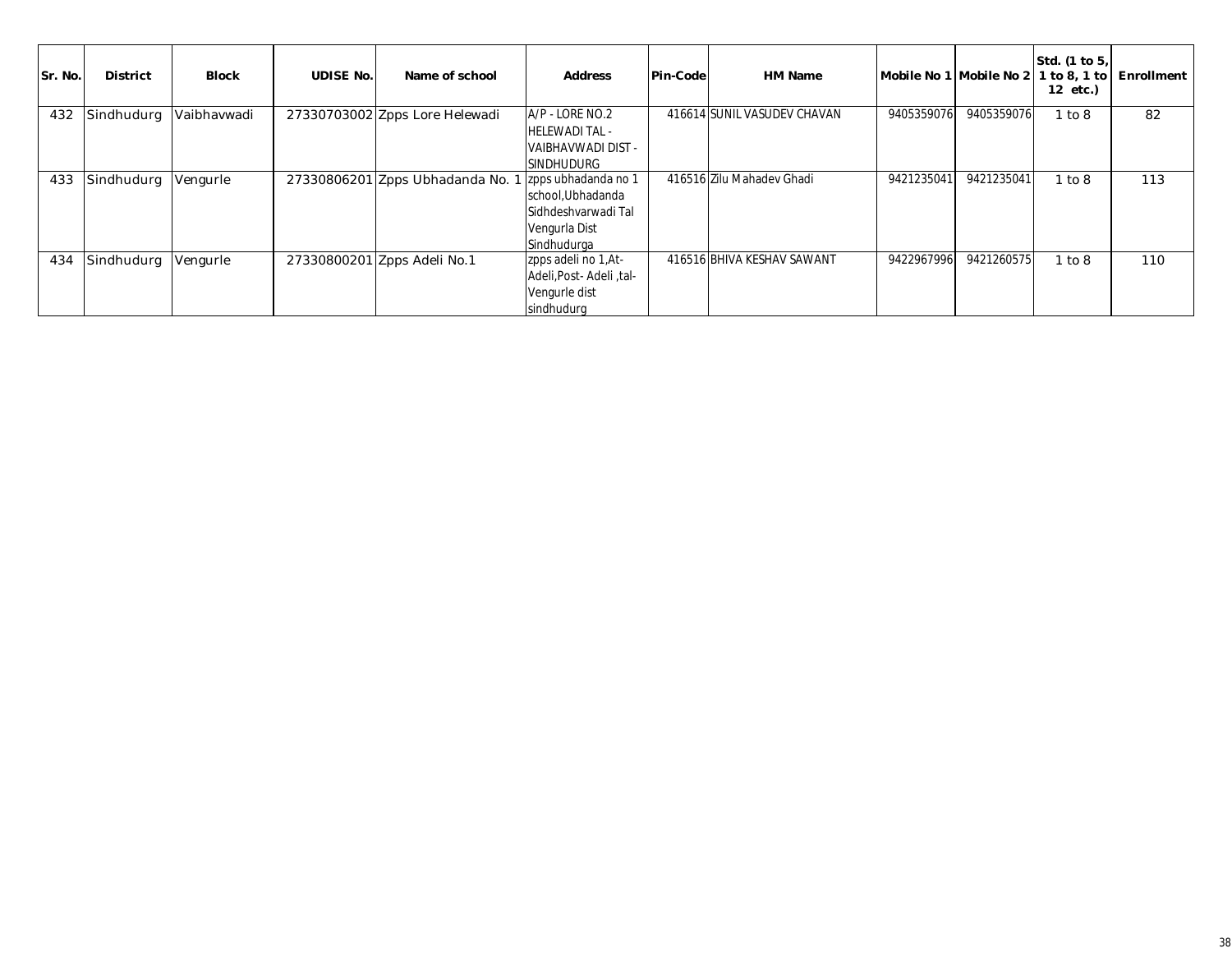| Sr. No. | <b>District</b> | <b>Block</b>          | <b>UDISE No.</b>         | Name of school                                          | <b>Address</b>                                                             | Pin-Code | HM Name                                       |            | Mobile No 1 Mobile No 2 | Std. (1 to 5)<br>1 to 8, 1 to<br>12 etc.) | Enrollment |
|---------|-----------------|-----------------------|--------------------------|---------------------------------------------------------|----------------------------------------------------------------------------|----------|-----------------------------------------------|------------|-------------------------|-------------------------------------------|------------|
| 435     | Solapur         | Akkalkot              | 27300111302 Zpps Marathi | Satandudhani                                            | A/P SATANDUDHANI<br><b>TAL AKKALKOT</b>                                    |          | 413216 SAYABANAPPA RUDRAPPA<br><b>GANGADE</b> | 9421044269 | 9405233406              | $\overline{1}$ to 7                       | 226        |
| 436     | Solapur         | Barshi                |                          | 27300208001 Zpps Manegaon                               | AT-MANEGAON TAL-<br><b>BARSHI DIST-SOLAPUR</b>                             |          | 413402 GHODAKE R N                            | 9423537612 | 9423537612              | $1$ to $7$                                | 183        |
| 437     | Solapur         | Karmala               |                          | 27300311701 Zpps Washimbe                               | at washimbe po<br>washimbe ta karmala<br>dist solapur                      |          | 413206 Durande Vilas Kalyan                   | 7620646497 | 8080760450              | $1$ to $7$                                | 242        |
| 438     | Solapur         | Madha                 |                          | 27300405606 Zpps Madha No-1                             | AT POST MADHA TAL<br><b>MADHA DIST</b><br><b>SOLAPUR</b>                   |          | 413209 PRADEEPKUMAR GANGADHAR<br>CHAVARE      | 9423537176 | 9423537176              | $1$ to $7$                                | 273        |
| 439     | Solapur         | Malshiras             |                          | 27300505811 Zpps Adarsh Pri<br>Mahalung                 | Mahalung<br>Tal.Malshiras                                                  |          | 413112 RAMESH SHIVRAM BALKATE                 | 9423335858 | 9922817799              | $1$ to $7$                                | 304        |
| 440     | Solapur         | Mangalwedha           |                          | 27300601501 Zpps Dhavlus                                | dhavalas<br>tal.mangalwedha<br>dist.solapur                                |          | 413305 Jadhav Suryakant Bapurav               | 9890862134 | 9921895385              | 1 to 8                                    | 189        |
| 441     | Solapur         | Mohol                 | 27300706503 Zpps Papari  |                                                         | At Po Papari Tal<br>Mohol Dist Solapur                                     |          | 413324 Shrikant Krushnaji Khatal              | 9423987705 | 9423987705              | $1$ to $7$                                | 603        |
| 442     | Solapur         | Pandharpur            | 27300806702 Zpps Ranzani |                                                         | Ranzani Tal-<br>Pandharpur                                                 |          | 413304 KAMBALE ANIL DARIBA                    | 9922834189 | 9405322191              | $1$ to $7$                                | 350        |
| 443     | Solapur         | Sangola               |                          | 27300906401 Zpps Mahud Bk.                              | <b>MAHUD BK TAL</b><br>SANGOLA DIST<br><b>SOLAPUR</b>                      |          | 413306 VISHWANATH MAHADEO<br><b>JADHAV</b>    | 9921627342 | 9921627342              | $1$ to $7$                                | 412        |
| 444     | Solapur         | Solapur North         |                          | 27301000701 Zpps Bibi Darfal                            | Darfal bibi, Tal- North<br>Solapur, Dist-Solapur-<br>413222                |          | 413222 RAMAKANT SHERJALE                      | 9850764265 | 9960744495              | $1$ to $4$                                | 195        |
| 445     | Solapur         | Solapur South         |                          | 27301101801 Zpps Boramani<br>Marathi                    | boramani south<br>solapur                                                  |          | 413002 SHRI SHINDE D.M.                       | 9860643042 | 9860643042              | $1$ to $4$                                | 338        |
| 446     | Solapur         | Solapur Urc-1         |                          | 27301202501 M.N.C. Urdu Boys No--                       | 1919, Ravivar Peth<br>Solapur                                              |          | 413002 KHAN BILQUESBANU SALIM                 | 8421097969 | 8805989832              | $1$ to $7$                                | 152        |
| 447     | Solapur         | Solapur Urc-2         |                          | 27301301914 S.M.N.C.Prashala No.1<br>Camp               | south sadar bazar<br>lashakar                                              |          | 413003 Mote chandrakant Revansiddh            | 9405841984 | 9922620928              | 8 to 10                                   | 270        |
| 448     | Thane           | Ambernath             |                          | 27211504501 K.B.N.P. Urdu School,<br>Kulgaon            | <b>GANDHI CHOWK</b><br>KULGAON,                                            |          | 421503 Kaiser jahan khalil shaikh             | 9766996500 | 9766996500              | 1 to 8                                    | 281        |
| 449     | Thane           | <b>Bhivandi Mnc-I</b> |                          | 27210200505 B.N.C.M.C.S.No.86                           | Near Huda Masjid Bala<br>compound                                          |          | 421302 MULLA MASOOM GULZAR                    | 8237337674 | 9579974033              | 1 to 8                                    | 1022       |
| 450     | Thane           | Bhiwandi              |                          | 27210105501 Z. P. School, Kawad                         | AT KAWAD POST<br><b>ANGAON TAL</b><br><b>BHIWANDI DIST</b><br><b>IHANE</b> |          | 421302 RAJKUMAR RAGHUNATH PATIL               | 8446353348 | 8446353348              | 1 to 8                                    | 222        |
| 451     | Thane           | Kalyan                |                          | 27210509801 Z.P.School Pimpari                          | Z p school pimpari<br>kendra dahisar TAL<br>KALYAN DIST THANE              |          | 400612 HARIBA MAHADEV CHOUGULE                | 8425015994 | 8425015994              | $1$ to $7$                                | 728        |
| 452     | Thane           | Kalyan Dombivl        |                          | 27210608702 Mnc School No.86/2<br>Hindi School Dombivli | Fatehali road behind<br><b>KDMC</b><br>office, Dombivali, east             |          | 421201 KUSUM ASHOK KHOIYA                     | 7021993216 | 9082487303              | $1$ to $7$                                | 386        |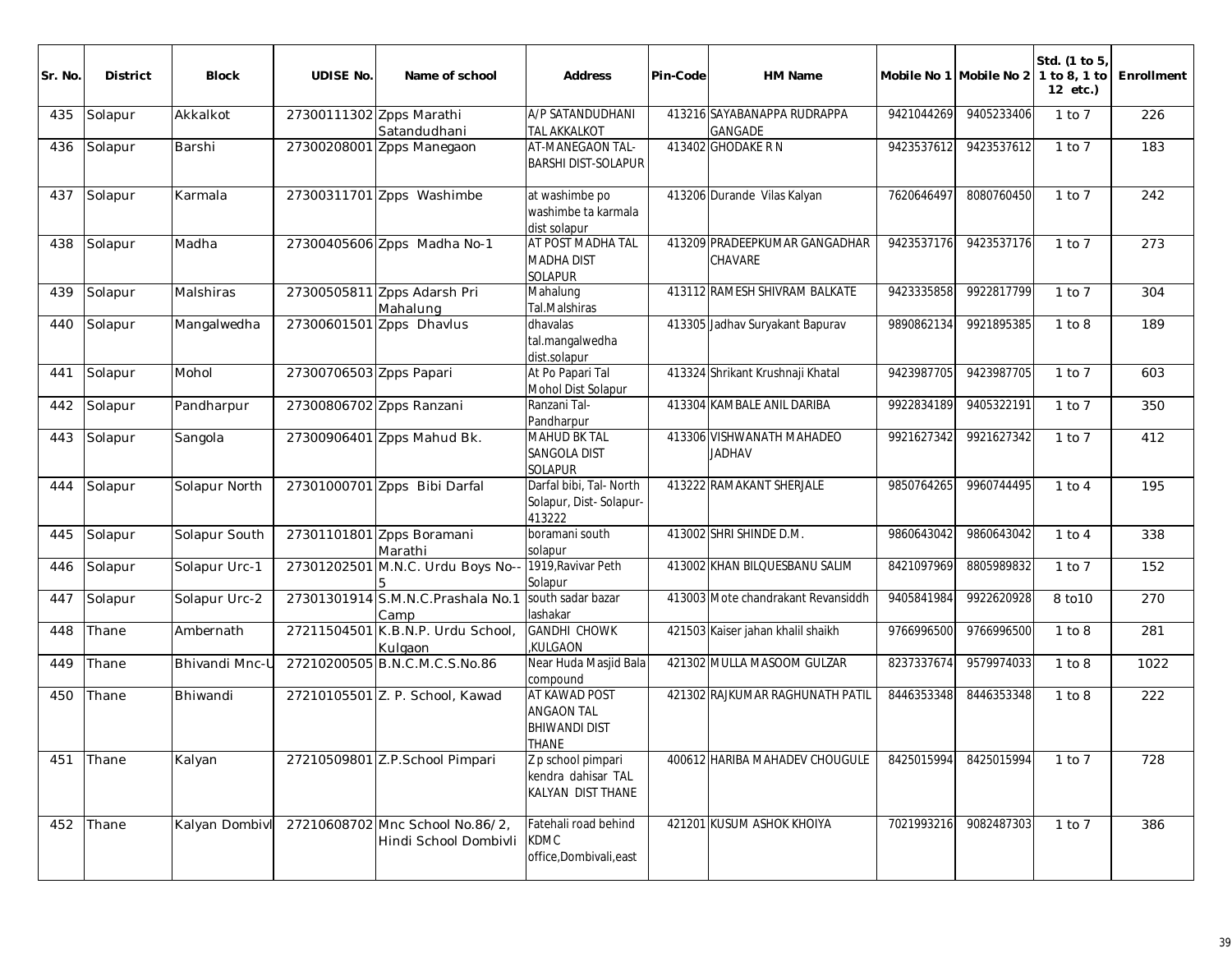| Sr. No. | <b>District</b> | <b>Block</b>   | <b>UDISE No.</b>        | Name of school                                                                                  | <b>Address</b>                                                                          | Pin-Code | <b>HM Name</b>                              |            | Mobile No 1 Mobile No 2 | Std. (1 to 5)<br>1 to 8, 1 to<br>12 etc.) | Enrollment      |
|---------|-----------------|----------------|-------------------------|-------------------------------------------------------------------------------------------------|-----------------------------------------------------------------------------------------|----------|---------------------------------------------|------------|-------------------------|-------------------------------------------|-----------------|
| 453     | Thane           | Mira Bhayandar |                         | 27210700507 K.M.U.P.S.No.04, Kashi KASHI GAON KASHI                                             | <b>MIRA</b>                                                                             |          | 401104 MEGHA VARTAK                         | 9029140619 | 9029140619              | 1 to 8                                    | 1024            |
| 454     | Thane           | Murbad         | 27210913801             | Zpps Shirwali                                                                                   | AT-SHIRVALI.POST-TAL-<br>MURBAD.DIST-<br>THANE.PIN-421401                               |          | 421401 SHIVRAM RAMCHANDRA<br><b>JBALE</b>   | 8308669888 | 8308669888              | 1 to 8                                    | 227             |
| 455     | Thane           | Shahapur       |                         | 27211203601 Bharat Ratna Atal<br>Bihari Vajpei<br>International School<br>Z.P.School, Khardi No | At.post khardi Tal-<br>shahapur                                                         |          | 421601 SUDHIR PUNDLIK BHOIR                 | 9422675435 | 9422675435              | $1$ to $5$                                | 264             |
| 456     | Thane           | Ulhasnagar- Ur |                         | 27211606401 M.N.P.School No. 25<br>Ulh.3                                                        | opposite santu<br>building station road<br>Ulhasnagar 3                                 |          | 421003 GARGI SANJAY CHATURVEDI              | 9860378151 | 9860378151              | $1$ to $7$                                | 255             |
| 457     | Wardha          | Arvi           |                         | 27080107001 Z.P. Up. Pri. School<br>Rasulabad                                                   | AT.PO. RASULABAD<br>TA.ARVI<br>DIST.WARDHA                                              |          | 442302 VANDANA RAMESH THAKARE               | 9860229044 | 9860229044              | 1 to 8                                    | 264             |
| 458     | Wardha          | Ashti          |                         | 27080200301 Z. P. Up. Pri. School<br>Thar                                                       | AT THAR POST TAH<br>ASHTI DIST WARDHA                                                   |          | 442202 SUREKHA SUDHAKAR<br><b>GANJUDDE</b>  | 9823860078 | 9823860078              | $1$ to $8$                                | 102             |
| 459     | Wardha          | Deoli          |                         | 27080302701 Zpups Aadegaon                                                                      | AT ADEGAON POST<br><b>GAUL TAH DEOLI DIST</b><br><b>WARDHA</b>                          |          | 442101 RAJKUMAR BHAURAO<br><b>GAURKHEDE</b> | 9637962644 | 9637962644              | 1 to 8                                    | 171             |
| 460     | Wardha          | Hinganghat     |                         | 27080403001 Z.P. Up.Pri. School<br>Nandgaon                                                     | zpschoolnandgaon<br>nandgaon                                                            |          | 442301 REKHA KAPSE                          | 9823890301 | 9823890301              | 1 to 8                                    | 199             |
| 461     | Wardha          | Karanja        |                         | 27080508701 Z. P. Up. Pri. School<br>Sawali Khu                                                 | sawali khu karanja<br>wardha                                                            |          | 442203 DHANRAJ JANRAO HINGWE                | 9763798445 | 9763798445              | 1 to 8                                    | 105             |
| 462     | Wardha          | Samudrapur     | 27080608801             | Z.P.Upp.Primary<br>School Mangrul                                                               | Z P School Mangrul At<br>Mangrul Tal<br>Samudrapur Dist<br>Wardha                       |          | 442305 YOGESHWAR PETKAR                     | 9922224947 | 9923061150              | $1$ to $7$                                | $\frac{125}{ }$ |
| 463     | Wardha          | Seloo          |                         | 27080700101 Zpups Chanaki<br>(Kopara)                                                           | jilha parishad upper<br>primary school chanki<br>post kopra tah. seloo<br>distr. wardha |          | 442102 DEVKI MADHUKAR DALVI                 | 9049088551 | 9049088551              | 1 to 8                                    | 105             |
| 464     | Wardha          | Wardha         |                         | 27080800201 Z.P.Kendriy School<br>Anii(Mothi)                                                   | At post Anji Taluka<br>Dist Wardha                                                      |          | 442001 Vidhya Ingole                        | 7385171064 | 7385171064              | $1$ to $4$                                | 183             |
| 465     | Washim          | Karanja Lad    |                         | 27060103701 Zpps Urdu Kamagaon                                                                  | AT.PO.KAMARGAON<br>TO.KARANJA DIST.<br><b>WASHIM</b>                                    |          | 444110 SYED KALEEM SYED NASEER              | 9372737438 | 9372737438              | 1 to 8                                    | 291             |
| 466     | Washim          | Malegaon       | 27060208101 Zpps Mungla |                                                                                                 | Mungla Tq Malegaon<br>Dist Washim                                                       |          | 444503 B N GIRHE                            | 7066385399 | 9421747596              | $1$ to $5$                                | 286             |
| 467     | Washim          | Mangrulpir     |                         | 27060300102 Zpps Urdu Ashegaon                                                                  | At ASEGAON POST<br>Asegaon TQ<br>Mangrulpir                                             |          | 444403 MOHD JAWED SK MOOSA                  | 9421753076 | 9421753076              | $1$ to $7$                                | 247             |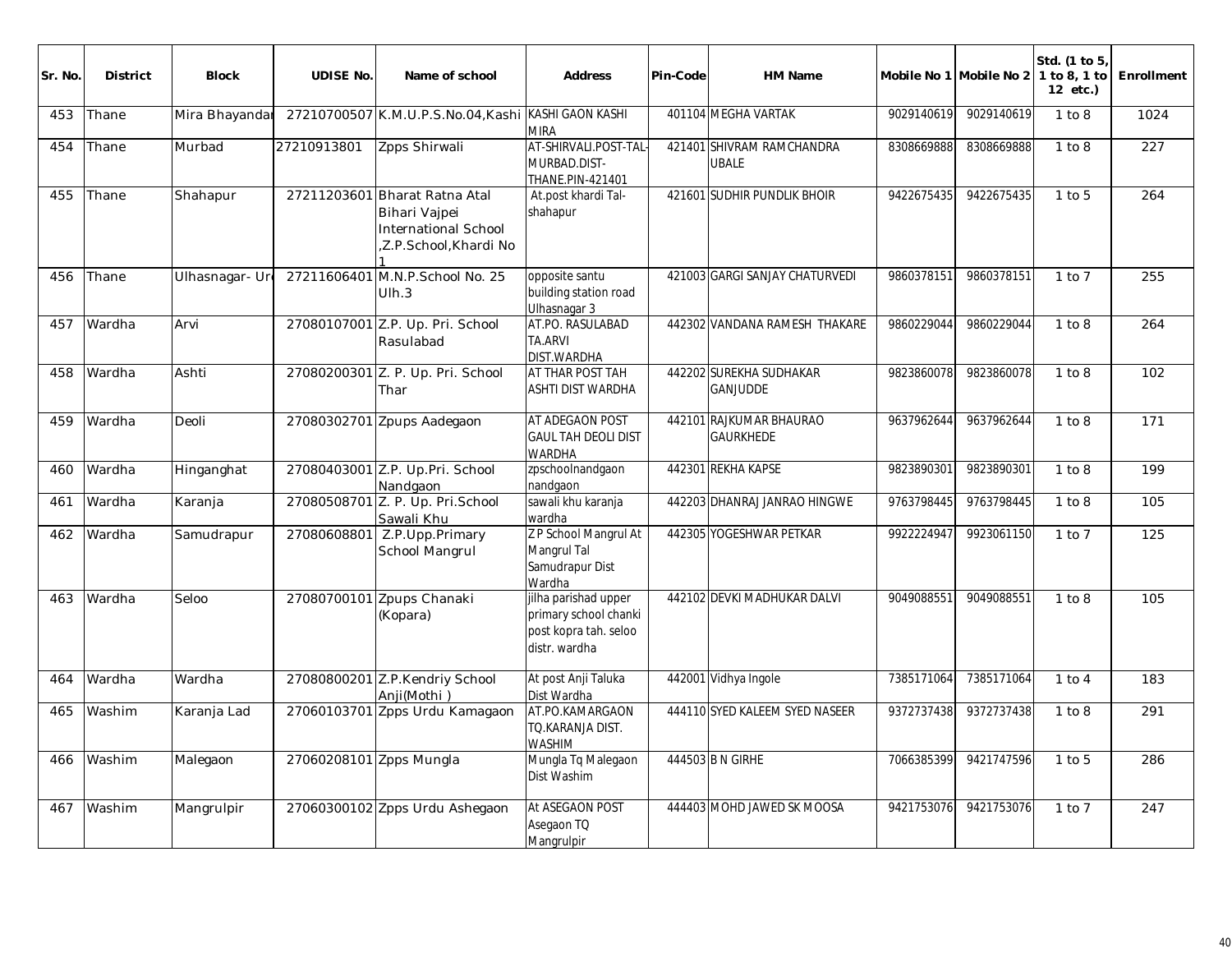| Sr. No. | <b>District</b> | Block         | <b>UDISE No.</b>          | Name of school                                                                                         | <b>Address</b>                                                     | Pin-Code | HM Name                                      |            | Mobile No 1 Mobile No 2 | Std. (1 to 5)<br>1 to 8, 1 to<br>12 etc.) | Enrollment |
|---------|-----------------|---------------|---------------------------|--------------------------------------------------------------------------------------------------------|--------------------------------------------------------------------|----------|----------------------------------------------|------------|-------------------------|-------------------------------------------|------------|
| 468     | Washim          | Manora        |                           | 27060409701 Zilla Parishad Upper<br>Primary Shivaji Nagar<br>Dhamni                                    | <b>DHAMNI MANORA</b><br>TQ.MANORA<br><b>DIST.WASHIM</b>            |          | 444404 NANDA PRAKASH BHAGAT                  | 9011312875 | 9011312875              | 1 to 8                                    | 179        |
| 469     | Washim          | Risod         | 27060509801 Zpps Wakad    |                                                                                                        | <b>WAKAD TALUKA</b><br>RISOD DIST WASHIM                           |          | 444506 BHAGWAT BHASKARRAO<br><b>DESHMUKH</b> | 8275835095 | 8275835096              | 1 to 8                                    | 218        |
| 470     | Washim          | Washim        |                           | 27060601501 ZP PS Pimplgaon                                                                            | AT POST PIMPALGAON<br>TO DIST WASHIM                               |          | 444507 HM PANDHARINATH KARHE                 | 9763247561 | 9767050067              | $1$ to $7$                                | 228        |
| 471     | Washim          | Washim        | 27060604201               | Bharat Ratna Atal<br>Bihari Vajpeyee<br>International<br>Z.P.Upper Pri.School,<br>Sakhara Dist. Washim | Sakharam Dist.<br>Washim                                           |          | 444505 Bahurao Namdeo Bhalerao               | 9689149239 | 9689149239              | 1 to 8                                    | 639        |
| 472     | Yavatmal        | Arni          |                           | 27140103401 Z. P. Upp. Pri. School,<br>Deourwadi punarvasan CHIKHALI I TO ARNI                         | AT DEURWADI B PO<br><b>DIST YAVATMAL</b>                           |          | 445103 PRAMILA NATHTHUJI DHARMIK             | 9623437957 | 7588778100              | 1 to 8                                    | 165        |
| 473     | Yavatmal        | Babhulgaon    |                           | 27140202401 Z P Upp Pri School,<br>Gondhli                                                             | At Gondhali PO<br>Watkhed Ta<br><b>Babhulgaon Dist</b><br>Yavatmal |          | 445101 VIBHA MADHAVRAO GODE                  | 9637459115 | 9890812518              | 1 to 8                                    | 105        |
| 474     | Yavatmal        | Darwha        |                           | 27140311001 Z.P. Upp. Pri. School<br>Ramgaon Rameshwar                                                 | At Post Ramgaon R,<br>Tq Darwha, Dist<br>Yavatmal                  |          | 445202 SUBHASH KISANRAO CHAVHAN              | 8999354105 | 8999354105              | $1$ to $7$                                | 233        |
| 475     | Yavatmal        | Digras        |                           | 27140401002 Z. P. Upp. Pri. School,<br>Chincholi-2                                                     | At Chincholi 2 Po Tq<br>Digras Dist Yavatmal                       |          | 445203 HIRAKANT BOBADE                       | 7972708616 | 9922661164              | 1 to 8                                    | 214        |
| 476     | Yavatmal        | Ghatanji      |                           | 27140504201 Z. P. Upp Rpi School,<br>Kinhi Kinara                                                      | At Kinhi Kinhara Po<br>Shiroli Tq Ghatanji Dist<br>Yavatmal        |          | 445301 Anant Mahadeo Avachit                 | 9420774932 | 9420774932              | 1 to 8                                    | 346        |
| 477     | Yavatmal        | Kalamb        |                           | 27140605201 Z. P. Upp. Pri. School,<br>Katri                                                           | At Po. Katri, Tq.<br>Kalamb                                        |          | 445401 WALMIK K. KOLHE                       | 8830498729 | 8830448729              | 1 to 8                                    | 122        |
| 478     | Yavatmal        | Mahagaon      | 27140704101 Z P. UPP.PRI. | SCHOOL, KARANJI                                                                                        | AT POST KARANJI TO<br><b>MAHAGAON DIST</b><br>YAVATMAL             |          | 445205 VIJAY SHAMRAO KADU                    | 7038769799 | 7038769799              | 1 to 8                                    | 255        |
| 479     | Yavatmal        | Maregaon      |                           | 27140801201 Z. P. Upp. Pri. School<br>Botoni                                                           | AT-POST-BOTONI TA-<br>MAREGAON DIST-<br>YAVATMAL                   |          | 445303 USHADEVI BHAGAT                       | 9822473652 | 9822473652              | 1 to 8                                    | 149        |
| 480     | Yavatmal        | Ner           |                           | 27140903901 Z P Higher Primary<br>School, Javalgaon                                                    | Z.P.HIGHER PRIMARY<br>SCHOOL, JAWALGAON<br>P.S.NER<br>Z.P.YAWATMAL |          | 445102 NANDKISHOR PRABHAKAR<br><b>ALONE</b>  | 9921398313 | 9921398313              | 1 to 8                                    | 101        |
| 481     | Yavatmal        | Pandharkawada |                           | 27141004701 Z. P. Upp Pri Mar<br>School, Kelapur                                                       | Po Kelapur<br>Pandharkawada                                        |          | 445302 MADHUKAR PUNDALIKRAO<br>ANGURTIWAR    | 8459250018 | 8459250018              | 1 to 8                                    | 179        |
| 482     | Yavatmal        | Pandharkawada |                           | 27141004702 Shaskiya Vidya<br>Niketan                                                                  | At.po.- Kelapur Tq.-<br>Pandharkaoda                               |          | 445302 DINKAR RAGHUJI MURAL                  | 9404104197 | 9404104197              | 5 to 10                                   | 125        |